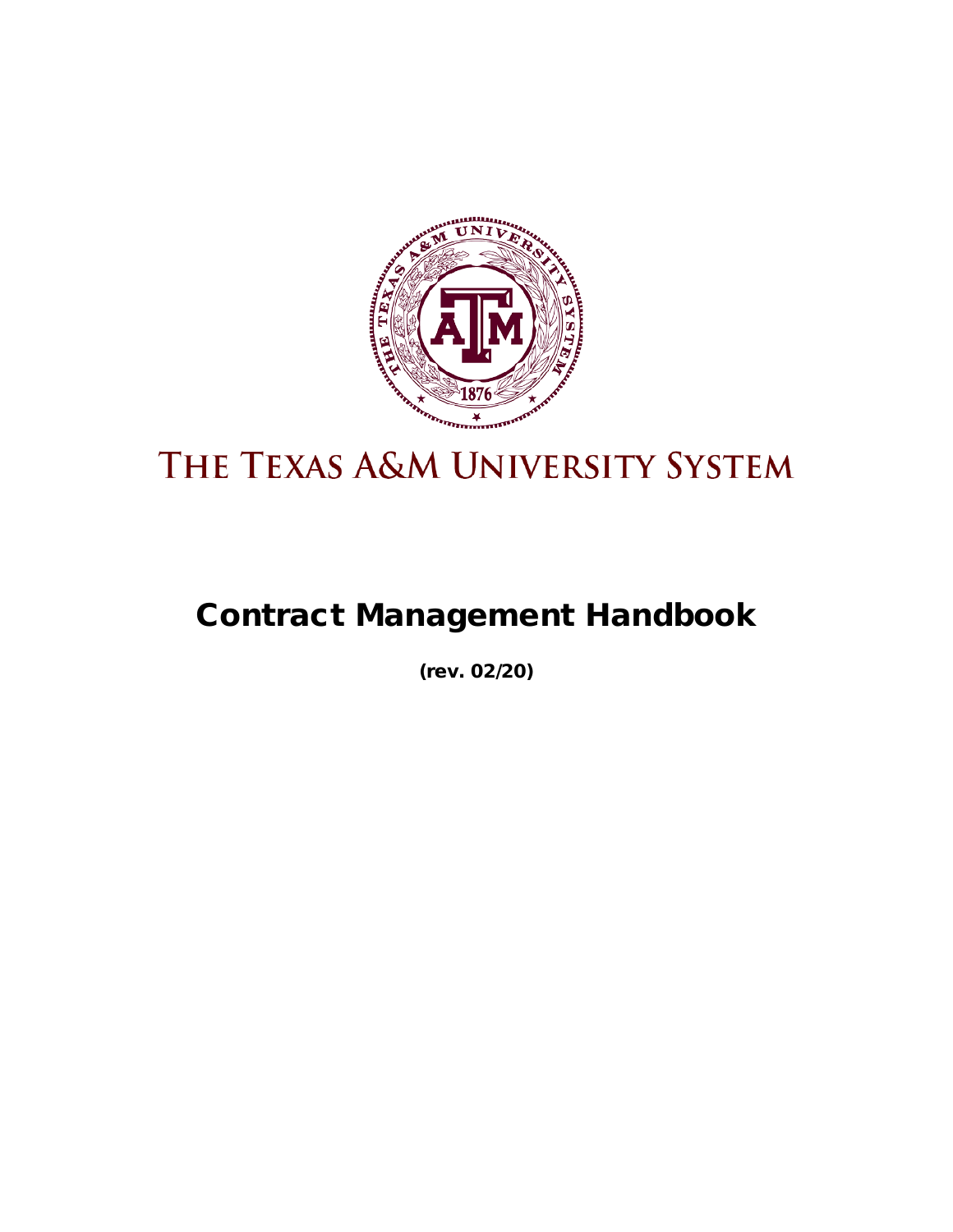# Table of Contents

- Section 1 [Introduction](#page-3-0)
- [Section 2 –](#page-3-1) Purpose
- Section 3 [This Handbook](#page-3-2)
- Section 4 [Code of Ethics](#page-3-3)
	- A. [General](#page-4-0)
	- B. [State Ethics Policy](#page-4-1)
	- C. [Standards of Conduct](#page-4-2)
	- D. [Prohibition of Economic Benefit](#page-5-0)
	- E. [The Texas A&M University System Ethics Policy](#page-5-1)
- Section 5 [Conflict of Interest](#page-5-2)
	- A. [General](#page-5-3)
	- B. [The Texas A&M University System Conflict of Interest Policy](#page-7-0)
- [Section 6 –](#page-7-1) Planning
	- A. [Risk Assessment](#page-7-2)
	- B. [Risk Management](#page-8-0)
	- C. [Determining Procurement Method](#page-8-1)
	- D. [Exemptions](#page-10-0)
	- E. Other Planning Considerations
	- F. Planning for Grants
- Section 7 [Preparing and Advertising](#page-11-0) the Solicitation
	- A. [Statement of Work](#page-11-1)
	- B. [Advertising the Solicitation](#page-14-0)
- Section 8 [Evaluation and Award](#page-16-0)
	- A. [Evaluation Teams](#page-16-1)
	- B. [Responsive Proposals](#page-17-0)
	- C. [Single Responses](#page-17-1)
	- D. [Proposal Evaluation](#page-17-2)
	- E. [Presentations](#page-18-0)
	- F. [Award](#page-18-1)
	- G. [Negotiations](#page-18-2)
	- H. [Evaluation and Award of Grants](#page-19-0)
- Section 9 [Contract Formation](#page-20-0)
	- A. [Legal](#page-20-1)
	- B. [Drafting the Contract](#page-21-0)
	- C. [Contract Review Checklist](#page-23-0)
	- D. [Authority to Contract](#page-24-0)
	- E. [Federally Funded Contracts](#page-24-1)
	- F. [Contract Formation for Grants](#page-24-2)
- Section 10 [Contract Administration](#page-25-0)
	- A. [Contract Manager Responsibilities](#page-26-0)
	- B. [Posting of Contracts](#page-28-0)
	- C. [Contract Reporting](#page-29-0)
	- D. [Contract Monitoring](#page-30-0)
	- E. [Payment Approval](#page-33-0)
	- F. [Change Management](#page-33-1)
	- G. [Dispute Resolution](#page-35-0)
	- H. [Termination](#page-36-0)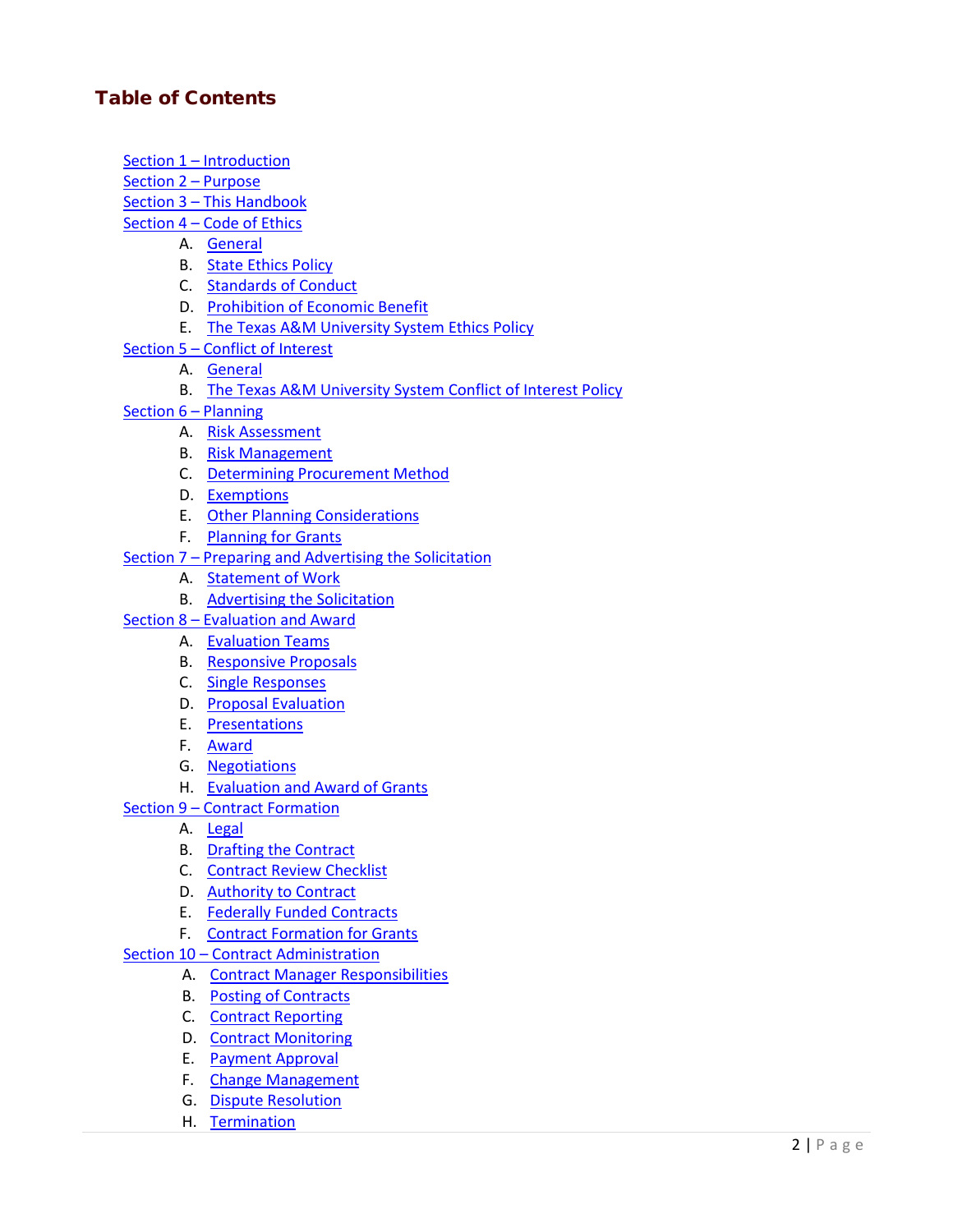- I. [Contract Close-out](#page-38-0)
- J. [Grant Close-out](#page-39-0)
- K. [Contract Administration File](#page-39-1)
- L. [Retention Policy](#page-40-0)
- Section 11 [Training and Continuing Education](#page-40-1)
	- A. [Purchasing Personnel](#page-40-2)
		- B. [Contract Management Personnel](#page-41-0)
- [Section 12 –](#page-41-1) Definitions
- [Section 13 –](#page-46-0) Acronyms
- [Section 14 –](#page-46-1) Appendix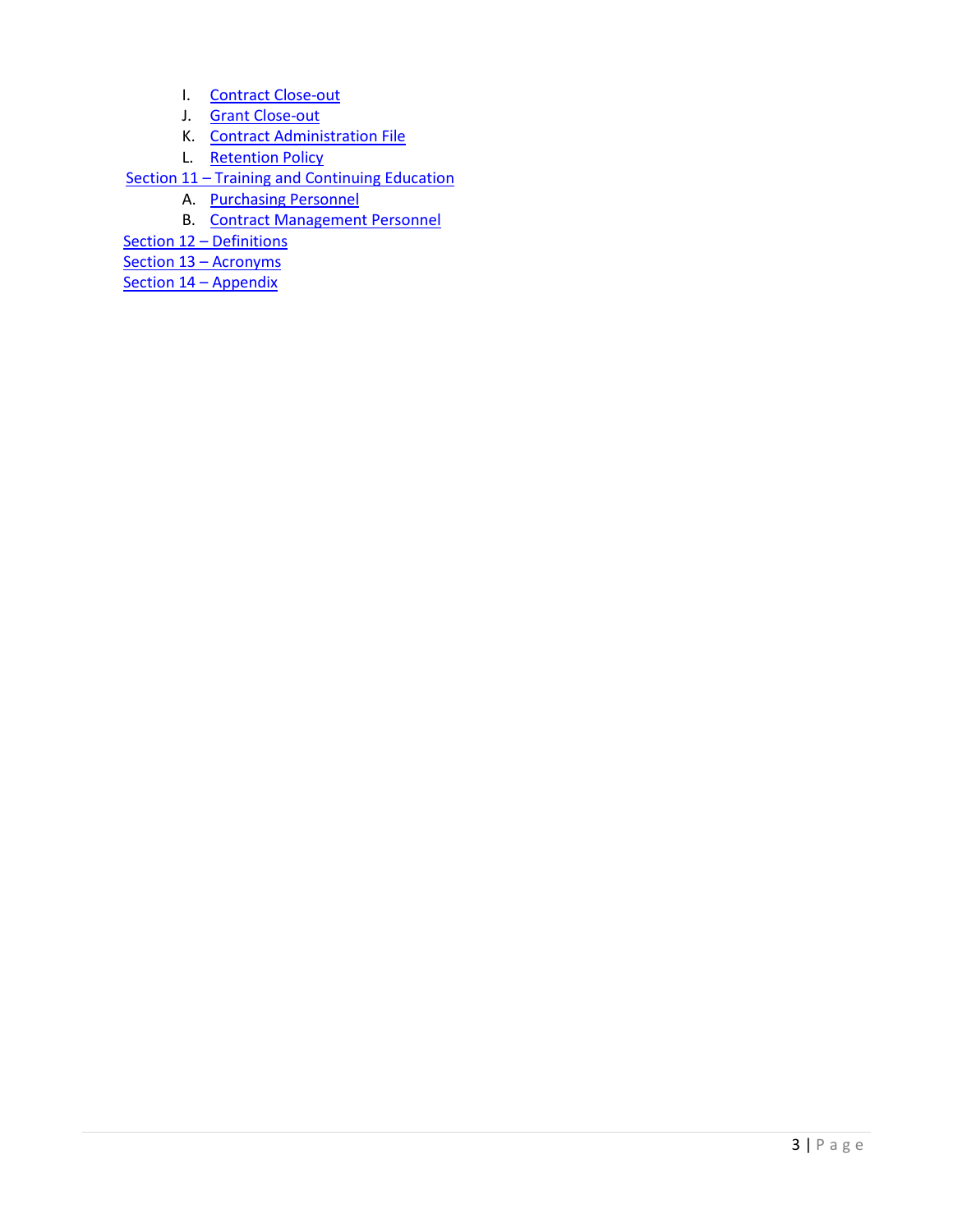# <span id="page-3-0"></span>Section 1 – Introduction

Contract management is the coordination and management of four core processes:

- Planning
- Procurement
- Contract Formation (Rate/Price Establishment and other relevant terms and conditions)
- Contract Administration

Texas law governs certain aspects of contracting for state agencies. Various types of purchases and contracts may be subject to different statutory standards, practices, processes, and strategies for successful implementation. The suggestions, comments, techniques, examples and recommendations included in this handbook are NOT appropriate for every type of contract. The nature and level of risk associated with each of these elements vary depending on the nature of the business relationship.

# <span id="page-3-1"></span>Section 2 – Purpose

The purpose of the Contract Management Handbook (CMH) is to provide each of the universities and agencies of The Texas A&M University System (Members), their contract managers and purchasing personnel guidance and direction on contract management processes and practices. The CMH is not designed to relieve the Member or its contractors/suppliers of their responsibility to ensure compliance with laws, rules, and regulations related to their specific programs and funding sources.

A Contract Review Guidelines and Checklist has also been developed to identify steps used to evaluate and process contracts to be signed on behalf of the System or System Members. This checklist can be found at the following link; <http://www.tamus.edu/business/hub-procurement/contract-administration/>

# <span id="page-3-2"></span>Section 3 – This Handbook

- Has been created to provide suggestions as well as best practices to improve Member contracting processes.
- Describes the processes within contract administration, including how to develop and negotiate a contract, select a contractor and monitor contractor performance.
- Describes the procurement process as it relates to contract administration and management.
- Does not replace existing statutory requirements and Member rules, policies or procedures. Each Member is responsible for developing sound business procedures in accordance with applicable state and federal laws, regulations, policies and procedures.
- Is not intended to be a manual on the law of contracts or constitute legal advice. General principles of law will be discussed, but these are only general principles which include many exceptions. **ALWAYS CONSULT THE [OFFICE OF GENERAL COUNSEL](http://www.tamus.edu/legal/) FOR LEGAL ADVICE CONCERNING CONTRACTS**.
- <span id="page-3-3"></span>• Includes sample contract provisions, distinguishing between essential, recommended and optional contract provisions.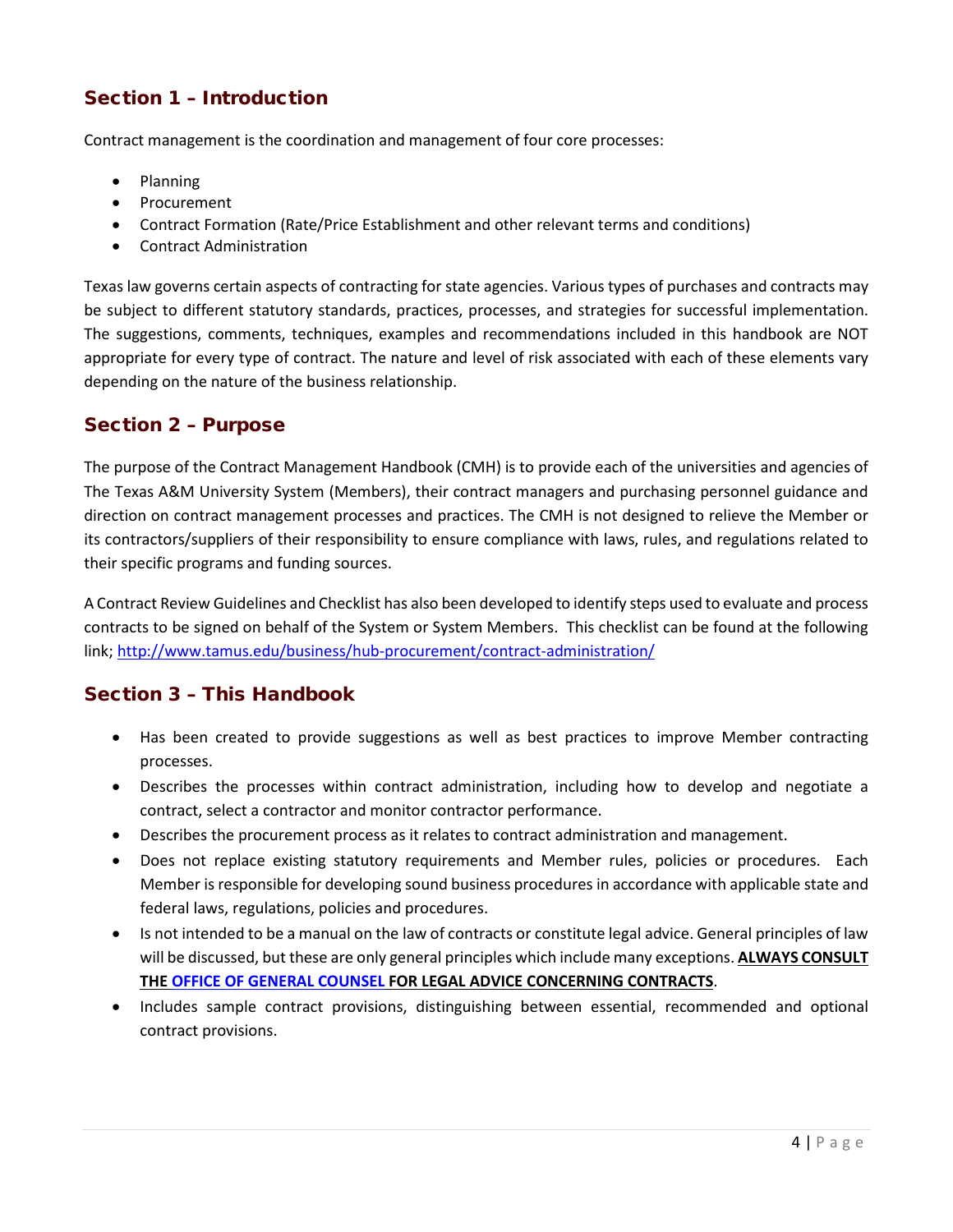# Section 4 – Code of Ethics

# <span id="page-4-0"></span>**A. General**

State officials and employees are responsible for protecting the safety and welfare of the public's monies. All state officials and employees should endeavor to pursue a course of conduct that does not raise suspicion among the public. Therefore, they shall avoid acts which are improper or give the appearance of impropriety. This conduct is particularly important for state purchasing personnel and contract management personnel who are charged with the disposition of state funds.

State purchasing personnel must adhere to the highest level of professionalism in discharging their official duties. The nature of purchasing functions makes it critical that everyone in the purchasing process remain independent and free from the perception of impropriety. Any erosion of public trust or any shadow of impropriety is detrimental to the integrity of the purchasing process. Consequently, the credibility of a purchasing program requires that a clear set of guidelines and rules be established. Such guidelines are designed to prevent actual and potential vendors from influencing state officers or employees in discharging their official duties. Furthermore, these guidelines will help prevent state officials' and employees' independent judgment from being compromised.

Therefore, with these principles in mind and in accordance with state law, the following policies and procedures should be adhered to by all state agency employees, contractors and potential contractors.

## <span id="page-4-1"></span>**B. State Ethics Policy**

It is the policy of the State of Texas that a state officer or state employee may not have a direct or indirect interest, including financial and other interests, or engage in a business transaction or professional activity, or incur any obligation of any nature that is in substantial conflict with the proper discharge of the officer's or employee's duties in the public interest.

## <span id="page-4-2"></span>**C. Standards of Conduct**

A state officer or employee should not:

- a. Accept or solicit any gift, favor, or service that might reasonably tend to influence the officer or employee in the discharge of official duties or that the officer or employee knows or should know is being offered with the intent to influence the officer's or employee's official conduct;
- b. Accept other employment or engage in a business or professional activity that the officer or employee might reasonably expect would require or induce the officer or employee to disclose confidential information acquired by reason of the official position;
- c. Accept other employment or compensation that could reasonably be expected to impair the officer's or employee's independence of judgment in the performance of the officer's or employee's official duties;
- d. Make personal investments that could reasonably be expected to create a substantial conflict between the officer's or employee's private interest and the public interest; or
- e. Intentionally or knowingly solicit, accept or agree to accept any benefit for having exercised the officer's or employee's official powers or performed the officers or employees official duties in favor of another.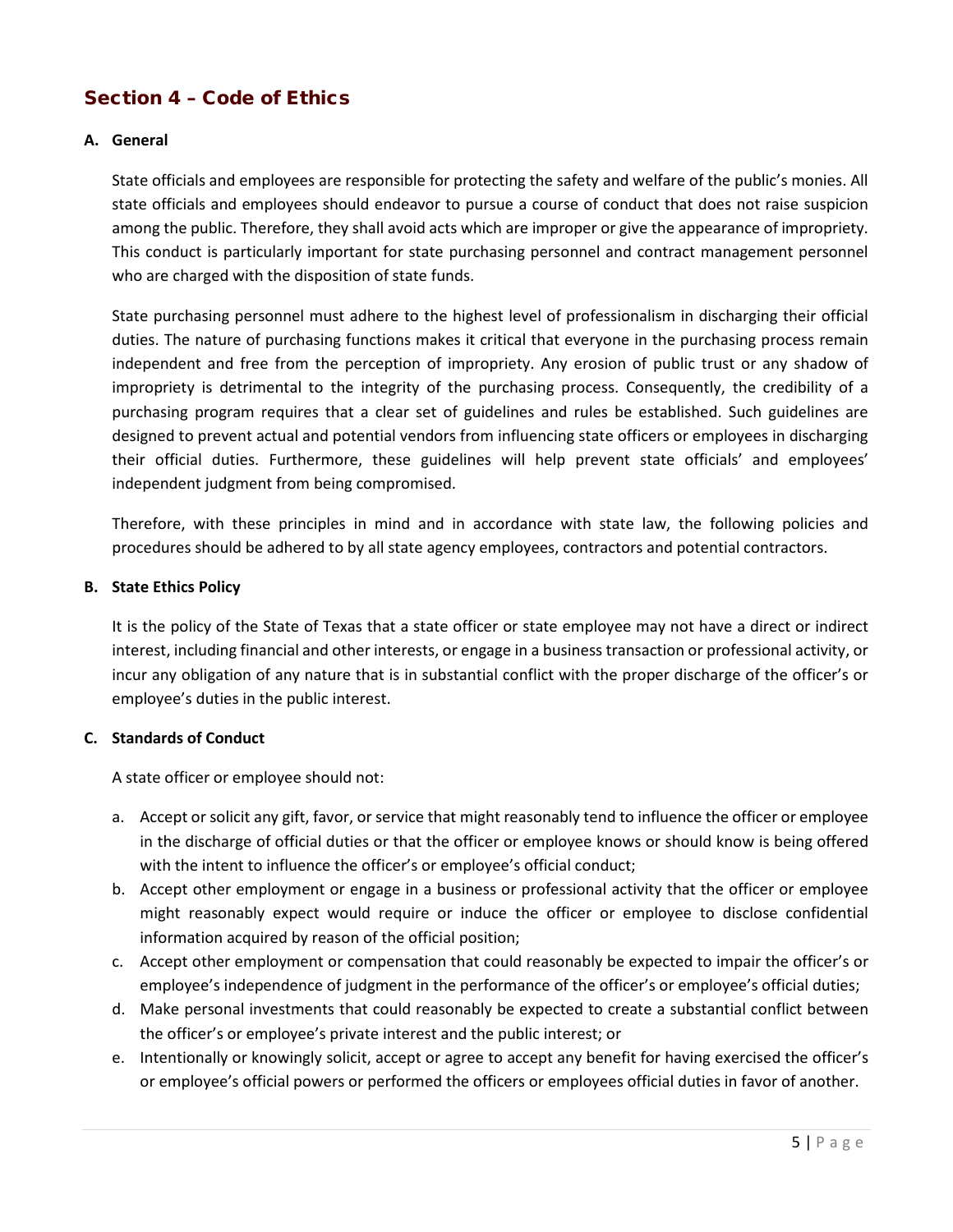# <span id="page-5-0"></span>**D. Prohibition of Economic Benefit**

In accordance with the Texas Constitution an officer or employee of the state may not, directly or indirectly, profit by or have a pecuniary interest in the preparation, printing, duplication, or sale of a publication or other printed material issued by a department or agency of the executive branch. A person who violates this section shall be dismissed from state employment.

## <span id="page-5-1"></span>**E. The Texas A&M University System Ethics Policy**

For specific policies related to Ethics within The Texas A&M University System please visit: <http://policies.tamus.edu/07-01.pdf> <http://policies.tamus.edu/25-07-03.pdf> http://policies.tamus.edu/07-03.pdf

# <span id="page-5-2"></span>Section 5 – Conflict of Interest

#### <span id="page-5-3"></span>**A. General**

To avoid conflicts of interest state agencies shall require all potential contractors to disclose, in their responses to solicitations, any actual or potential conflicts of interest in their proposed provision of services or other performance under any contracts resulting from the solicitations. Specifically, principals of debarred vendors (i.e. owner, proprietor, sole or majority shareholder, director, president, managing partner, etc.) shall be identified to ensure such vendors/principals are not awarded, extended or renewed any contract. Further, respondents should also be required to update that information throughout the terms of any contracts resulting from the solicitations. In cases where there is no solicitation the contract shall include a clause addressing contractor disclosure of conflict of interest. See Appendix (Section 14.E).

## **B. Agreements with Former or Retired Employees**

Additionally under Section 2252.901, Texas Government Code, agencies may not enter into employment contracts, professional services contracts or consulting services contracts under Chapter 2254 with former or retired employees before the first anniversary of the last date on which the individual was employed by the agency if appropriated funds are used to make payments under the contract.

## **C. TEC Disclosure of Interested Parties (Form 1295)**

Further, effective January 1, 2016, a contracting business entity must submit a disclosure of interested parties form prescribed by the Texas Ethics Commission to Members for any contract (including an amendment, extension, or renewal) that has a value of at least one million dollars or requires action by the Board of Regents, unless it falls into one of the following categories:

- a sponsored research contract of an institution of higher education;
- an interagency contract of a state agency or an institution of higher education;
- a contract related to health and human services if:
	- $\circ$  the value of the contract cannot be determined at the time the contract is executed; and
	- o any qualified vendor is eligible for the contract;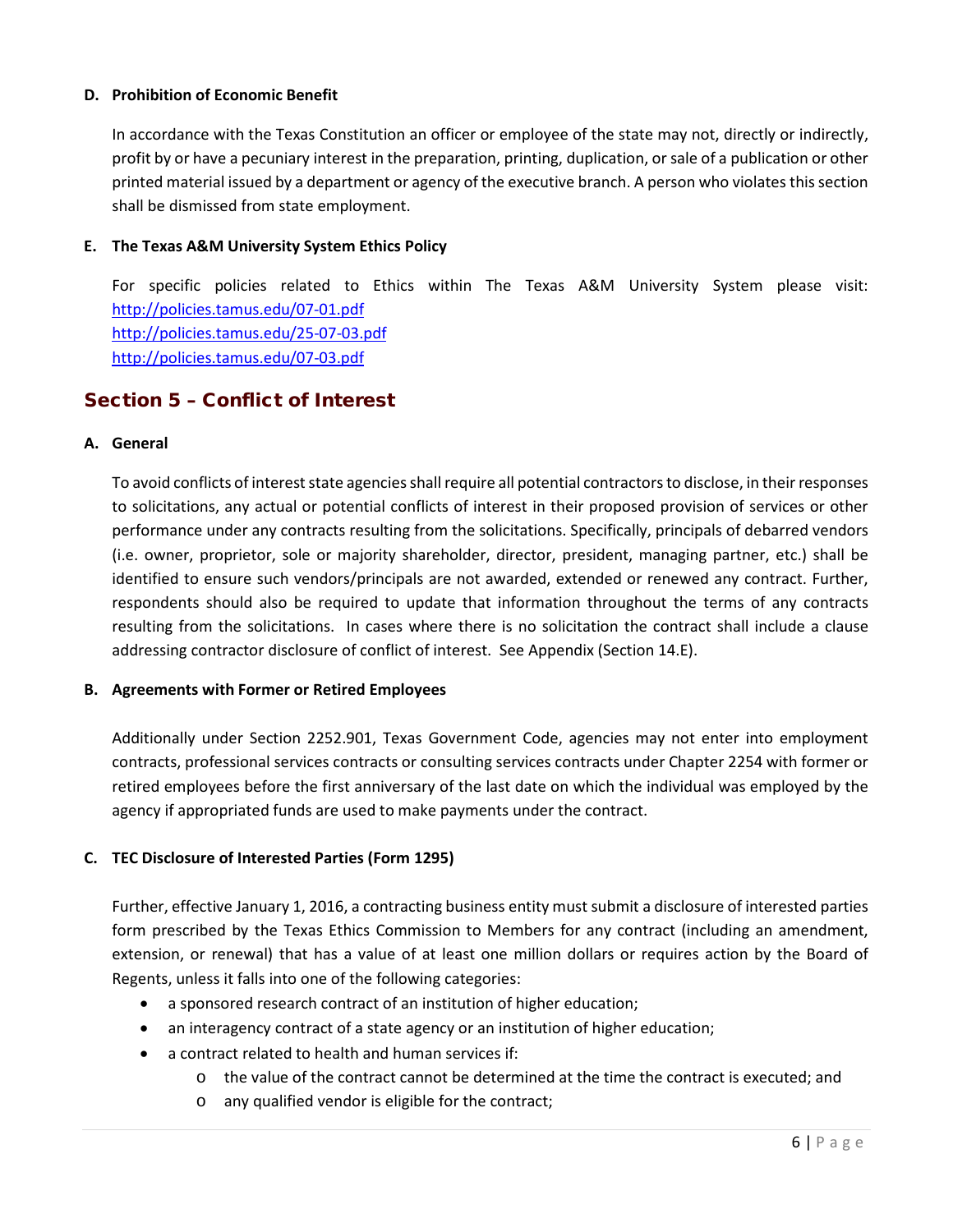- a contract with a publicly traded business entity, including a wholly owned subsidiary of the business entity;
- a contract with an electric utility, as that term is defined by Section 31.002, Utilities Code; or
- a contract with a gas utility, as that term is defined by Section 121.001, Utilities Code.

A "contracting business entity" includes a sole proprietorship, partnership, corporation, limited liability company, nonprofit entity, foreign company, or other legally-recognized business entity other than those governmental entities indicated above. Information regarding contracts that require Board action can be found at [http://policies.tamus.edu/25-07.pdf.](http://policies.tamus.edu/25-07.pdf) The Member may not execute a contract until the entity provides the form. Further, no later than 30 days after the full execution of the contract the Member must provide the form's certification number to the TEC as described on the TEC website. More information regarding this requirement can be found at [https://www.ethics.state.tx.us/whatsnew/elf\\_info\\_form1295.htm,](https://www.ethics.state.tx.us/whatsnew/elf_info_form1295.htm) documents in Appendix G and H, or by contacting the Office of General Counsel.

Members shall also require respondents to:

- Represent and warrant that their provision of services or other performance under the agreement will not constitute an actual or potential conflict of interest and represent and warrant that it will not reasonably create even the appearance of impropriety.
- Disclose any current or former employees who are current or former employees of the Member.
- Disclose any proposed personnel who are related to any current or former employees of the Member.
- Represent and warrant that they have not given, nor intend to give, at any time hereafter, any economic opportunity, future employment, gift, loan, gratuity, special discount, trip, favor or service to a public servant or employee or representative of the State of Texas in connection with the solicitation.
- Note: these items shall be included as a statement within a contract/PO if no solicitation was issued.

Contractors should not be allowed to assign any portion of the contract or their performance, to others, for example, to subcontractors; without the prior written consent of the Member. Contractors remain responsible for the performance of the contract notwithstanding any such assignment or subcontract. This ensures that the evaluated and selected entity will actually be responsible for performance and that proposed transactions may be reviewed for compliance with the conflict of interest and related party provisions.

## **D. Nepotism Disclosure Statement**

Government Code 2262.004 states that prior to award of a contract for the purchase of goods or services valued at \$1 million or more, each of the agency's purchasing personnel working on the contract must disclose in writing any relationship they are aware about that the employee has with an employee, a partner, a major stockholder, a paid consultant (with a contract with the business entity the value exceeding \$25,000), or other owner of the business entity that is within a degree described by Section 573.002. This disclosure should be made to the administrative head of the state agency.

"Purchasing personnel" means an employee of a state agency who makes decisions on behalf of the state agency or recommendations regarding:

(A) contract terms or conditions on a major contract;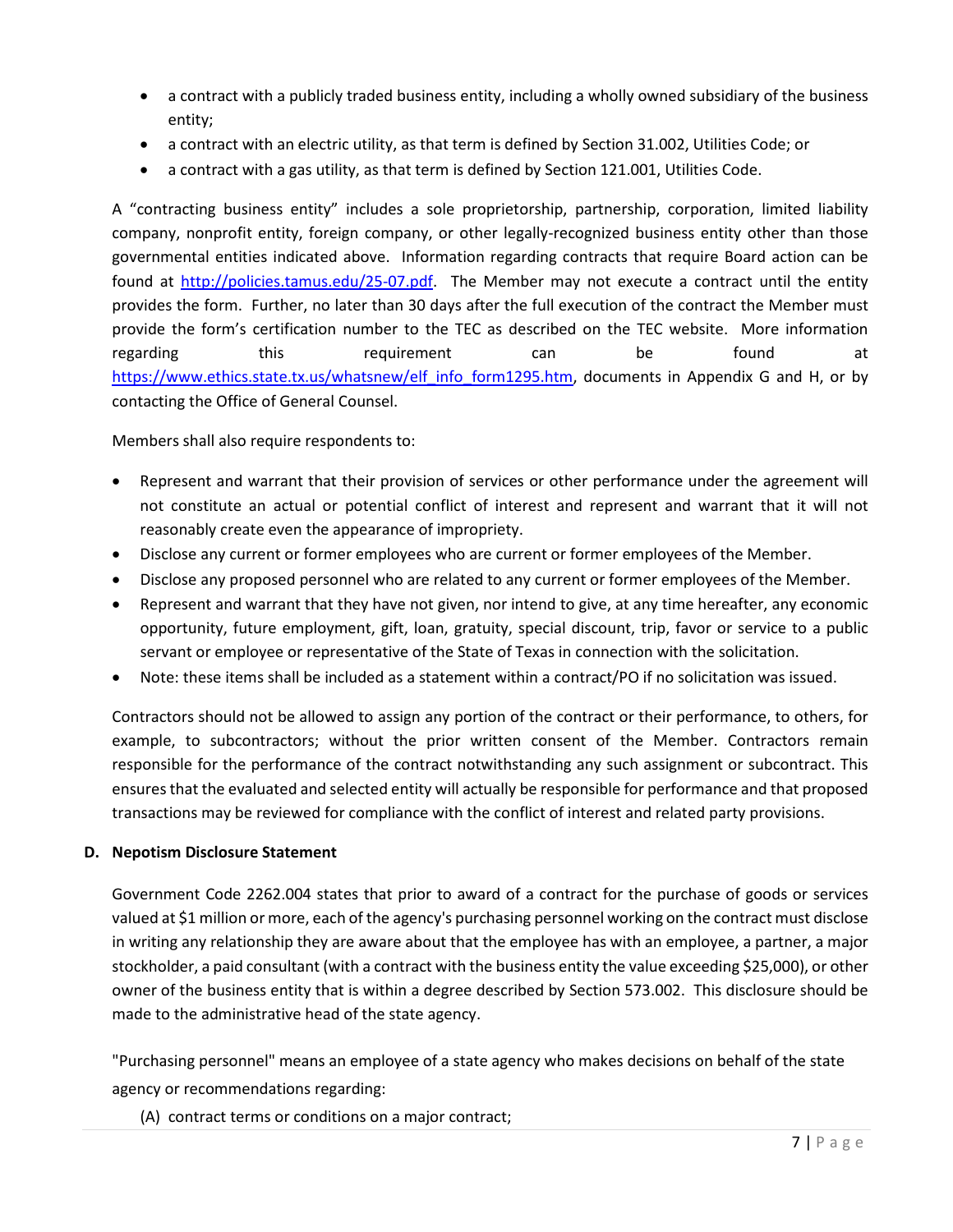- (B) who is to be awarded a major contract;
- (C) preparation of a solicitation for a major contract; or
- (D) evaluation of a bid or proposal.

## <span id="page-7-0"></span>**E. Vendor Compliance Verifications**

- a. Contract Manager or Purchaser must check the debarred vendor list posted on the CPA website to establish that the vendor has not been debarred by. An agency may not award a contract to a debarred vendor.
- b. Contract Manager or Purchaser must check the System for Award Management (SAM) database to verify that a vendor is not excluded from grant or contract participation at the federal level. A contract cannot be awarded to a vendor named on the U.S. Treasury Department, Office of Foreign Assets Control's master list of Specifically Designated Nationals & Blocked Persons.
- c. Government Code 2252.152 states that agencies may not contract with a company doing business with Iran, Sudan or a foreign terrorist organization. Prior to award, the Agency must check the divestment list to determine if the potential awardee is in violation of this requirement. The divestment lists are maintained by the Texas Safekeeping Trust Company and posted to the CPA website.

# **F. The Texas A&M University System Conflict of Interest Policy**

Additional detail regarding Conflict of interest as related to procurement is included in a later section of this contract management handbook.

For specific policies related to Conflict of Interest within The Texas A&M University System please visit:

- Conflict of Interest:
	- o <http://policies.tamus.edu/07-03.pdf>
	- o <http://policies.tamus.edu/07-01.pdf>
- Conflict of Commitment:
	- o <http://policies.tamus.edu/07-01.pdf>
	- o <http://policies.tamus.edu/31-05-02.pdf>
- Outside Activities:
	- o <http://policies.tamus.edu/31-05.pdf>
	- o <http://policies.tamus.edu/31-05-02.pdf>

# <span id="page-7-1"></span>Section 6 - Planning

## <span id="page-7-2"></span>**A. Risk Assessment**

Risks are inherent in all stages of the contracting and procurement process. The use of risk assessment during the planning stage may be necessary depending on what is being procured. This risk assessment may be used to determine the level, type, and amount of resources and management oversight needed to plan and implement the contract from beginning to end. An effective risk assessment will help resources focus on the highest risk aspects of the contract. Depending on the level of risk of a specific contract Members should continue to do assessments throughout the life of the contract. Such assessments should be updated to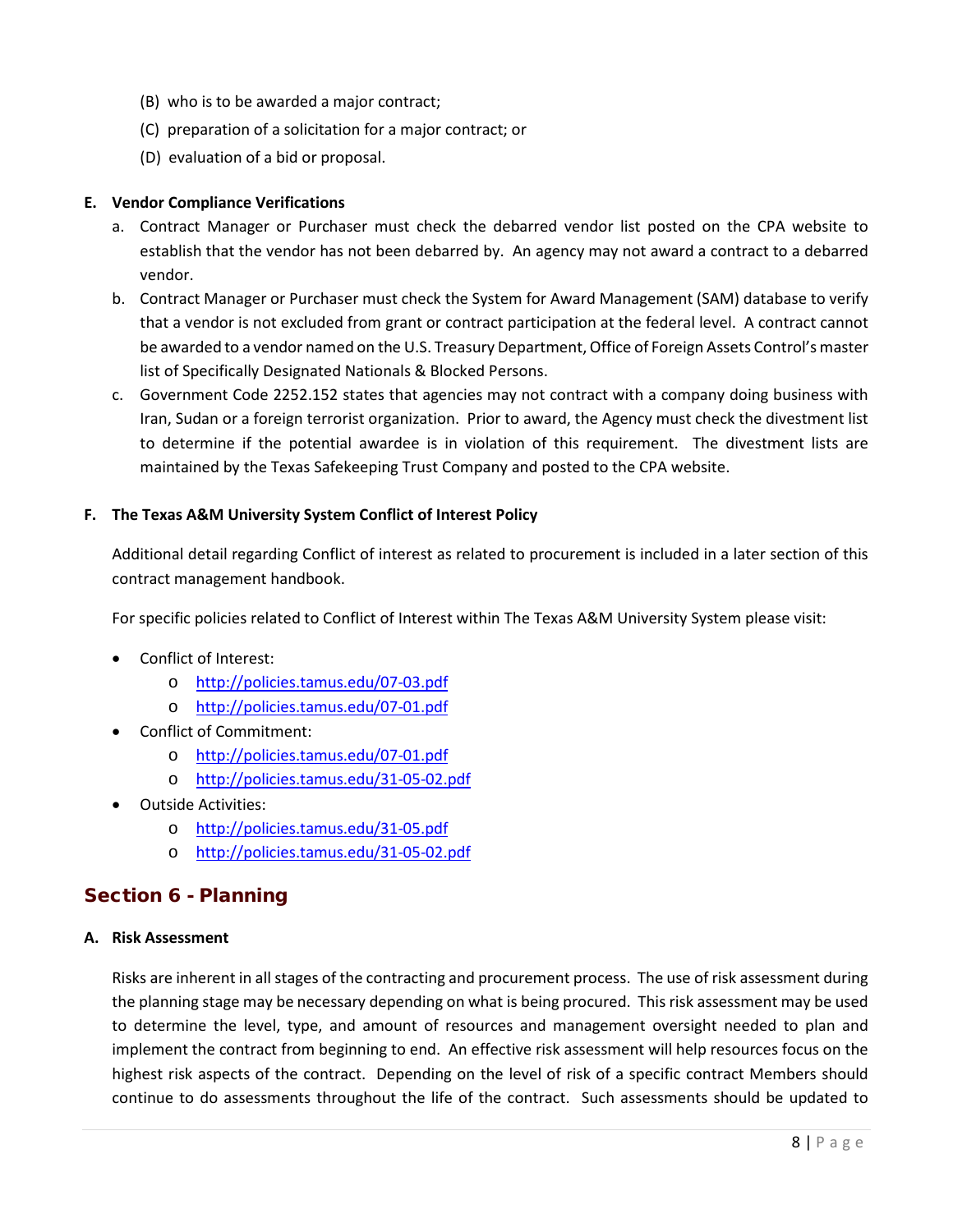reflect changes/results of the contractor's performance. An example Risk Assessment Exercise has been created for Members to use if they choose, see Appendix (Section 14.A) to view this template. Each Member may choose to create their own risk assessment tools to either supplement or in place of the Risk Assessment Exercise herein.

Prior to utilizing the full Risk Assessment Exercise you may perform a preliminary assessment to determine the need for further consideration of enhanced contract monitoring. Below are some items to consider when determining the need for further assessment.

- Complexity of product/service such as but not limited to construction, professional services and outsourcing
- Dollar value exceeds \$1 million
- Impact to agency or public
- Time constraints that may impact performance

If any of the items above apply the full Risk Assessment Exercise should be completed to determine if enhanced contract monitoring is needed.

# <span id="page-8-0"></span>**B. Risk Management**

The risk management process includes 1) risk identification, 2) risk analysis, 3) risk evaluation, 4) risk treatment and contingency plan and 5) risk monitoring. Risks can vary from contract to contract, and should be reviewed for each new contract. Common risk categories are:

- a. Product risk What impact can the product have externally? (i.e. chemicals)
- b. Process risk How complex is the procurement related to objectives and procedures? (i.e. construction)
- c. Financial risk Total cost/value (major contract?). What payment method will be utilized?
- d. Schedule risk How complex is the procurement related to time constraints and staffing requirements? (i.e. software development)
- e. Contractor risk Has the potential vendor been vetted for potential conflict of interest issues?

Some options to assist in mitigating risk include the request or requirement of bid deposits, bid samples, or performance bonds from vendors. Risk analysis procedures will be discussed throughout this CMH. The Risk Assessment Exercise includes a worksheet to assist with determining ways to mitigate contract risks.

## <span id="page-8-1"></span>**C. Other Planning Considerations**

a. Needs Assessment – Should include the original assessment conducted when the Member decided to contract out the service rather than doing in-house. The purpose of the needs assessment is to ensure you are working towards the correct contracting objective. Having a clear objective and purpose will assist later in developing the statement of work, solicitation, negotiation, preparing contract documents and verifying contractor performance.

It may be useful to identify existing statutory requirements, system policies and regulations, Member rules and procedures, business processes that will be impacted by the contract, if the contract supports/changes Member statutory duties. If business processes affected are not documented, it may be useful to do so. Having these items clearly documented may help determine how the contract will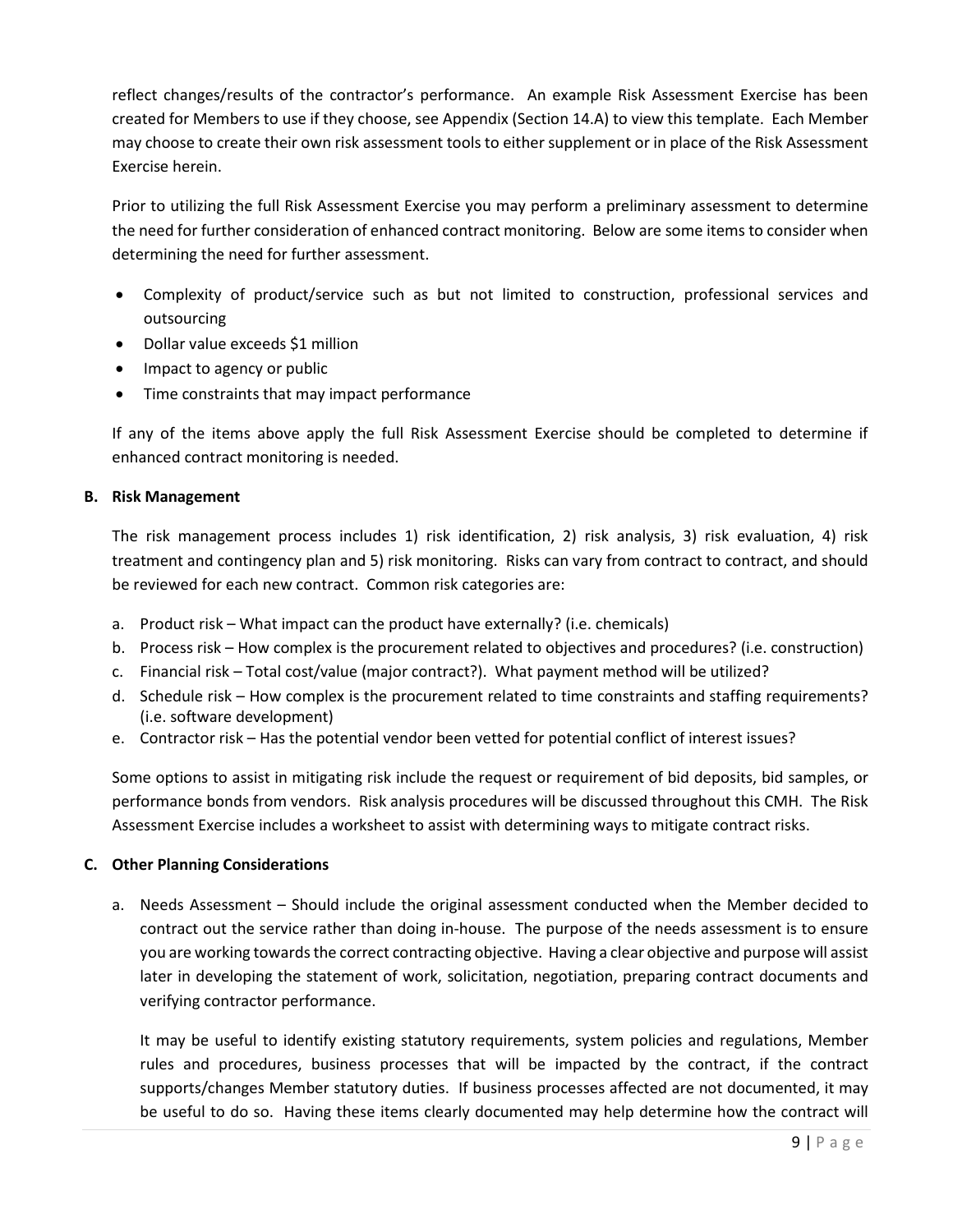modify them. Note any risks or concerns raised by the needs assessment so that you can manage or mitigate risk in the contract documents.

The success of many contracts is dependent on how well your requirements are documented. Detailed Member business practices may need to be incorporated in the statement of work, to better outline the requirements for the contractor. The need for this should be determined in the needs assessment step.

- b. Objective/Purpose A well informed objective will provide a good understanding of what will be accomplished by a contractor and will help guide and keep the contracting process focused and on track. Defining the objective may be more difficult than expected. Questions that may help clarify the objectives include: 1) What does the Member specifically need? 2) What will fulfilling this need do for the Member? 3) How will the Member know when the need has been met? Because each procurement is different, the objective, assumptions and constraints will vary. A good measure of the quality of the statement of work is whether the objectives, assumptions and constraints make sense. If they do, the reader of the statement should be able to answer the three questions listed above.
- c. Research There are many avenues for researching prior to procurement. Contact people within the Member or other TAMUS Members that have a project similar to the one under development. Document lessons learned from those contracts. Check with universities, trade associations and professional organizations to identify industry practices, methods, standards and rules that will help deliver the goods or services. Consider publishing an RFI where potential vendors may respond with information that will assist in the contract management process. Potential vendors may be contacted to discuss procurement so long as information is solicited from more than one vendor and the potential vendors are advised that it is strictly for research purposes. Advise such potential vendors that any formal requests for pricing or other information will be made through a formal competitive sealed bid or proposal process.
- d. Cost Estimates Cost estimates should be developed in the planning stage of procurement. The estimate will help determine what type of procurement process (formal/informal) to use and will provide an idea of the range of services which can be included in the statement of work. Work with someone within the Member who has knowledge in the area to help determine the cost estimate. If unable to find a subjectmatter expert, vendors may be contacted to receive estimates. Again, advise any vendors contacted that only price estimates only are being sought and that it is not a formal solicitation. Take care to avoid giving a potential bidder a competitive advantage.

# **D. Planning for Grants**

For agencies planning to use grant funds to procure a good or service, the Member is required to follow state purchasing guidelines. In addition, agencies planning on using grant funds for procurement purchases, must also comply with any applicable grant requirements or special conditions imposed by the underlying award that is going to be used to fund the procurement. For sponsored research/instruction agreements (grants, cooperative agreements, and contracts) Members should comply with System regulation 15.01.01.

## **E. Determining Procurement Method**

a. Invitation for Bids (IFB) - This method is appropriate when requirements are clearly defined, negotiations are not necessary and price is typically the determining factor. Best Value criteria may also be included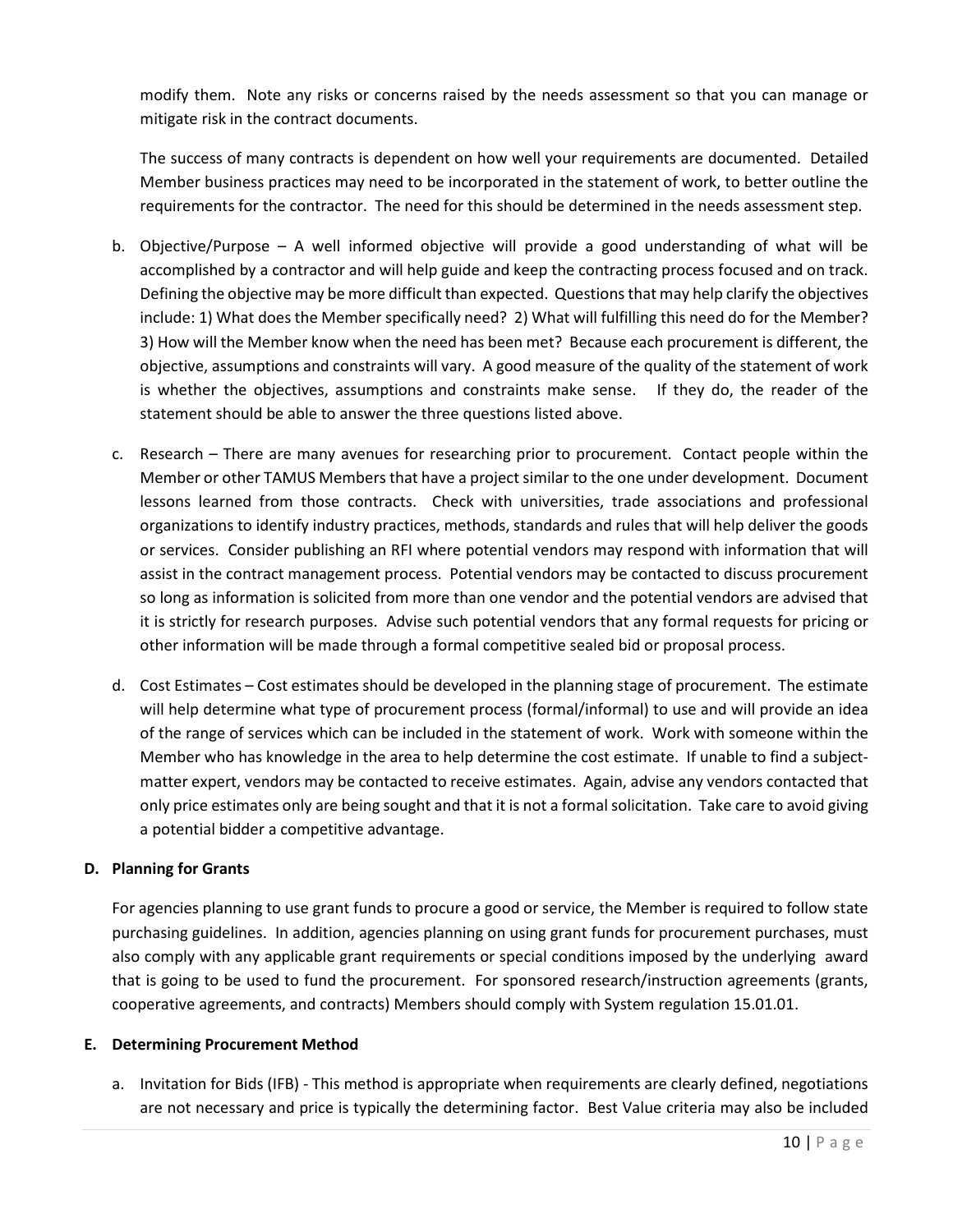so that factors other than price can be considered in the evaluation. The IFB uses the competitive sealed bid method.

- b. Request for Information (RFI) This is used as a planning tool and may be used to gather information in order to prepare a complete solicitation when the Member does not yet have the necessary information to do so. RFI's can help to identify industry standards, best practices, potential performance measures and cost or price structures. It can also be used to ascertain the level of interest of prospective respondents. The hope is that the respondents will provide useful information to be used in developing a competitive solicitation.
- c. Request for Proposal (RFP) The RFP process is used when competitive sealed bidding is not practicable, such as when factors other than price need to be considered or when objective criteria are not clearly defined. With an RFP, as opposed to an IFB, negotiations are allowed. The Member may have discussions with the respondents such as interviews or presentation, and solicit best and final offers from one or more selected respondents.
- d. Request for Qualifications (RFQ) An RFQ is normally used for soliciting Professional Services and the respondents are evaluated solely on their qualifications. Pricing is not considered until after vendor selection is made. Professional Services are covered under Texas Government Code, Section 2254 [http://www.statutes.legis.state.tx.us/Docs/GV/htm/GV.2254.htm.](http://www.statutes.legis.state.tx.us/Docs/GV/htm/GV.2254.htm)

# <span id="page-10-0"></span>**F. Exemptions**

Some purchases may be exempt from competitive bidding. Examples include emergency purchases, sole source purchases and best value justifications.

- a. Emergency Purchases occur as a result of unforeseeable circumstances that require immediate response to avert an actual or potential public threat. It is a situation where normal procurement practice is impracticable or contrary to the public interest. An emergency purchase may be necessary to prevent a hazard to life, health safety welfare, property or to avoid undue additional cost to the state.
- b. Sole Source Purchases is the purchase where the specification or conditions of the proposed purchase allow only one product to be supplied, and preclude any other product or supplier from meeting the specifications. Please note that a product/service is proprietary if it has a distinctive feature or characteristic that is not shared or provided by competing companies or similar products/services. A proprietary product/service may be available from multiple distributors therefore allowing a competitive process. Written justification must be provided and is subject to Member level review based on their internal requirements.
- c. Best Value Purchases is a purchase where a vendor/individual has been identified as possessing the knowledge, experience, and resources to meet the required needs to be considered as the best value to the Member and a request is being made to bypass any Member required solicitation process. Justification for best value purchases must be submitted in writing to the Member Procurement department prior to making a commitment with the vendor. The justification shall provide at a minimum the detail of the reason(s) why the selected vendor was chosen and the request to bypass the formal competitive solicitation process. All best value purchases requesting to bypass any Member required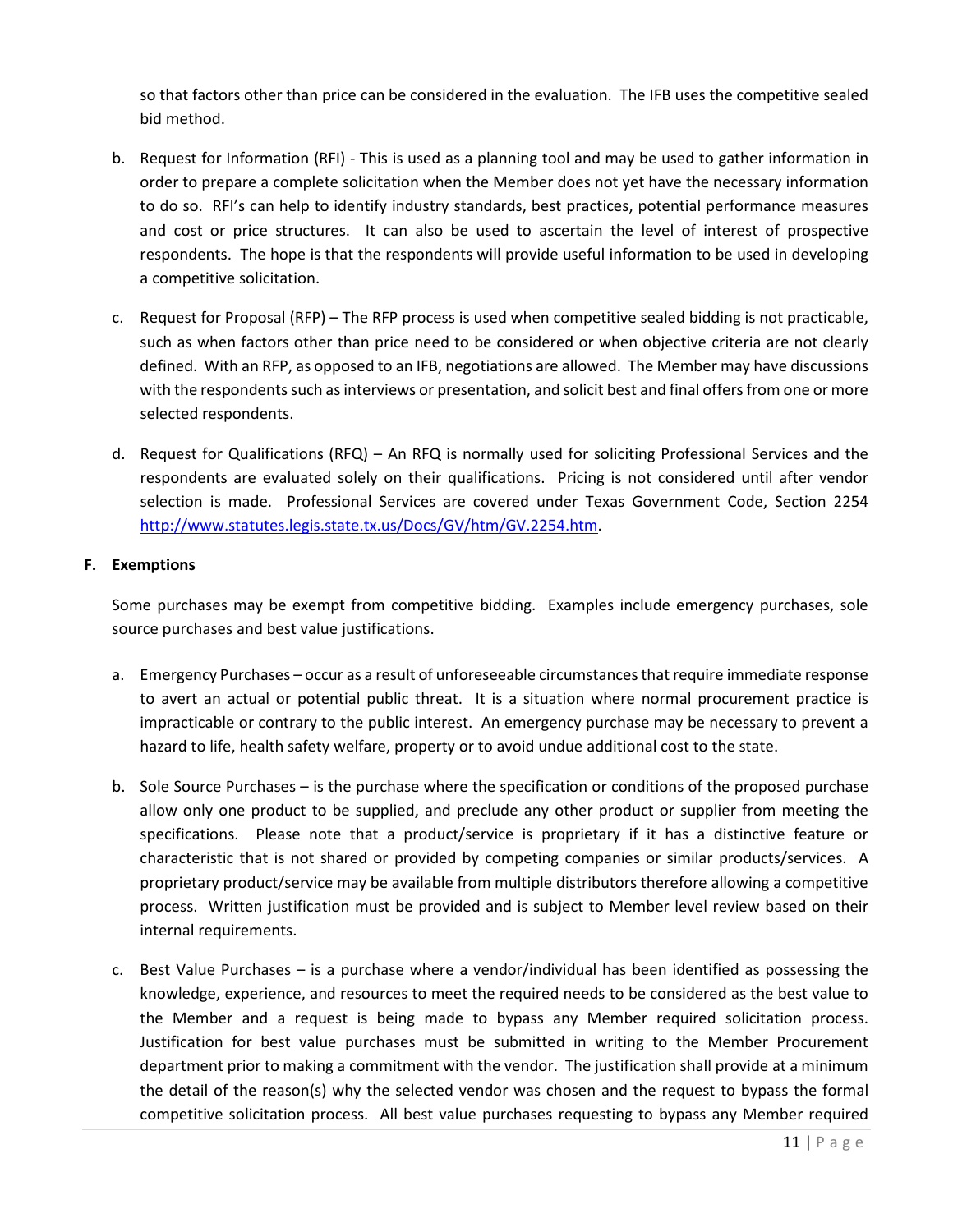solicitation process must be approved by the Director of Purchasing and any other level of personnel established by the Member with total contract value as the basis.

# <span id="page-11-0"></span>Section 7 – Preparing and Advertising the Solicitation

# <span id="page-11-1"></span>**A. Statement of Work**

The statement of work is the basic framework for the contract. Success or failure of a contract can be linked to adequate planning, analysis and thoroughness of the statement of work. It is important that the statement of work: 1) secure the best economic advantage using best value; 2) be clearly defined; 3) be contractually sound; 4) be unbiased and non-prejudiced toward respondents; 5) encourage innovative solutions to the requirements, if appropriate and 6) allow for free and open competition to the extent possible. Included in this section are examples of things that may be included in the statement of work. Not all items are applicable to every contract.

a. Specification – should include the quality of the product, the amount of completion, the suitability of the product or service for the job to be done and the method of evaluation used in making an award and determining the best value bid for purchase. Specifications may be performance based, design based, or a combination. Performance based specifications focus on the results or outcomes rather than how goods and services are produced. This type of specification also allows the respondent to bring their own expertise and creativity into the bid process. When using performance specifications, the Member must ensure that the specifications are reasonable and measurable. Design specifications outline exactly how the contract must perform the service or how the product is made.

An effective specification should be:

- i. Simple avoid unnecessary detail, but complete enough to ensure requirements will satisfy their purpose.
- ii. Clear use understandable terminology and avoid legalese type language when possible.
- iii. Accurate use units of measure compatible with industry standards. All quantities and packing requirements should be defined.
- iv. Competitive identify at least two commercially available brands, makes or models when possible. Avoid unneeded extras that could reduce competition.
- v. Flexible avoid inflexible specs which prevent acceptance of a bid that could offer greater performance.
- b. Deliverables should include: 1) description of work; 2) standard of performance; 3) test conditions/method/procedure to verify standards are met; 4) process to monitor or ensure quality; 5) acceptance process; 6) compensation structure consistent with the type and value of work and 7) contractual remedy (if appropriate).
- c. Contract Term reasonable term that is compliant with applicable laws must be established prior to solicitation and must be included in all solicitation documents. Contracts typically have a specific end date. It is recommended that the maximum time for contracts without reissuing a competitive solicitation be five (5) years, including any renewal/extension periods. Contracts must also include a "funding out" clause.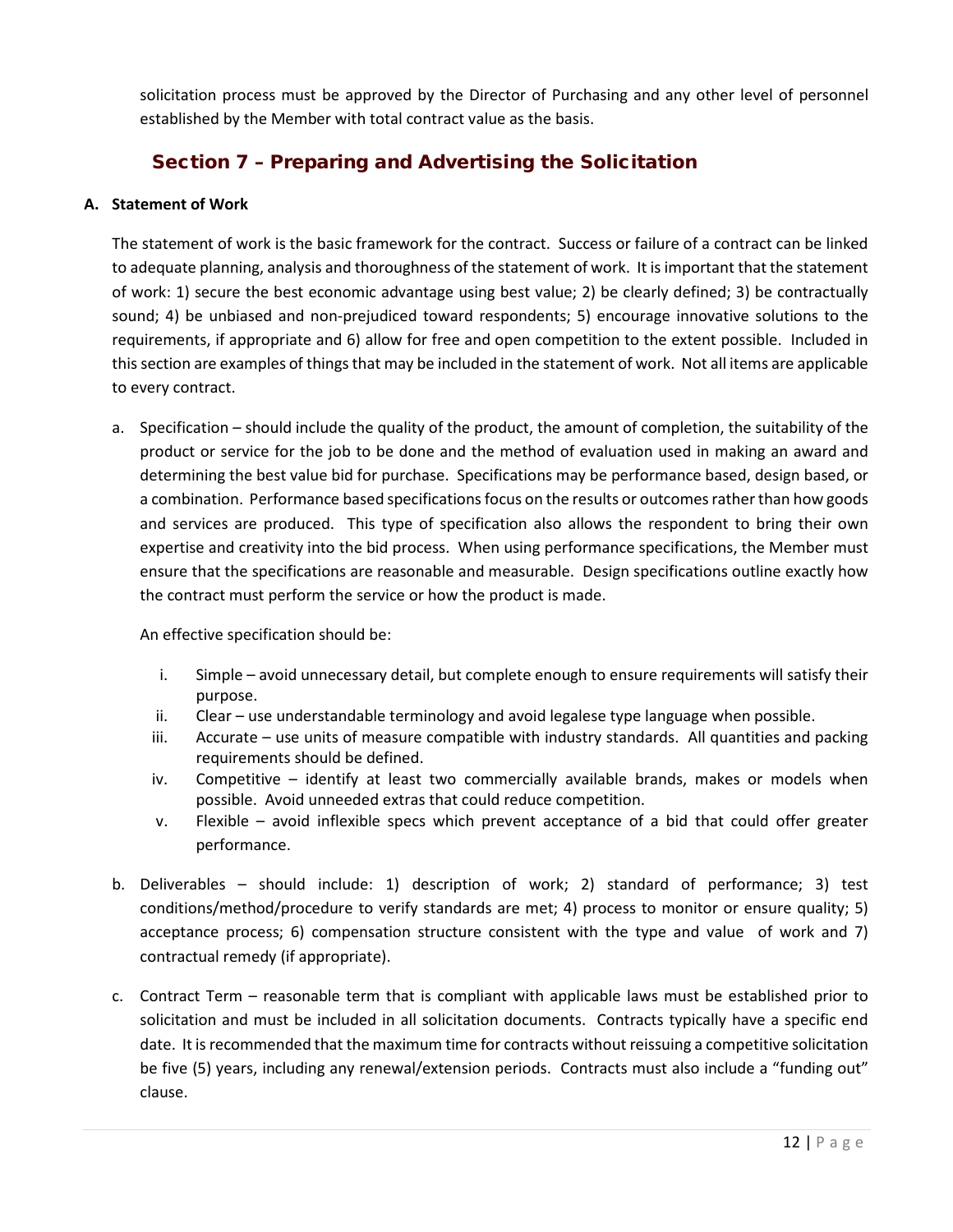d. HUB Requirements – agencies should make a good faith effort to utilize HUBs in accordance with the goals specified in the most recent State of Texas disparity study. Goals may be achieved through contracting directly with HUBs, or indirectly through subcontracting opportunities.

For contracts with an estimated value over \$100,000 and when subcontracting opportunities are identified as probable/possible, a HUB plan must be required with the solicitation. Depending on the scope of the solicitation, a HUB Subcontracting Plan form or a HUB Participation Plan may be utilized for the HUB plan requirement. A respondent's failure to provide the HUB plan meeting the requirements stated within the solicitation will be considered non-responsive.

If subcontracting opportunities are not anticipated, a waiver which includes the justification must be approved and signed by the HUB Director/Manager and kept in the file. Federal sponsored research/instruction awards also have requirements for utilization of disadvantaged or minority entities. Members should follow the federal requirements for such sponsored research/instruction awards.

- e. Federal Small Business Administration (SBA) Requirements if applicable, agencies should make a good faith effort to meet the goals and requirements of their small business sub-contracting plan. A small business subcontracting plan is required if an agency has a negotiated federal acquisition expected to exceed \$700,000.
- f. Payment Terms have a direct impact on how the statement of work is written and how the contract is managed. Payment terms outline how work is measured/verified and how much is paid and how often payment is made to the contractor. Payment should be consistent with the product or service delivered, and structured to fairly compensate the contractor and encourage timely performance. Payment should reflect the value of the work performed. Agencies can control the payment process by dividing overall payment into smaller amounts to reflect increments of work or deliverables. By doing so, you can mitigate financial risk and limit the scope of a dispute to a discrete deliverable. Please see Appendix (Section D) for examples of payment types.
- g. Standards/Warranty established standards (where available) can help in defining contract performance requirements. National and international standards include American National Standards Institute (ANSI), American Society for Testing and Materials (ASTM) and International Organization for Standardization (ISO). If a standard is incorporated by reference, identify any industry, state or agency standards of performance that relate to the activity, task or deliverable. Simply referencing "industry standards" is inadequate; the standard should be specifically identified by number. A warranty is a type of standard that can describe performance. You may use warranty language as a contractual standard of performance. Unless excluded, warranties or standards may be implied or imposed by a statute or case law. Best practice is to include clear standards for performance or an expressed warranty describing the objective expectation of performance.
- h. Contractor Qualifications statement of work should include minimum qualifications required of the contractor. At a minimum, the statement of work should require the contractor have a specified level of experience in the type of work to be performed.
- i. Bonding Requirements three most common forms are: 1) bid bonds (deposits); 2) performance bonds and 3) payment bonds. You must advise respondents in a solicitation if a bond is required and what types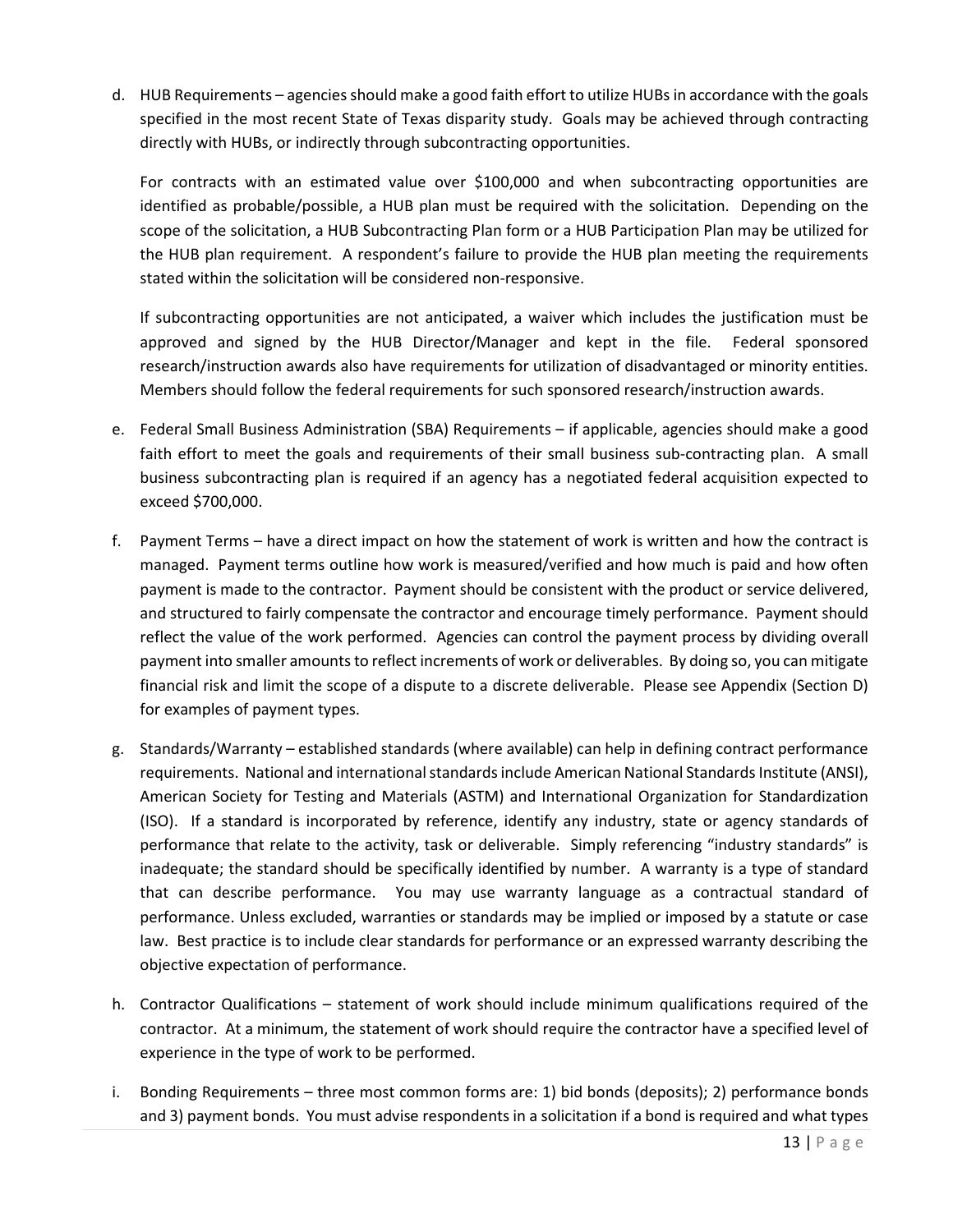are acceptable. The cost of a bond is usually passed on to the Member, so you should take that into consideration when determining whether to use a bond. Consult with our legal counsel if you have questions about bonding requirements.

- j. Evaluation Criteria should be included in your solicitation document so respondents know how the proposal will be evaluated. Criteria must reflect essential qualities or requirements to achieve the objective(s) of the contract. Evaluation criteria may take multiple sources into consideration, such as: 1) written response, 2) oral presentation, 3) past performance and 4) relevant references. Each evaluation criteria should be addressed within a specific portion of the required response. Only requirements specified should be used as evaluation criteria. Respondents must have notice of all requirements in the solicitation, and the solicitation should clearly state the consequence of failing to meet requirements. Requirements that may disqualify a respondent should be carefully considered. Criteria not included in the solicitation may not be used in the ranking of a proposal. It is up to the Member to determine how much information to provide regarding evaluation criteria. When deciding on evaluation criteria, also consider proposal submission requirements associated with each criteria. For example, if experience is your criteria, what information is required to evaluate this criterion – years in business, years of staff experience, certified/ licensed employees, performance on similar projects, etc. While cost is typically the most significant factor, there are times when skills and experience of the vendor may be more important than cost. When determining the weight of each factor, consider the importance of it as it relates to the overall project goals. The criteria deemed most important should carry the highest weight.
- k. Best Value considerations should be considered when drafting the statement of work. Lowest cost does not always mean the best value for all procurements. Members need to think strategically when considering their needs. Determine what the desired outcome is and the best way to achieve this outcome. Examples of other items to be considered when determining best value are: 1) installation cost; 2) life cycle cost; 3) quality/reliability of goods and service; 4) delivery terms; 5) vendor performance indicators ( past performance, financial resources, experience, etc.); 6) cost of employee training associated with purchase and 7) effect of purchase on Member productivity. For example, if the Member is purchasing a heating and air conditioning unit, simply going on cost may not provide the best value. They should also consider items such as life span of the unit, electricity consumption and maintenance cost, which all add to the total cost of ownership.
- l. Submission Requirements the solicitation should include a section listing all of the information that respondents are required to submit. This section should also include recommended or required proposal formats including items such as page number limitations, paper size, number of copies, etc. In this section you should ensure that solicitation documents requested cover those items to be evaluated.
- m. Monitoring within the solicitation, clearly state the methods used to monitor the contractor performance. Not disclosing requirements upfront could be grounds for legal challenge. The amount of monitoring should be adequate to meet the need and to ensure contracts with serious issues or risks are reported to the Board of Regents, but limited enough to achieve the desired results without unnecessarily increasing cost. Overly restrictive monitoring can interfere with the contractor's ability to complete the work and may result in increased cost to the work. The statement of work should set deadlines, schedules for deliverables and other activities. Setting these items out clearly will allow for easier monitoring of the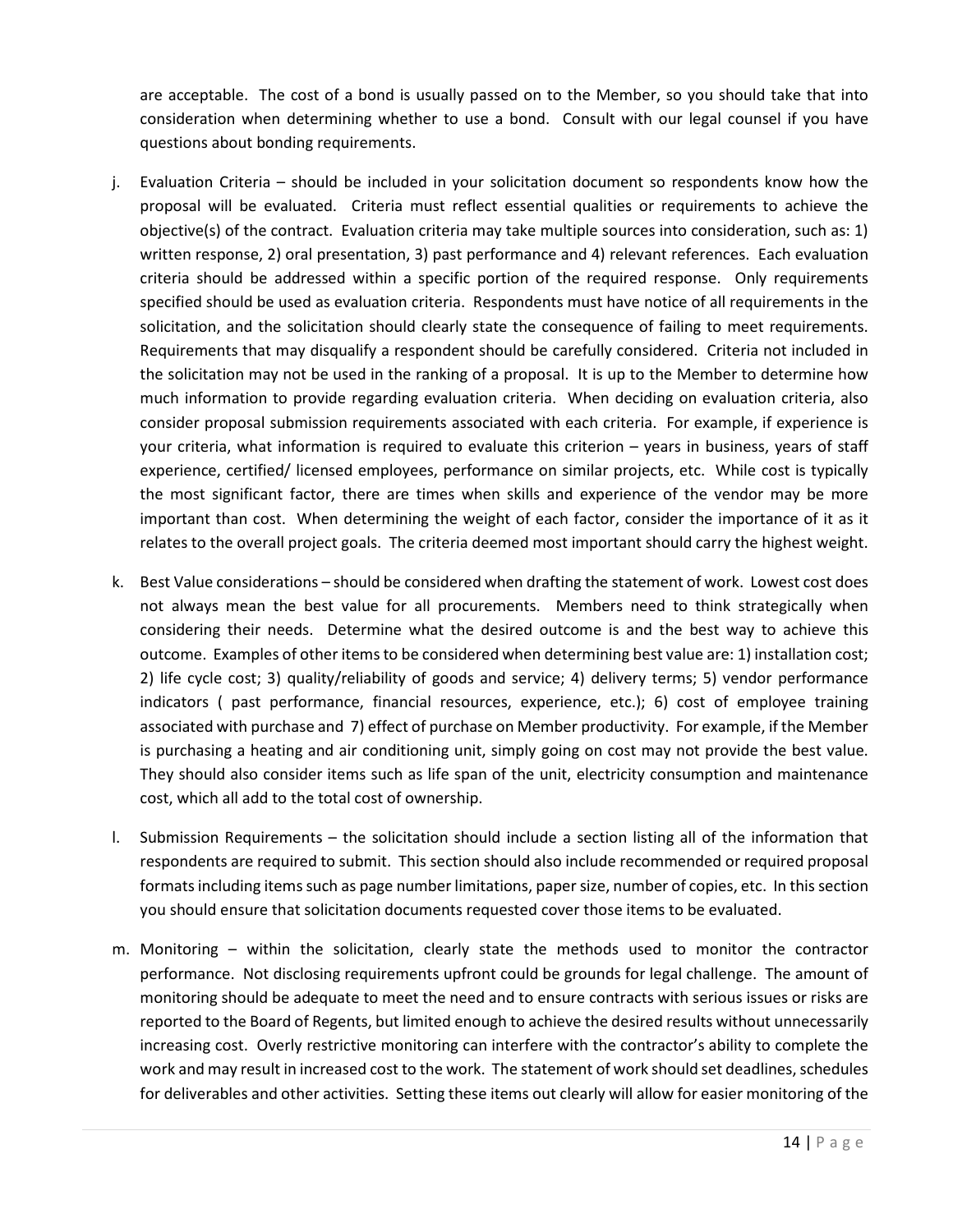contract. Keep in mind that different funding sources (i.e. – federal grants) may have specific monitoring requirements.

- n. Reporting status, performance and activity reporting are terms used to describe information a contractor must provide to show the status of the contract. It is important to define these terms in the statement of work and outline the frequency and audience for each report. If specific deliverables are necessary, include the format and number of copies in the statement of work. Include an example of the desired format in the solicitation document when possible.
- o. Inspection and Testing should be included in the statement of work if applicable. This will ensure compliance with the specification of the solicitation and contract. Cost of inspection and testing should be borne by the contractor. If goods fail to meet all requirements of the solicitation and contract, they should be rejected in whole or in part at the contractor's expense. Latent defects can result in contract cancellation at no expense to the Member. The Membershould contact legal counsel if latent defects are found.
- p. Final Acceptance the statement of work should clearly define how the Member determines that the contract has been successfully completed. The statement of work sets standards for acceptance of the deliverable and establishes the procedure to receive or reject the deliverable. If you have multiple phases or deliverables, having a formal acceptance process for each allows the contract manager and contractor to know the status of the contract performance.
- q. Additional issues to consider when determining if the statement of work is complete, you should verify that it answers: who, what, when, where, why and how. Below are a few examples of other items that may need to be considered in answering those questions and finalizing your statement of work. These may affect pricing or add to the requirements included in the response, and therefore may need to be added into the statement of work: 1) licenses/permits required; 2) use of state agency equipment; 3) storage space for contractor materials/supplies; 4) intellectual property/copyright issues; 5) subcontractor requirements; 6) insurance requirements; and 7) conflict of interest/organizational restrictions.

# <span id="page-14-0"></span>**B. Advertising the Solicitation**

When marketing a solicitation, consideration must be given to the type of procurement used. Advertising methods may differ depending on what is being procured.

- a. Solicitations with an estimated value exceeding \$25,000 may be posted on the Electronic State Business Daily (ESBD). If the solicitation is being administered electronically through an eProcurement system, then a notification directing vendors to the appropriate site may be posted in lieu of the actual solicitation document.
- b. Pre-Solicitation Conferences may be mandatory or non-mandatory, but caution should be exercised before making them mandatory, as this may limit competition. Conferences have many benefits:
	- i. Allow potential respondents to address specific questions. Any issues identified in the conference will be published in an addendum to the solicitation.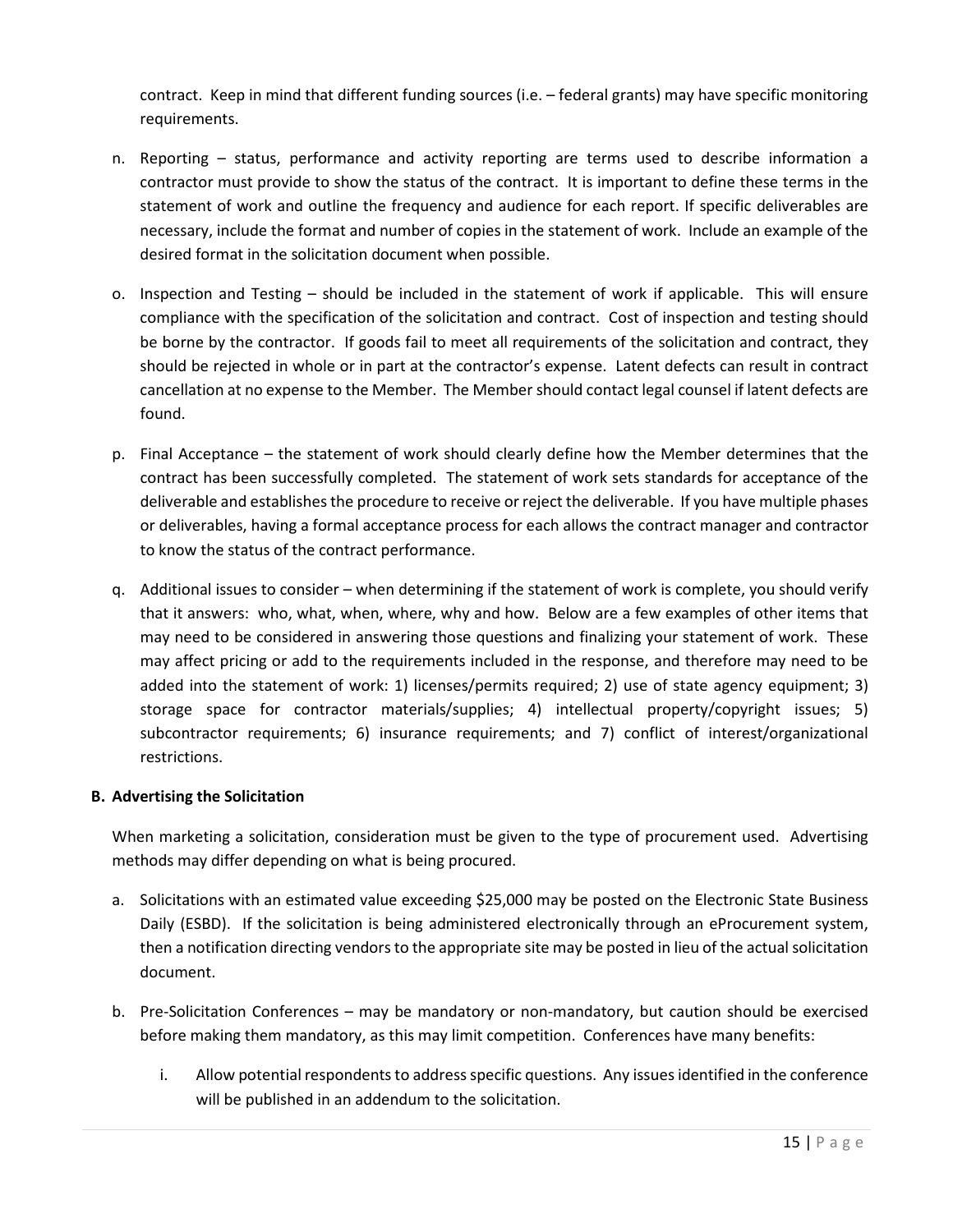- ii. Allow contractors an on-site visit. In some cases, simply sending pictures of the site may work in place of an on-site conference.
- iii. Allow the Member to provide additional information that is not easily transferable thorough hard copy (i.e. schematics, plans and reports).
- iv. Ensure all respondents receive the same information.
- v. Allow for the development of subcontracting relationships through contacts established at the conference.

The solicitation document must include the date, time and location of the conference. Conference attendees must be documented. The Purchasing department should facilitate the meeting and answer procurement questions. The department staff will attend and respond to technical questions. Any changes to the solicitation as well as all questions, of a material nature, submitted with their respective answers should be included in an addendum to be issued by the Purchasing department. This addendum is provided to all potential respondents, usually by posting to the ESBD. If an addendum is made, you may need to extend the bid opening or proposal date.

c. Communication with Respondents – should be made through the Purchasing Department or other designated staff. Department staff should not have contact with potential respondents outside of presolicitation conferences. Respondents that contact someone other than authorized staff in regards to a solicitation may be disqualified. Purchasing staff may not be able to answer all technical questions, but they will ensure that the information is obtained and provided to all potential respondents. The solicitation document should only provide a purchasing point of contact along with all acceptable forms of communication. Should a potential respondent contact the Member's department staff, they must politely decline to discuss the procurement and forward the inquiry to Purchasing Department.

Within your solicitation, you may invite respondents to submit written questions concerning the solicitation. This option may be in addition to or in lieu of a pre-solicitation conference. The date and time for submission of written questions should be specified in the solicitation document, if applicable. If the solicitation is posted on the ESBD, the questions and answers should be posted with the solicitation document as they become available.

d. Grant Preparation and Award Announcements – in addition to the Uniform Grant Management Standards published by the Governor's Office, Members should follow any applicable federal or state grant funding requirements described in applicable laws or regulations. For sponsored research/instruction grants, Members should comply with system regulation 15.01.01.

With regard to a grant announcement, UGMS requires a grantor to be responsible for the "efficient and effective administration of federal and state awards through the application of sound management practices" and they are "responsible for assuming responsibility for administering federal and state funds in a manner consistent with underlying agreements, program objectives, and the terms and conditions of the federal and state award." Therefore, grant announcements should refer to the underlying federal or state program funding requirements that will be required to be incorporated into the grant award. In addition, a grant announcement should refer to the "State Assurances" which are required by UGMS to be included in any grant award.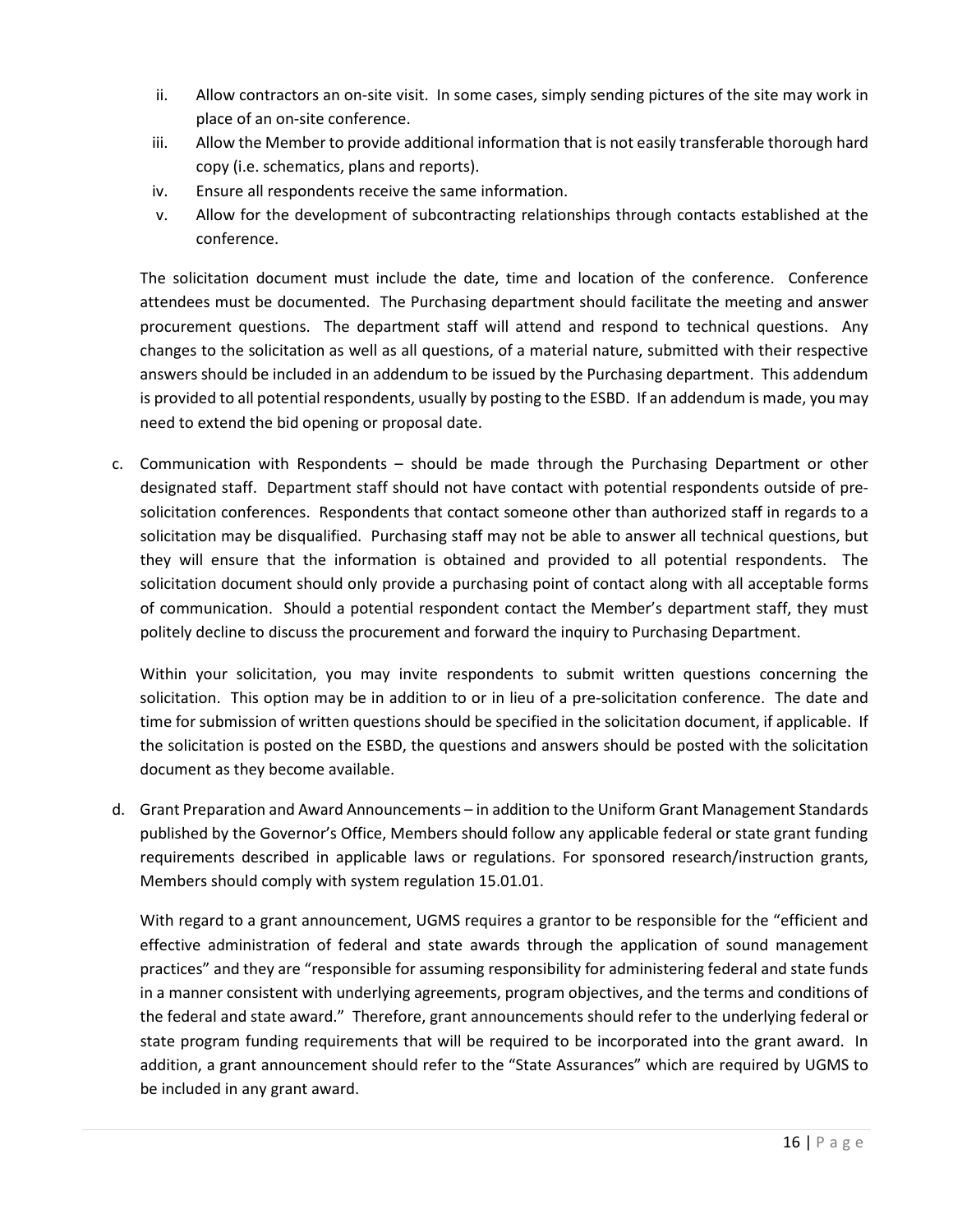Grant opportunitiesshould be open and accessible to the public. Competitive grants opportunities should be posted on TexasOnline, the eGrants system established under Texas Government Code, Chapter 2055, if required. In addition to eGrants, agencies may also wish to announce grant opportunities in the Texas Register. It is also common for agencies to develop their own distribution list of interested parties, such as existing or previous grantees that they use to provide notice of grant opportunities in addition to the more global announcements.

Agencies generally use an "Application Kit" which includes the request for grant application, an instructions document, and other documents, such as certifications or assurances that need to be completed and returned with the grant application.

Agencies may wish to schedule conferences for potential grant applicants to provide basic information regarding eligibility, scope of grant award, and general requirements of the grant. Likewise, agencies may wish to provide a "Grant Toolkit" or similar written materials to provide information to potential grant applicants. Web-based resources, such as explanatory brochures or videos, can be very helpful. Webinars may also be useful.

All communications with potential grant applicants should be channeled through designated staff. While an existing grantee may wish to discuss an upcoming grant opportunity with other agency staff assigned as a "grant project manager" or "grant program staff", such contact should be discouraged and the questions related to the upcoming grant opportunity should be directed to the designated individual within the Member.

Potential applicants should be directed to a designated staff Member to submit written questions regarding the grant opportunity. Written questions and the answers provided by the Member should be posted on the Member's website, as they are developed or on e-grants, if appropriate.

The request for grant application must state the date, time, place and method of submission for grant applications. Care should be taken to document the delivery of the grant application.

# <span id="page-16-0"></span>Section 8 – Evaluation and Award

Members must conduct evaluations in a fair and impartial manner. The following are included as the generally accepted tools that may be employed to conduct fair and impartial evaluations for a Request for Proposal. As previously discussed, the solicitation document should include a general description of the evaluation process and criteria or categories to be used. The solicitation may also include the relative weights to be assigned to each criteria/category. Prior to opening the responses, the Member should develop and approve an evaluation guide which lays out the details of the evaluation process. This should include number of evaluation team Member, the scoring matrix and decision making apparatus for the evaluation of the responses. Below is more information on evaluation tools that may be used for more complex solicitations.

# <span id="page-16-1"></span>**A. Evaluation Teams**

Evaluation teams should be comprised of individuals who are stakeholders in the final product or service and of individuals who have the necessary technical or program expertise. A representative from the purchasing department is usually the team leader and serves as a non-voting Member. The remaining team Members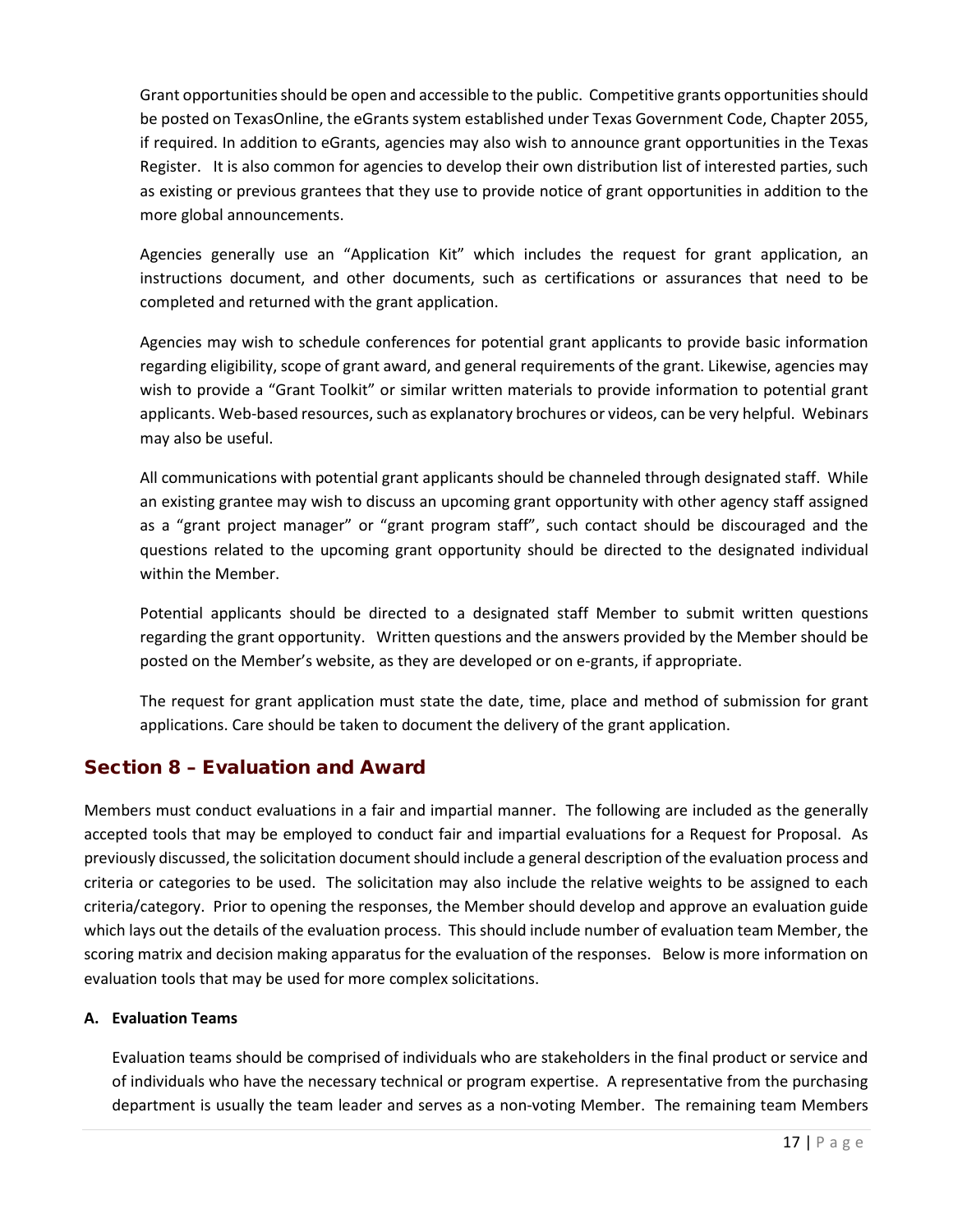are typically chosen by the department staff, and approved by management. All team Members should understand the need and desired outcome of the procurement. The evaluation team may have input into the solicitation, particularly the evaluation criteria and weights. It is important that team Members fully understand the requirements of the solicitation and are able to critically read and evaluate responses. Team size can vary, but 3-5 Members are recommended.

A scoring matrix should be part of your evaluation guide, and will be used to score the individual responses based on the criteria previously defined. The scoring matrix should be completed prior to publishing the solicitation document because it may bring up a need for the solicitation document to be updated.

Prior to distributing proposal responses to the evaluation team Members, the team leader provides training and outlines the team's duties and responsibilities. Team Members should be instructed on their responsibilities including the critical nature of confidentiality of the evaluation process. Each team Member should submit a signed Non-Disclosure Statement to the Purchasing department prior to engaging in any discussion about, or having access to proposal documents.

# <span id="page-17-0"></span>**B. Responsive Proposals**

Once proposals are opened and recorded, the Purchasing Department must determine if the proposals submitted are responsive. At a minimum, this includes submission of the signed Execution of Offer, technical proposal or similar document, HUB subcontracting Plan, if applicable, and any other required documents such as bid bonds. Purchasing will also review that the minimum qualifications are met. Occasionally, consultation with legal counsel may be necessary to determine a proposal's responsiveness. An administrative review checklist ("Response Tabulation") is a good tool for ensuring the proposals are responsive. It also can be used to compile your complete list of respondents and their contact information. Please see Appendix (Section C) for a sample Response Tabulation. Only proposals deemed responsive will be provided to the evaluation team.

## <span id="page-17-1"></span>**C. Single Responses**

If only one response is received to a competitive solicitation, the Purchasing Department should determine why this occurred. The Member should review the solicitation for any unduly restrictive requirements. If it is determined that the requirements were unduly restrictive, the Member may choose to re-advertise the solicitation. Otherwise, the Member should consider the reasons that other responses were not received and determine if it is in the best interest of the state to make an award, negotiate with the single respondent, readvertise with a revised solicitation or to determine if a single source purchasing justification is required.

## <span id="page-17-2"></span>**D. Proposal Evaluation**

Once the proposals have been deemed responsive by the Purchasing Department, the evaluation team shall be provided with the qualified responses. Evaluations may be conducted in the same room, evaluating the proposals at the same time. This will facilitate questions by team Members to the purchasing staff or technical experts. Due to time constraints and other factors it is typical to have evaluation Members working from their own workspaces. If this is the case, purchasing staff and technical experts should be available to answer questions. Evaluation team Members should only ask questions in the areas related to the evaluation criteria presented in the solicitation document or the evaluation guide. Unless stated otherwise in the evaluation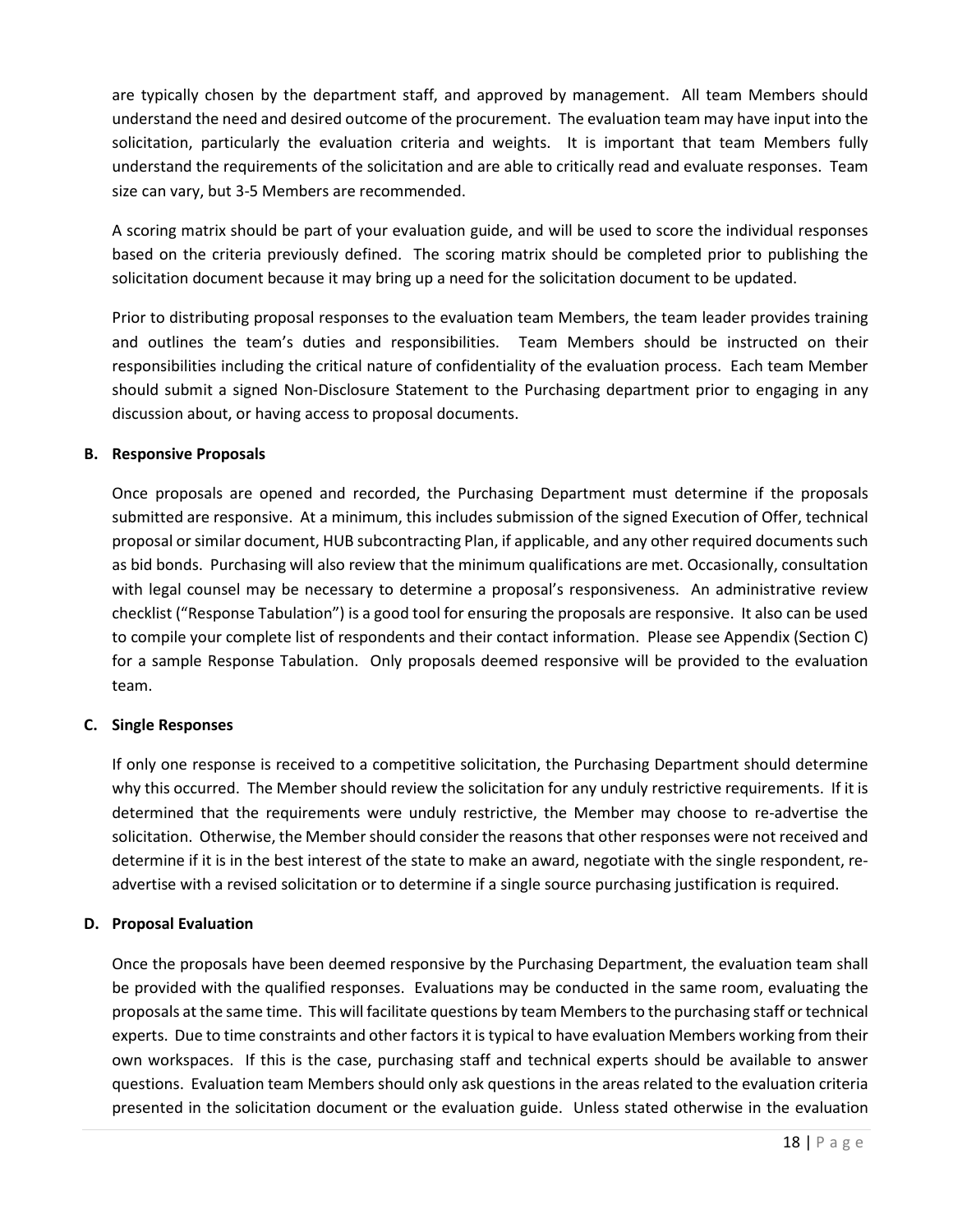guide, Members may not conduct independent conversations, but should ask questions through the team leader.

The evaluation team may verify references at this point in the process. This can be done through the Purchasing Department, who would contact all references and attempt to receive answers to questions developed by the evaluation team. The team may choose to only contact references from a short list of responses based on initial scoring/ranking. Another option is to use the Vendor Performance System in evaluating past performance [\(https://www.comptroller.texas.gov/purchasing/programs/vendor](https://www.comptroller.texas.gov/purchasing/programs/vendor-performance-tracking/)[performance-tracking/\)](https://www.comptroller.texas.gov/purchasing/programs/vendor-performance-tracking/)

# <span id="page-18-0"></span>**E. Presentations**

Oral presentations or interviews are conducted at the option of the Member. The solicitation document should state this as an option and provide an estimated timeframe of when presentations may occur. These discussions provide an opportunity for respondents to highlight the strengths of their response and to provide answers to questions the Member may have. Demonstrations of product functionality may also be done when appropriate. Oral presentations can be scheduled for all respondents or limited to the top ranked vendors. Oral presentations should be fair to all parties. Allotted time and format should be the same for all presenters. It is helpful to use a prepared script to ensure consistency. The team leader shall identify a method to determine the order of presenters that will ensure impartiality of the process.

# <span id="page-18-1"></span>**F. Award**

The purchase of goods and/or services typically will be awarded to the lowest responsive bidder; however, best value criteria may also be considered as allowed pursuant to Texas Education Code, 51.9335.

The Member shall select a finalist(s) for award for the purchase of goods and/or services that provides the best value for the state. The following may be considered in evaluation for award:

- a. Determine responsiveness to solicitation requirements
- b. Evaluation of responses according to the criteria laid out in the planning process and included in your statement of work. During the evaluation and award step, each response will be rated individually against each criterion. An example evaluation can be found in the Appendix (Section C).
- c. Consideration of presentations and interviews if applicable.
- d. Best and Final Offers if applicable.
- e. Explanation of Selection documentation shall be maintained to verify each of the steps taken in the evaluation process described above.

Upon award and execution of a contract the Member shall make any notifications required by law.

## <span id="page-18-2"></span>**G. Negotiations**

Members may negotiate terms and conditions on some, but not all, solicitations. A competitive sealed bid, for example, does not typically allow for negotiations, while a competitive sealed proposal (Request for Proposal) does. Best practice is to read the requirements of the applicable procurement procedure to verify that negotiation is permissible.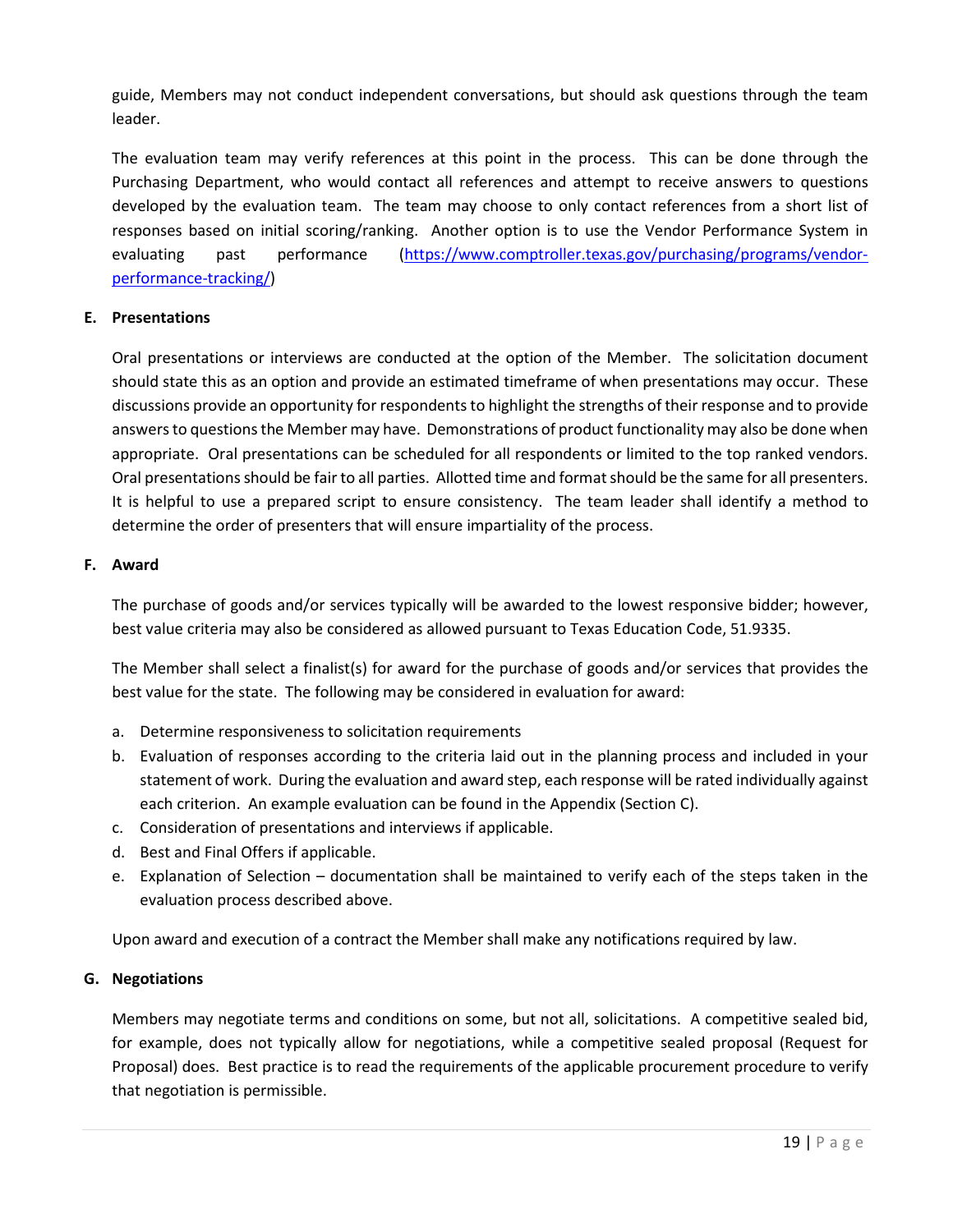Negotiators are not authorized to use technical leveling or technical transfusion techniques. Technical leveling is helping a respondent to bring their proposal up to the level of others through successive rounds of discussion, usually pointing out proposal weaknesses. Technical transfusion is the disclosing of technical information approaches from one response to other competitors in the course of discussion.

Prohibited disclosures during negotiations include:

- Disclosing competing respondents cost/price (even if the vendor name is not disclosed)
- Advising respondents of their price standing relative to other respondents.

In negotiations, always take care to avoid inadvertently changing the stated contracting objectives. If the contracting objectives are changed, the pool of potential respondents will no longer be on an equal level. Additional vendors may have competed, had the new objectives been part of the original solicitation. If it appears that contracting objectives may have been changed, legal counsel must be consulted before moving forward.

When determining negotiation strategy, be careful if you choose to give vendors a cost/price that must be met to obtain further consideration, as this could deprive the competitive process from generating the best value to the state. Remember that the above prohibitions still apply, disclosing competing respondents cost/price is not allowed, even if done without tying information to a specific vendor. Negotiations should be tailored to the particular circumstances of the competition. The Member may continue to negotiate until the best interest of the state is achieved and an award has been made.

Planning is essential in negotiations. Best practice is to meet with Members of the contracting team and divide the terms and conditions into groups. Identify the terms that are essential to the agreement. These are the terms which the Memberis unwilling or unable to compromise. Then identify the terms and conditions that are desirable but not essential, which the agency is willing to compromise or relinquish.

## <span id="page-19-0"></span>**H. Evaluation and Award of Grants**

In addition to the Uniform Grant Management Standards published by the Governor's Office, agencies should follow any applicable federal or state grant-funding source laws or regulations.

Agencies awarding grants must impose strict requirements to be followed regarding the time, place and manner of filing a grant application. An initial review must occur to ensure that the application is filed timely.

A pre-screening should occur to ensure that any eligibility requirements for specific grantees or types of projects have been met. Also, pre-screening should determine if the application, as filed, contains all required documents or attachments.

Grant applications should be scored using a scoring matrix to evaluate the grant applications. The scoring criteria may look to the ability of the grantee to accomplish the grant purpose and grantee capacity, ability of grantee to meet the requested targets, outputs and outcomes, and other performance measures. Other scoring criteria may be used such as past performance, financial stability or other items and may be initially scored on a pass/fail basis.

The scoring matrix should be developed at the same time the grant announcement and grant application are developed to ensure consistency. When the scoring process starts, a team leader should review the scoring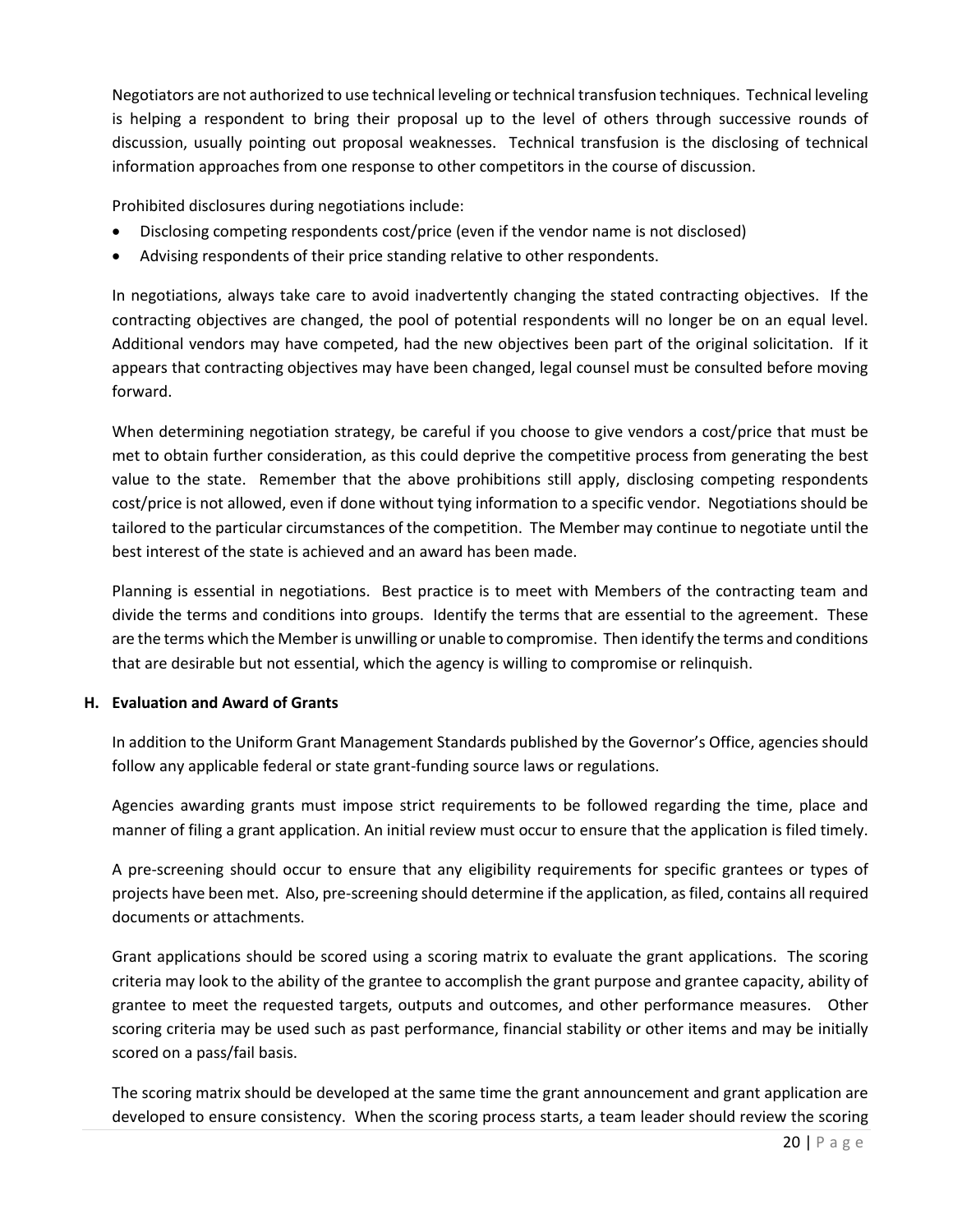matrix with the scorers and provide training to the scorers to ensure consistent review. Scorers should consult with the team leader if questions arise during the scoring process.

Each grant application should be evaluated individually; however, it is preferred that more than one scorer score each application. Recommendations for grant funding must be documented and based on the scoring results. Any deviation from the established processes should be documented.

# <span id="page-20-0"></span>Section 9 – Contract Formation

The information in this section is not intended to provide legal advice. These are general guidelines regarding contract formation; however, there are exceptions to each of these. Consult with the Office of General Counsel for the applicable rules of law for each procurement type.

The purpose of any written contract is to serve as a reference document recording the terms of the agreement to prevent misunderstanding and conflict as to those terms at a later date. A contract creates a legal, binding and enforceable obligation between the parties. Clarity of the terms is of primary importance. The person drafting the contract must know the subject matter and concerns of the parties well enough to anticipate potential areas of disagreement and address them in the contract.

It is important to be thorough when determining the scope of the contract, as contract law does not allow parties to add terms to the contract without the consent of both parties. This is typically seen as an advantage, but may become a liability if the Member does not include all necessary terms.

When creating contracts for the System or its Members, potential conflicting interests must be balanced, including state requirements, fiscal constraints, statutory requirements and contractor requirements. The main concern should be the benefit of the contract to the System and state as a whole, more specifically, the taxpayers. The best contract for the System or Member does not mean taking advantage of the contractor. Harsh provisions may be legal, but typically have negative impact that can outweigh the initial gain. Contractors who feel they are being taken advantage of typically provide less quality work and are more likely to take legal action if a conflict arises. They may also decide not to do work for the System or state again, thus limiting competition for future contracts.

# <span id="page-20-1"></span>**A. Legal**

The following are the elements essential to form a binding contract:

- a. Offer –a manifestation of willingness to enter into a bargain such as a response to a solicitation.
- b. Acceptance is a manifestation of assent to the terms thereof made by the offeree in a manner invited or required by the offer.
- c. Legal Purpose objective of a contract must be for a legal purpose.
- d. Mutuality of Obligation also known as meeting of the minds, refers to the parties' mutual understanding and assent to the expression of their agreement. The determination of meeting of the minds is based on the objective standard of what the parties said and not their subjective state of mind. Unexpressed subjective intent is irrelevant. The offer must be clear and definite just as there must be a clear and definite acceptance of all terms contained in the offer.
- e. Consideration is an essential element of any valid contract. Consideration consists of either a benefit to the promisor or a detriment to the promisee. It is a present exchange bargained for in return for a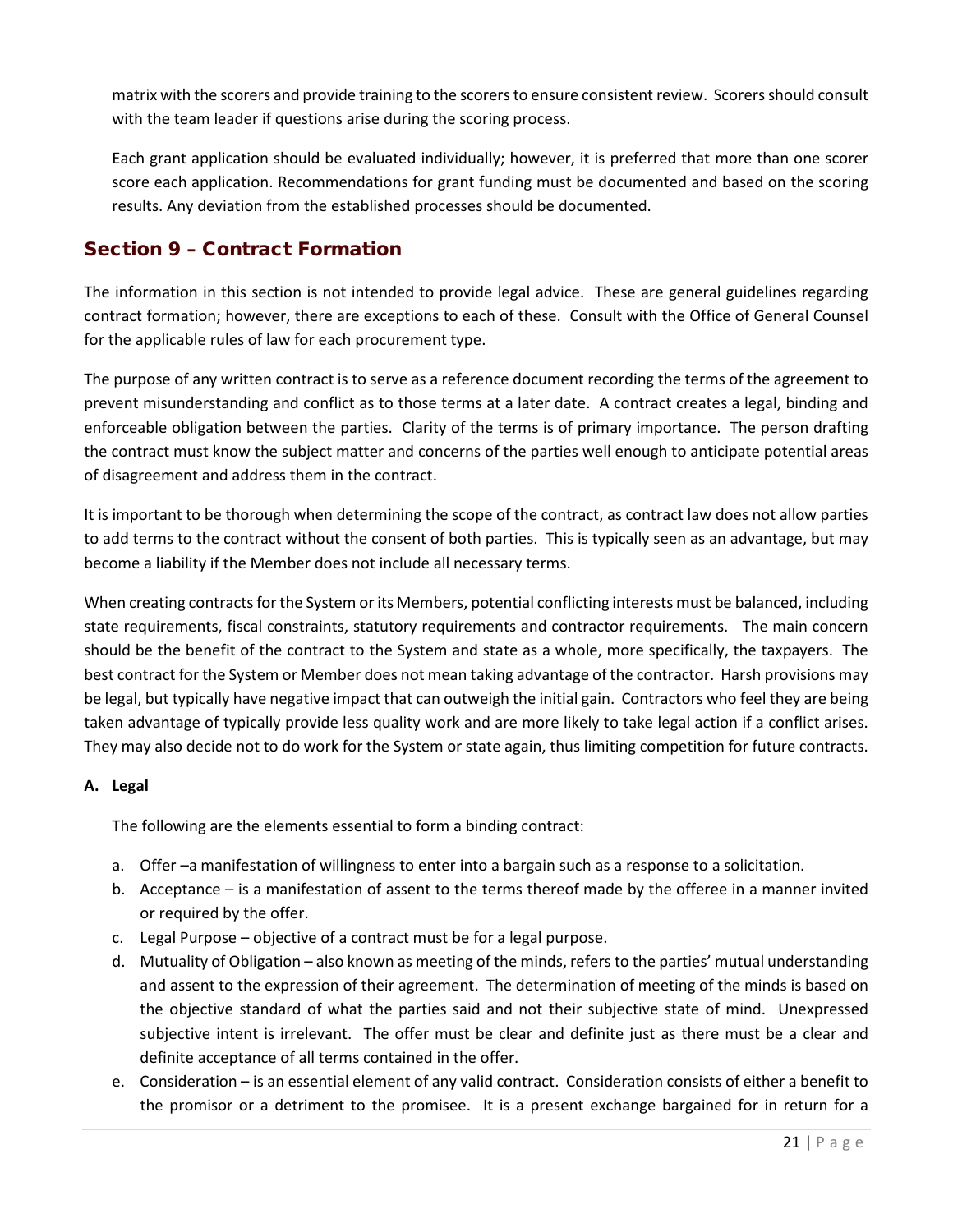promise. It may consist of some right, interest, profit or benefit that accrues to one party, or some forbearance, loss or responsibility that is undertaken or incurred by the other party. It is not necessary for a contract to be supported by a monetary consideration.

f. Competent Parties – all parties to a contract must be competent and authorized to enter into a contract.

#### <span id="page-21-0"></span>**B. Drafting the Contract**

Contracts typically contain a set of terms and conditions referred to as 'boilerplate' or 'standard' terms and conditions. While many agencies include similar terms and conditions in their contracts, there is no set of generally accepted terms and conditions to be used by all state agencies. If a Member repetitively contracts for the same or similar goods/services, the Member may develop a contract with terms that are standard for that type of transaction.

Terms that are appropriate to include in a contract are ones that fully describe the actual agreement of the parties. Some examples of typical terms include (but are not limited to):

- Administrative provisions
- Financial provisions
- Provisions to allocate risk
- Statement of work
- Provisions relating to the contract term, termination and dispute resolution
- Provisions that relate to the rights and ownership of work product and intellectual property
- a. Planning the Contract

As with other contract management processes it is important for the Member to plan for drafting of the contract. It is common to include a draft of the standard Member contract in the solicitation document. Doing so allows respondents to make an offer with knowledge of the proposed terms and conditions. It may be difficult to include a detailed statement of work at this time, so be sure to plan adequate time to prepare the final contract.

Your planning effort may include reviewing similar contracts used by your institution or agency or contracts from other System Members. You should review and make changes as needed rather than automatically accepting terms and conditions from another contract. Another planning tactic may be to make an outline containing headings for major terms, conditions and provisions. This will allow you to group related terms together and may illustrate any potential gaps in the contract. During planning, allow for adequate time for legal counsel review.

b. Form of the Contract

Evidence of an agreement/contract can be documented in different formats, including but not limited to a "four-corner" contract, a purchase order or an exchange of correspondence. A four-corner contract is a single document that contains all of the terms and contract within it. With a purchase order, the contractor delivers an offer, in a form requested by the agency and the agency accepts the offer by issuing a purchase order. The documents that comprise the offer and acceptance are the evidence of the agreement.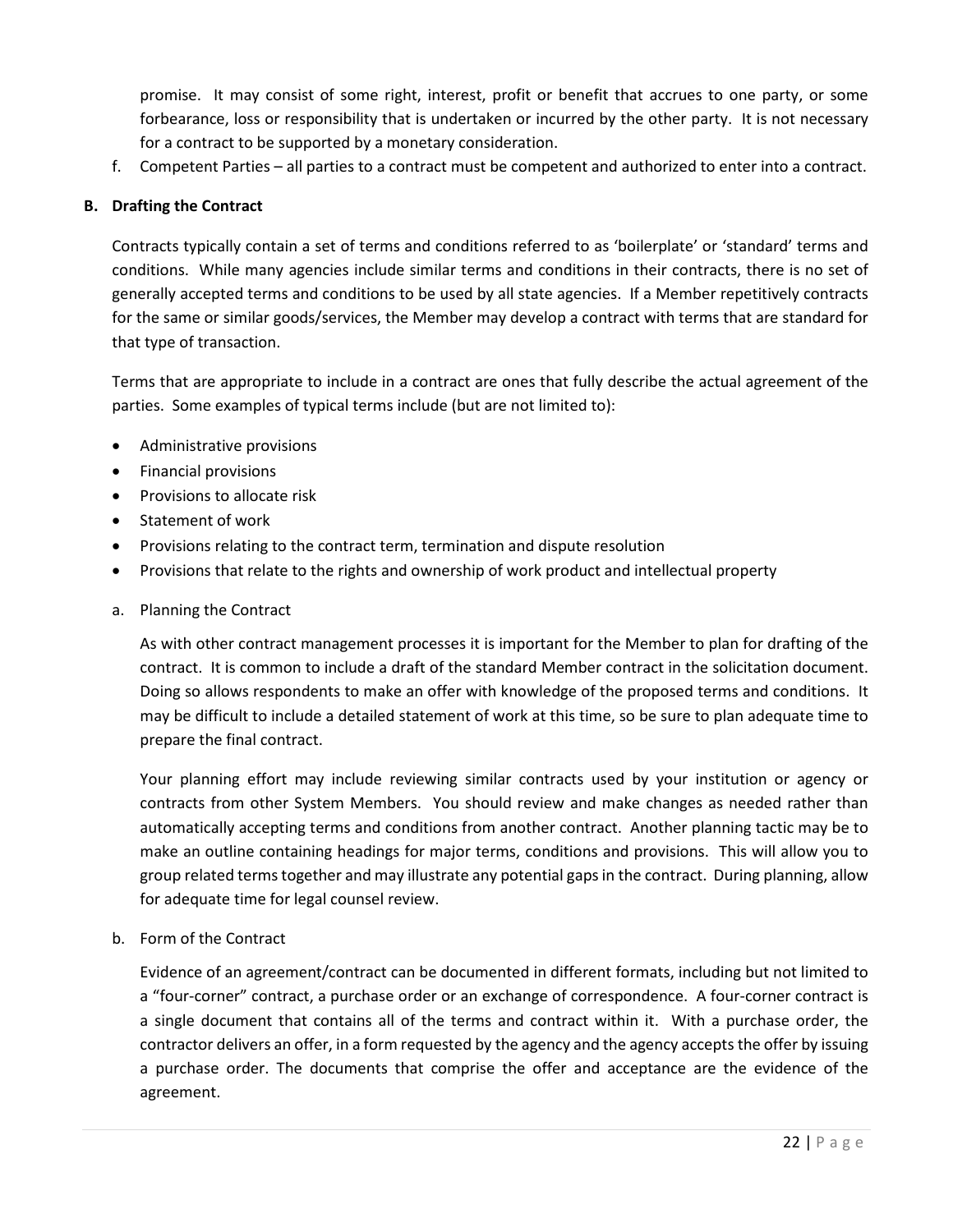Each form of contract has its advantages and disadvantages. When determining which form to use, base your assessment on the risks involving contract construction and interpretation.

A four-corner contract offers the greatest opportunity to avoid conflicting provisions because each provision is contained in one document. Contract management may be easier since all terms and conditions are easily found in one document. However, the time requirement to plan and prepare a fourcorner contract is greater. In a major or complex transaction, a four-corner contract format is best to clearly document the agreement.

A purchase order uses a layered approach, meaning it relies on a number of documents that, in combination, comprise the contract. There is potential for conflicting terms when using a purchase order. For example, the Member may issue the solicitation with product specifications, contractor qualifications and other terms and conditions. The contractor's response may include additional or contradictory terms and conditions. In order to avoid conflict, the contractor's terms and conditions should not become the basis for the agreement. Rather, the Membershould insure the inclusion of their terms rather than blindly accepting terms proposed by the contractor. Despite the potential for conflict of terms, when used properly, a purchase order is quick, efficient and rarely has problems. All final terms and conditions that vary from either the offer or the acceptance must be contained in a written document signed by both parties.

c. Contract Terms

During contract development take care and pay attention to details. Certain clauses are essential and should be included in all contracts. Consult with your legal counsel to ensure all necessary clauses are included. A list of essential and recommended clauses and provisions is described below (additional clauses and provisions may apply in specific situations):

| <b>Essential Clauses and Provisions:</b>           |                                               |
|----------------------------------------------------|-----------------------------------------------|
| Scope of Work                                      | <b>Force Majeure</b>                          |
| <b>Term of Contract</b>                            | Loss of Funding                               |
| <b>Payment Terms</b>                               | Venue                                         |
| Termination                                        | Non-Waiver                                    |
| <b>Public Information Act</b>                      | Price                                         |
| Dispute Resolution                                 | Confidential Information                      |
| Indemnification                                    | Abandonment of Default                        |
| Independent Contractor                             | <b>Affirmation Clauses</b>                    |
| <b>Child Support Obligations</b>                   | Ownership/Intellectual Property,<br>including |
| Previous Employment                                | Rights to Data, Documents and Computer        |
| <b>Franchise Tax</b>                               | Software (if applicable)                      |
| Debt or Delinguency                                | Technology Access (EIR) if applicable         |
| State Auditor's Office                             | Insurance (if applicable)                     |
| Severability                                       | Conflict of Interest                          |
| Prohibition on Contracts with Companies            | Certification Regarding Business with Certain |
| <b>Boycotting Israel</b>                           | <b>Countries and Organizations</b>            |
| <b>Prohibition on Contracts Related to Persons</b> | Not Eligible for Rehire                       |
| Involved in Human Trafficking                      |                                               |

## **Recommended Clauses (as applicable):**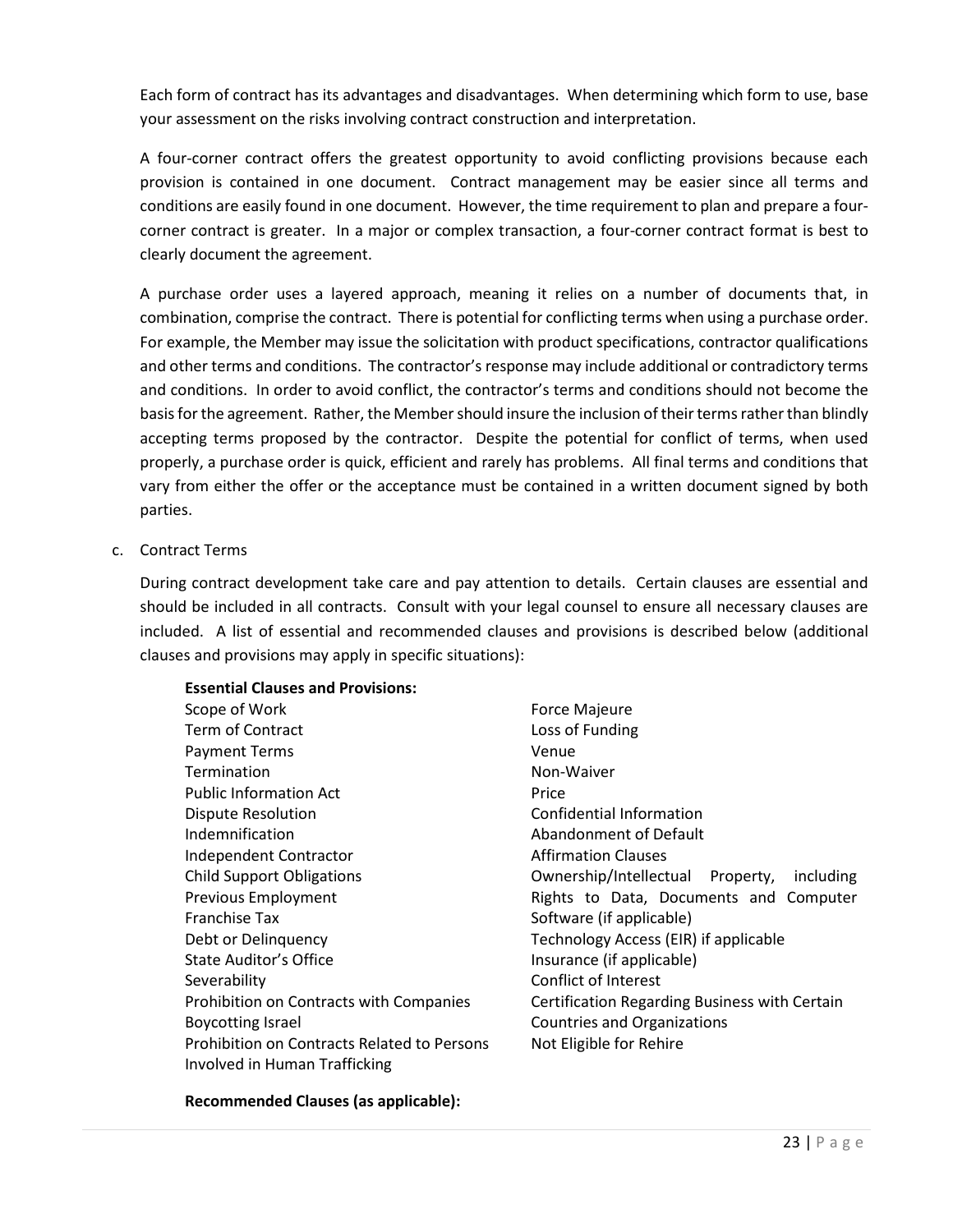Order Precedence **Patents and Copyrights** Assignment **Assignment Public Disclosure** Proprietary Information Substitutions Antitrust

Notices **Notices Drug Free Workplace Policy** 

d. State Contracting Standards and Oversight

Texas Government Code, Chapter 2261, other than Subchapter F, does not apply to institutions of higher education. However, Subchapter F addresses the following items which do apply to institutions of higher education:

- i. Disclosure of potential conflicts of interest and certain prohibited contracts. These are addressed in System Policy 07.03 and Members must assure that procedures are in place to avoid conflicts as outlined in this policy.
- ii. Posting of certain contracts on each Member's website until the contract expires or is completed. Refer to Contract Administration, Section B – Posting of Contracts for additional requirements.
- iii. Each Member shall establish a procedure to identify contracts that require enhanced contract or performance monitoring with notification submitted to the A&M System CFO. The A&M System CFO will work with the Chancellors Office and the Office of General Counsel to assure the Board of Regents is aware of all high risk contracts.
- iv. For contracts exceeding a value of \$1 million, each Member shall complete the reporting form. A word copy is available at the following link; [http://www.tamus.edu/business/hub](http://www.tamus.edu/business/hub-procurement/contract-administration/)[procurement/contract-administration/.](http://www.tamus.edu/business/hub-procurement/contract-administration/)
- v. For contracts with value exceeding \$5 million each Member contract management office or procurement director must verify in writing that the solicitation and purchasing methods and contractor selection process comply with state law and agency policy. The A&M System CFO must be notified of any potential issue that may arise in the solicitation, purchasing or contractor selection process.
- vi. Each Membershall comply with the purchasing accountability and risk analysis guidelines outlined in Section 14.A. at which provide for the following: (1) assessing the risk of fraud, abuse, or waste in the contractor selection process, contract provisions, and payment/reimbursement; (2) identifying contracts that require enhanced contract monitoring or the immediate attention of the contract management office; and (3) establishing clear levels of purchasing accountability and staff responsibilities related to purchasing. The A&M System Office will provide a link to the Purchasing Accountability and Risk Analysis to the comptroller. Each Member will also post this document on their website.

## <span id="page-23-0"></span>**C. Contract Review Guidelines and Checklist**

Institutions of higher education are required to have a contract review procedure and checklist that has been approved by the institutions legal counsel. This procedure and checklist should include:

- a. A description of each step of the procedure used to evaluate and process contracts
- b. A description of the process that must be completed before contract execution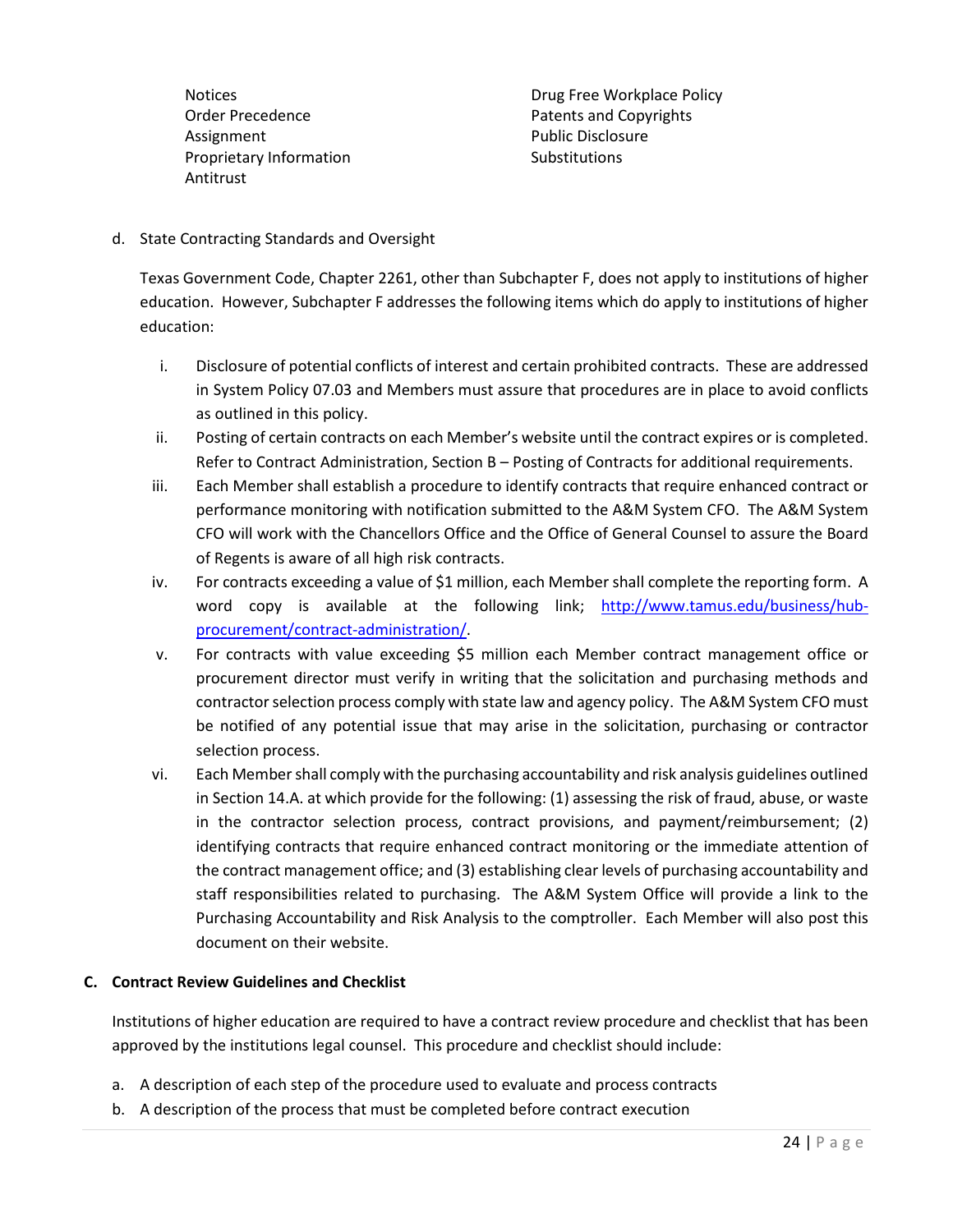c. A value threshold that initiates the required review by the institution's legal counsel, unless the contract is a standard contract previously approved by the counsel.

A copy of the approved contract review procedure and checklist can be found at the following link; [http://www.tamus.edu/business/hub-procurement/contract-administration/.](http://www.tamus.edu/business/hub-procurement/contract-administration/)

## <span id="page-24-0"></span>**D. Authority to Contract**

- a. Contract Administration and Delegation of Authority are governed by System Policy and Regulation as referenced below. Each Member per Regulation must prepare a Delegation of Authority for Contract Administration chart in the format developed and distributed by the System Office of Budgets and Accounting. This delegation chart shall include written expressed delegations of authority specifying those officers, by title, which are authorized to execute contracts and specifying the type of contract and dollar or other limitations applicable to each delegation.
	- i. Contract Administration <http://policies.tamus.edu/25-07.pdf>
	- ii. Contract Administration Delegations & Reporting <http://policies.tamus.edu/25-07-01.pdf>

# <span id="page-24-1"></span>**E. Federally Funded Awards**

Federal grants, cooperative agreements, and contracts ("awards") have specific requirements, some of which are outlined in the Uniform Administrative Requirements, Cost Principles, and Audit Requirements for Federal Awards described in Title 2 CFR Part 200 ("Uniform Guidance"). Other requirements may be described in the applicable federal agency's primary regulations. For federal contracts, specific requirements can be found in the Federal Acquisition Regulations ("FAR") found at title 48 of the Code of Federal Regulations and the supplemental acquisition regulations for the specific agencies. Members are encouraged to ask federal agencies administering the particular grant programs to clarify any questions concerning lower-tier agreements entered into pursuant to an award if adequate guidance is not found in the foregoing references and the award document. Please note that TAMUS is not implementing the procurement standards in the Uniform Guidance until September 1, 2017. Until that time, Members should follow the requirements of the current OMB Circular A-110. Also see the Uniform Grant Management Standards published by the Governor's Office.<https://www.comptroller.texas.gov/purchasing/grant-management/>

The federal regulations referenced above establish consistency and uniformity among Federal agencies in the management of grants and cooperative agreements.

# <span id="page-24-2"></span>**F. Contract Formation for Grants**

In addition to the Uniform Grant Management Standards published by the Governor's Office, agencies should follow any applicable federal or state grant funding source laws or regulations. For sponsored research/instruction agreements (grants, cooperative agreements, and contracts) Members should comply with system regulation 15.01.01.

a. Authority to Grant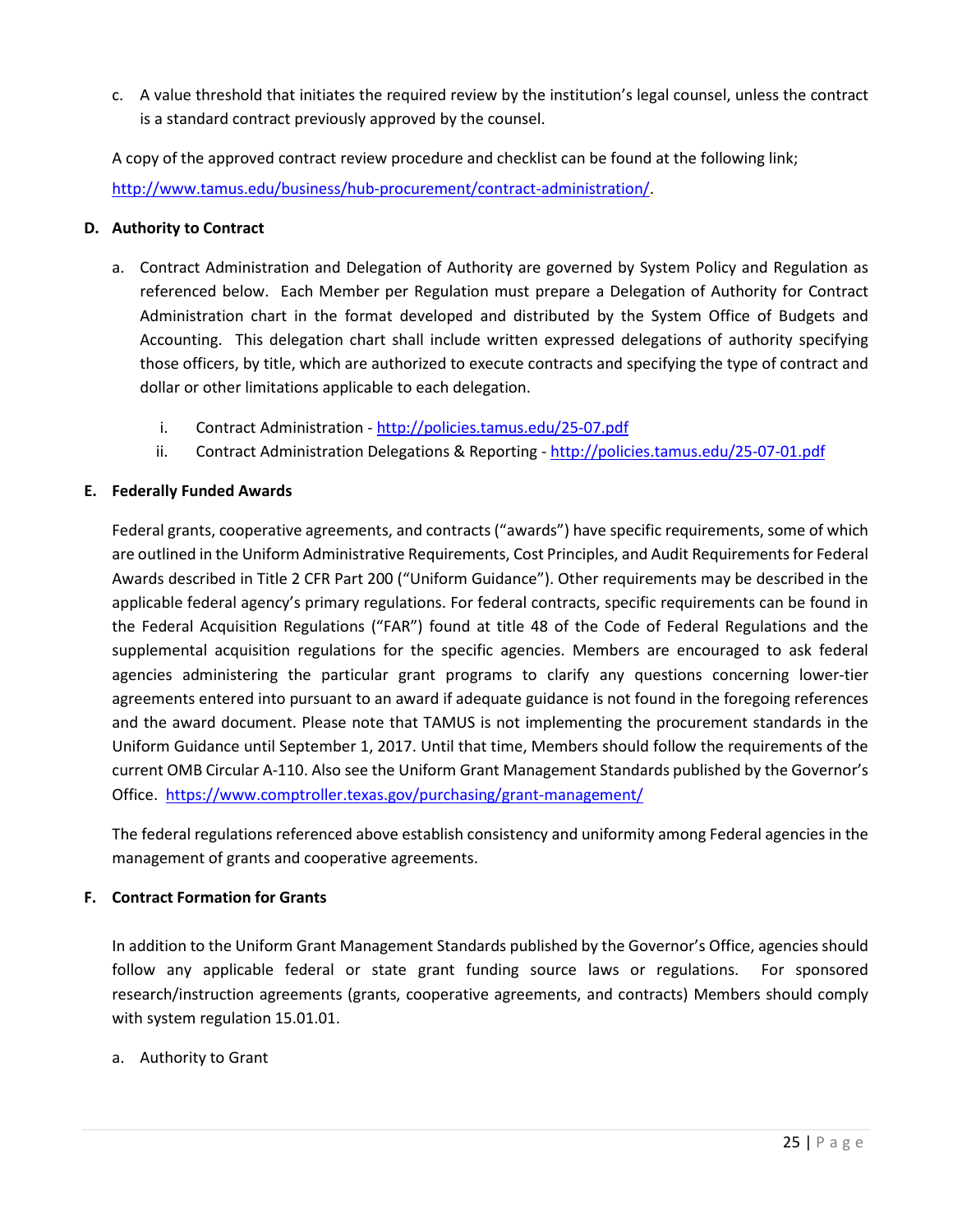There are a few Texas Constitutional provisions that limit the ability of a state agency to award grants using state funds. Article III, Section 51 of the Texas Constitution provides that the "Legislature shall have no power to make any grant or authorize the making of any grant of public moneys to any individual, association of individuals, municipal or other corporations whatsoever." Article III, Section 52 of the Texas Constitution prohibits the Legislature from authorizing any political corporation or subdivision of the state "to lend its credit or to grant public money or thing of value in aid of, or to any individual, association or corporation whatsoever." Hence the intent of Sections 51 and 52 is to prevent the state from freely giving public funds to private persons; however, Sections 51 and 52 do not prohibit grants to a private person or entity "if the appropriate governing body (i) determined that the expenditures serves a public purpose and (ii) places sufficient controls on the transaction to ensure that the public purpose is carried out". Tex. Att'y Gen. Op. No. JC-0146 (1999); see e.g., Tex. Att'y Gen. Op. Nos. DM-256 (1993); JM-1146 (1990); JM-551 (1986); H-966 (1977).

b. Special Conditions and Specific Provisions

Applicable standard certifications and assurances of UGM, Part III, Subpart B, Section 14, must be included in every grant contract document. Applicable state or federal laws as well as the administrative rules and regulations should be reviewed, and any applicable terms must be included in the grant contract document. For example, a federal agency, as grantor, may have specific certifications, assurances or requirements for compliance with certain financial guidelines applicable to grantees.

# <span id="page-25-0"></span>Section 10 – Contract Administration

Contract administration and oversight includes seven (7) general processes:

- Planning
- Monitoring Performance
- Change Management
- Payment Approval
- Dispute Resolution
- **Termination**
- Contract Closeout

Primary tasks of persons responsible for the administration of contracts (generically referred to as "contract administrators") are to:

- Verify contractor performance for purposes of payment.
- Identify material breach of contract by assessing the difference between performance and material nonperformance.
- Determine if corrective action is necessary and take such action if required.
- Develop completion plan for exit requirements for acceptance, final payment, and contract closure.

Contract administration begins at the time the statement of work is developed. This statement for work should be clear and concise, as it is the roadmap for contract administration. The goal of contract administration is to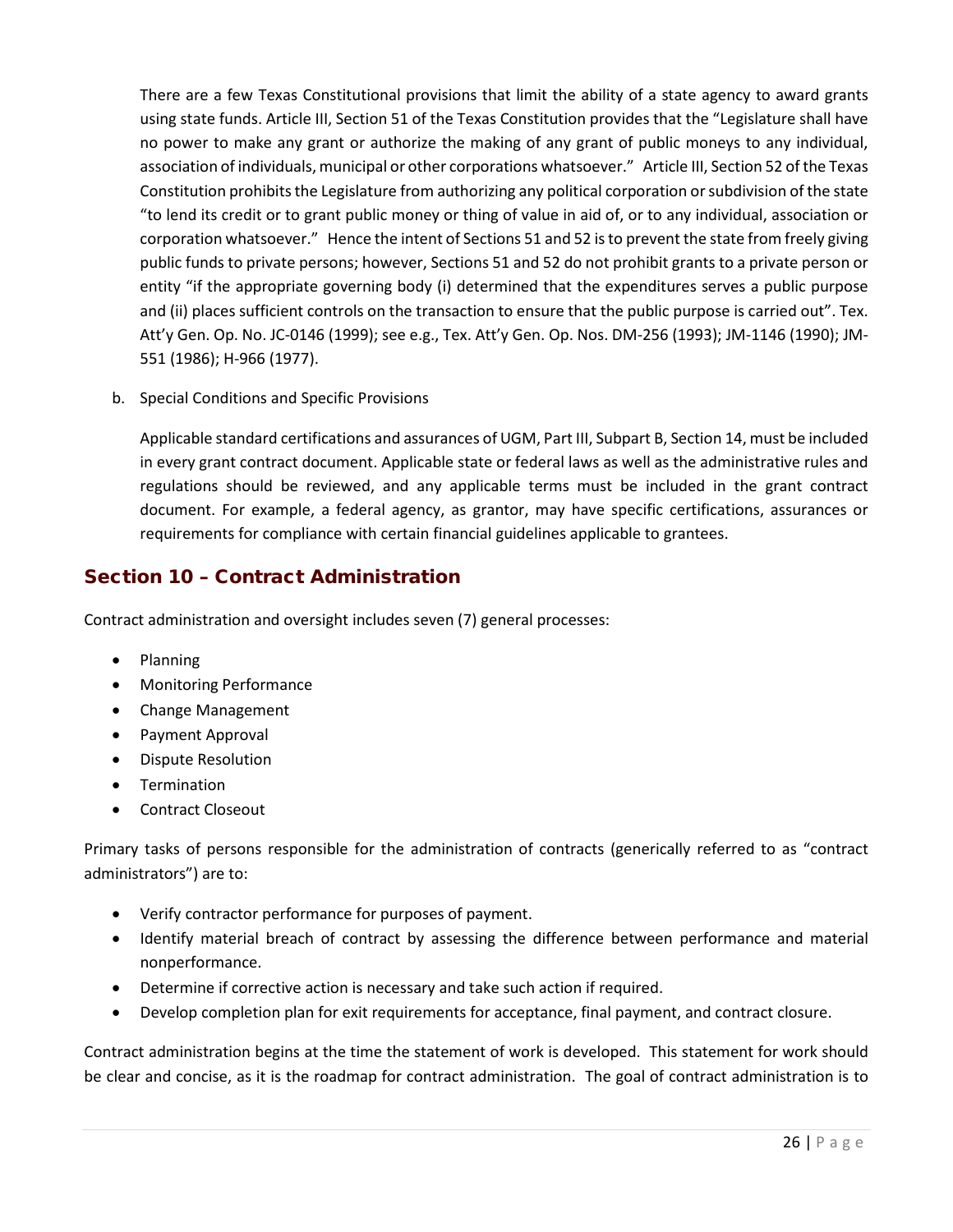ensure the contract is satisfactorily performed and the responsibilities of both parties are properly discharged. Effective contract administration minimizes problems and potential disputes.

A key factor in successful contract administration is communication. Contract administration personnel must understand the provisions of the purchase document and be able to communicate the obligations to all parties involved and maintain control over the contract performance. It is the duty of contract administration to ensure requirements are met, goods and services are delivered in a timely fashion and that the financial interests of the Member are protected. It is the contractor's responsibility to perform and meet the requirements stated in the contract. Sometimes the contractor may need the assistance and approval of Member personnel, usually the contract manager as defined below. It is the responsibility of the Member to provide this assistance in a timely and effective manner, and to ensure all guidance is within the scope of the contract.

The extent of contract administration necessary will not be the same for all contracts, and typically should be consistent with the complexity and level of risk of the contract, its' terms and dollar value.

# <span id="page-26-0"></span>**A. Contract Manager Responsibilities**

- Participate in development of solicitation and writing of draft documents
- Consult with legal counsel
- As part of solicitation development, determine if contractor's compensation structure is appropriate for the work
- Serve as point of contact for disseminating the instructions regarding work to the vendor
- Receive and respond to communications between the Member and contractor
- Manage, approve and document contract changes
- Manage state property used by contractor (computers, telephones, etc.)
- Identify and resolve disputes with contractor
- Implement quality control/assurance process
- Maintain records
- Document significant events
- Monitor contractors progress and performance to ensure conformity to contract requirements
- Exercise state remedies if contractor's performance is deficient
- Inspect and approve final product by submitting written document accepting the deliverables
- Monitor budget to ensure sufficient funds are available
- Verify accuracy of invoices and authorize payment consistent with contract terms
- Perform contract closeout process; ensuring contract file contains all necessary documentation

The number of participants in the contract administration process will vary depending on the complexity and risk of the contract. The Member should identify participants early in the procurement process, selecting one contract manager and others to assist with the process. Various roles and responsibilities may be assigned:

- Determine sequence of activities, dependencies, expected outcomes and acceptable performance levels
- Develop a timetable and start/end date for each performance component
- Determine milestones with accompanying timeframes, monitoring and reporting requirements.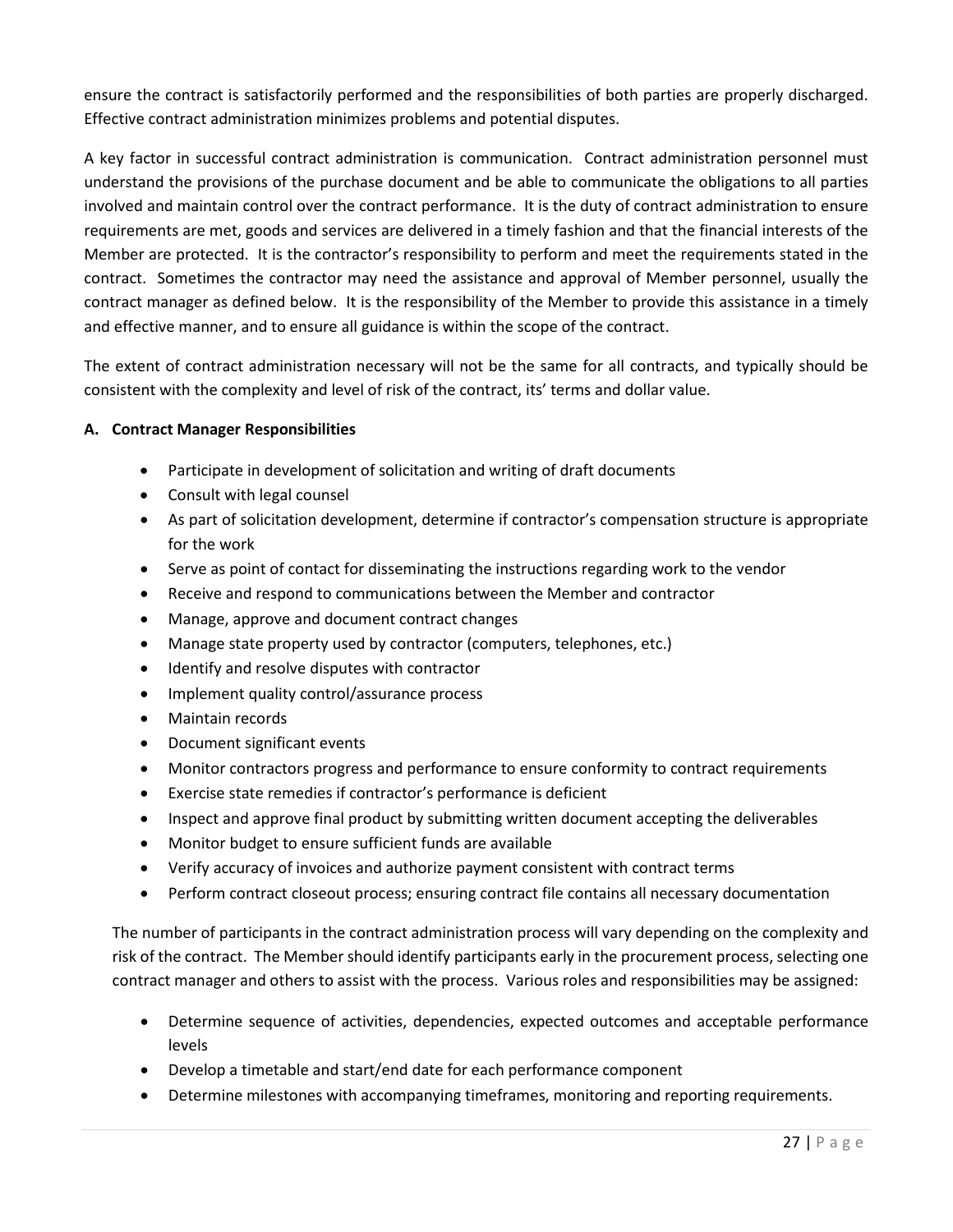- Monitor and document contractor activity
- Meet with contactor on a regular basis to review progress and discuss issues
- Provide access to state facilities, equipment, staff, data, etc.
- Establish scope of authority and lines of communication
- Establish control of correspondence, data and report
- Identify potential problems and solutions
- Define terms/conditions of default
- Establish procedure for handling noncompliance
- Establish procedure for making modification to the contract

Contract managers are not authorized to:

- Instruct contractor to start work before the contract is fully executed
- Change the scope of the contract without going through the formal amendment process
- Direct the contractor to perform work not specifically described in and funded by the contract
- Extend the time period for the contract without execution of an approved amendment
- Allow the contractor to incur additional costs over the limit set by the contract

Planning should begin when drafting the statement of work. Within the solicitation document, contract administration procedures should be described. Once the contract is executed, planning activities should be focused on general administrative activities such as management of contract amendments for changes to scope, schedule or payment. In this phase, the contract administrator should ensure that they thoroughly understand all of the components of the solicitation and contract. These components include:

- Expected outcome measures staging of deliverables. Significant deliverables should be tied to the payment schedule.
- Costs total cost, including any indirect cost allocation of the goods and services to be performed.
- Risk identifying and managing potential risk.
- Contract performance when, where and how the goods/services are to be delivered.
- Acceptance/Rejection Terms the Member's right to inspect and accept or reject the goods/services and conditions of the acceptance or rejection.
- Contract dates effective date, completion date, renewal terms and any additional dates necessary to monitor contractor performance.
- Complete addresses where correspondence is to be sent and payments are to be made.

Post award conferences should be held soon after the contract is awarded, and are held with the contractor and the principals responsible for administering the contract. This meeting should be used to ensure a clear and mutual understanding of all contract terms and responsibilities of all parties. The post award conference ensures all those involved with the contract administration process understand all requirements of contract performance.

Agency personnel will decide if a post award conference is necessary. Not all contracts will require the post award conference, but there should still be a formal conversation between the parties to verify there is agreement on the performance requirements and administrative procedures. In the post award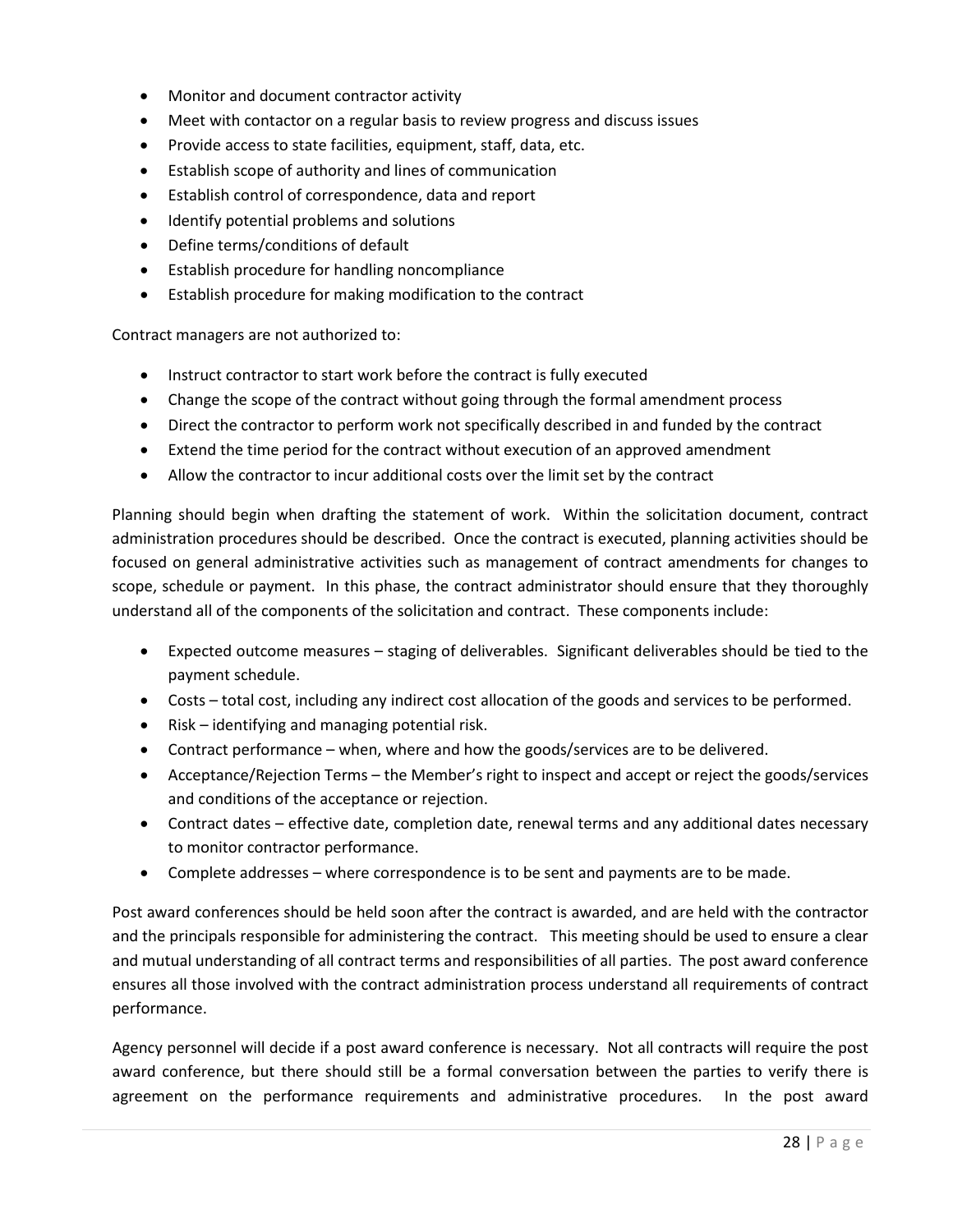meeting/conversation, the Member should review the major points of the contract and time and place of delivery. Factors that are used to determine if a post award conference is needed include:

- Type of contract
- Level of risk associated with contract
- Contract value
- Length of contract
- Procurement history of the supplies/services
- Expertise of the contractor
- Urgency of delivery schedule
- Member's prior experience with the contractor
- Special or unusual contract requirements
- Special or unusual payment requirements

During the post award conference, it should be made clear that the purpose is to explain the contract requirements, not make changes or re-negotiate the contract. The agenda should cover:

- Introduction introduce all participants and identify key agency and contractor personnel
- Scope discuss the scope of the contract, ensuring a meeting of the minds now will help avoid problems down the road
- Terms summarize terms and conditions, particularly any unusual contract provisions.
- Requirements discuss technical and reporting requirements of the contract. The contractor must understand the importance of any reports required under the contract and the importance of submitting them as outlined in the contract.
- Administration discuss applicable contract administration procedures including monitoring and progress measurement
- Rights outline the rights and obligations of both parties and the contract performance evaluation procedures. Member should explain that the contractor will be evaluated on their performance during the contract and at the conclusion of the contract.
- Potential problems address any potential contract problem areas and solutions.
- Payment summarize the invoicing requirements and payment procedures, especially if the payments will be made according to milestones achieved by the contractor.
- Authority identify the roles and responsibilities of contract mangers, contract administrators, project managers, key personnel and other staff from both the Member and the contractor. It is helpful to explain the limit of authority for each responsible party.

After the conference, the contract manager should prepare a summary of the meeting for the contract file. The summary shall include areas requiring resolution, a list of participants, especially those individuals assigned responsibility for further action and due dates for outstanding items. Copies of the summary shall be distributed to all conference participants.

## <span id="page-28-0"></span>**B. Posting of Contracts**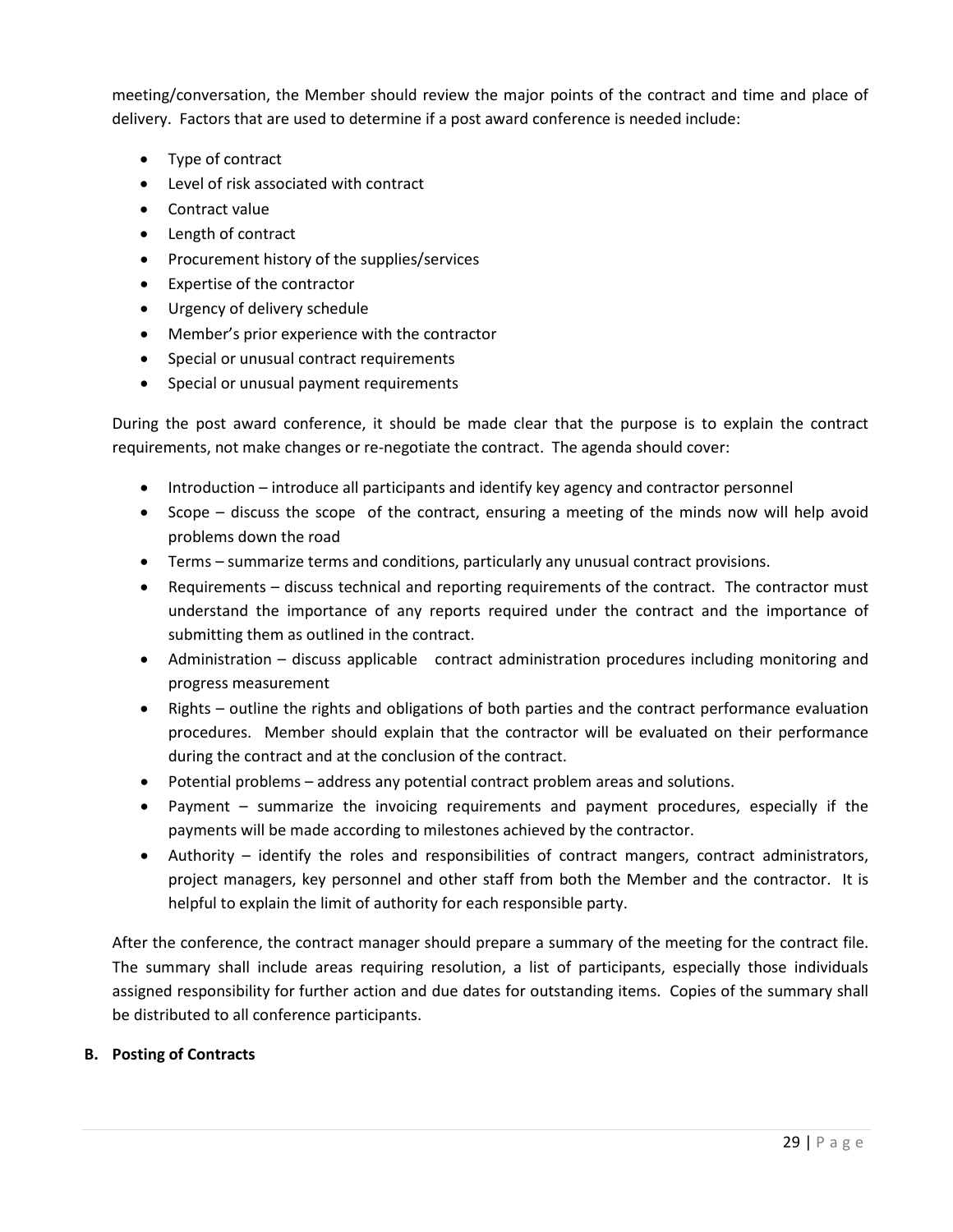Members must post, on their website, each contract (including purchase orders) for the purchase of goods or services with a private vendor for a) contract of any value if using appropriated funds or b) contract valued at \$15,000 or over if using institutional funds. The posting must include the following:

- The fully executed agreement or purchase order issued, whichever is applicable. If it is necessary to post a redacted copy of the document, OGC must review the proposed document prior to posting.
- The solicitation document related to a competitively bid contract. If the Member did not competitively bid a purchase then the statutory authority under which the contract was established shall be listed.

Members must also post interagency contracts with a value that exceeds or may reasonably be expected to exceed \$10 million.

Each Member shall post these documents on a monthly basis for the preceding month no later than the end of each month. Each contract must remain on the website until the contract expires or is completed.

# <span id="page-29-0"></span>**C. Contract Reporting**

Reporting may include contract administration reporting to executive management, the contractor reporting to the contract manager and applicable Member personnel reporting to the Legislative Budget Board.

a. Status reports and activity reports.

Status reports describe the progress of the work. The content of the report should be consistent with and track the structure of the statement of work. A status report describes what work is complete and what is pending and that status should be compared against the contract schedule. Only work that has been verified should be categorized as complete. Any unresolved issues the Member is obligated to resolve, should be included in the status report and resolution should be requested. Unless a contract change revises the contract schedule, the status report should track to the original contract schedule. If the contract does not provide for periodic status reports, the Member should ensure that sufficient progress is being made by the contractor. This can be accomplished by requesting a status update from the contractor or doing a site visit.

Activity reports describe activity on the project. This is not the same as a status report, as a project may have a great deal of activity and make little progress. However, activity reporting can be a core feature of contract management.

b. Members are required to report certain contract awards to the Legislative Budget Board (LBB). The contract information must be input into the LBB database not later than the 10th day after the date the Member enters into the contract. Further detail regarding reporting requirements and exemptions can be found at:

[http://assets.system.tamus.edu/files/budgets-acct/pdf/contract\\_reporting\\_requirements.pdf.](http://assets.system.tamus.edu/files/budgets-acct/pdf/contract_reporting_requirements.pdf)

In addition to these requirements, Members must complete and submit attestation forms for contracts that exceed \$10 million, regardless of funding source, no later than ten days prior to making the first payment.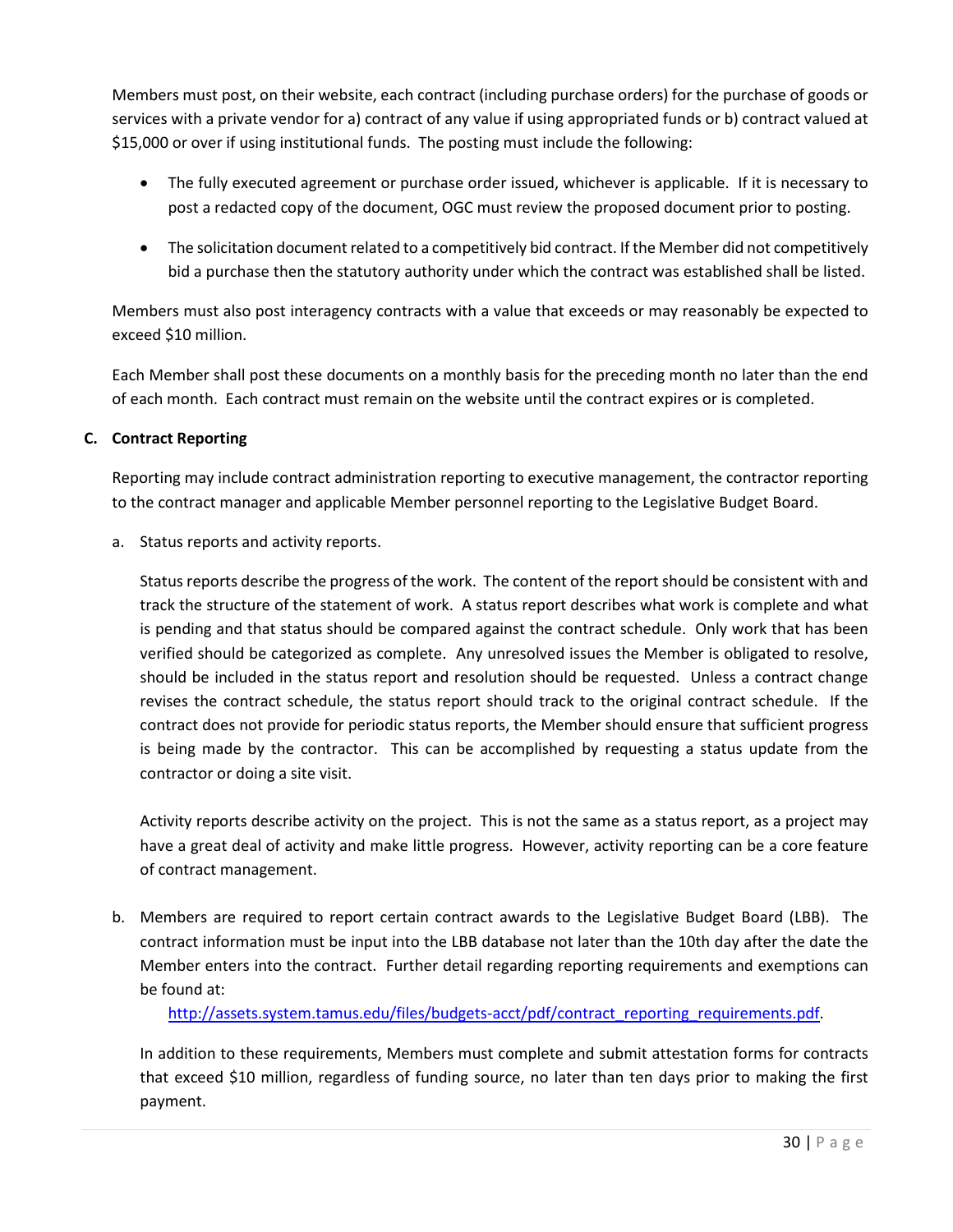All submissions to the LBB shall be entered in the following website:

<https://cms.lbb.state.tx.us/>

Members are also required to report to the LBB contract for services, with an initial award value greater than \$1 million, for which the expected total value of the contract subsequent to amendment or renewal exceeds the total value of the initial contract award by 10 percent or more.

c. Reporting to the Board of Regents may also be necessary in certain circumstances. Each Member is required to notify the board of any serious issue or risk regarding a monitored contract over \$1 million.

# <span id="page-30-0"></span>**D. Contract Monitoring**

Monitoring the performance of the contractor is a key function of proper contract administration. The purpose is to ensure that the contractor is performing in accordance with the contract and for the Member to be aware of and address any developing issues. Small dollar or less complex contracts may require little to no monitoring. However that does not preclude the possibility of more detailed monitoring if deemed necessary by the Member. Conversely, large dollar contract may need little monitoring if the items or services purchased are not complex, and the Member is comfortable with the contractor's performance and level of risk associated with the contract.

Contract monitoring may be viewed as a preventative function, an opportunity to determine the contractor's need for technical assistance, or a valuable source of information concerning the effectiveness and quality of services being performed.

When determining what to monitor, consider these questions:

- How will the Member know it received what it is paying for?
- How will the Member know that the contractor is complying with the terms of the contract?
- How will the Member know the contract is complete and determine closure?

Review the statement of work and contract terms. These requirements are the deliverables the contract agreed to. Design the monitoring program to focus on the most important items, generally the outcomes that result from the contract.

Consider the effect that the contract payment methodology has on what needs to be monitored. If payment is based on firm fixed price it is not necessary to verify contractor's expenses as they are not relevant to this type of contract. Under a fixed price contract the Member should ensure the number of units billed is the same as the number of units received, quantity and price agree with the contract amounts and the units meet or exceed the contract specifications.

If a Member receives grant money from a federal agency to pay for a contract, the Member must consider the nature of the relationship with the contractor. Is the relationship a vendor relationship or a sub-recipient relationship? See 2 CFR 200.330, Sub-recipient and contractor determinations, for guidance on relationship determination. If the relationship is that of a sub-recipient, then federal guidelines and cost principles must be followed. The Uniform Grant Management Standards published by the Governor's Office [\(https://comptroller.texas.gov/purchasing/grant-management/\)](https://comptroller.texas.gov/purchasing/grant-management/) will provide guidance as well.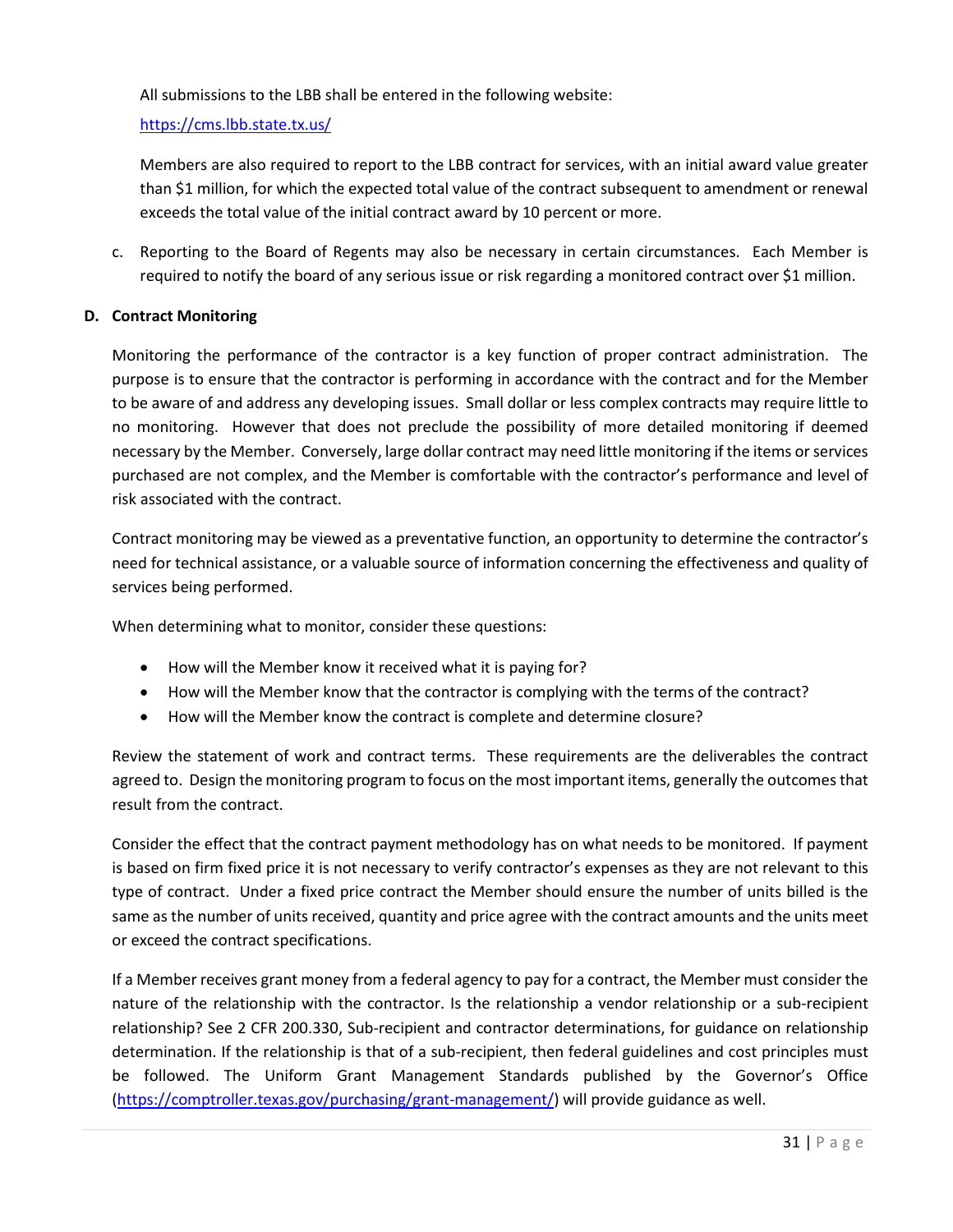If the contract is a cost reimbursement based agreement, the Member needs to consider the following monitoring reviews:

- Was the item billed really purchased by the contractor?
- Was the item billed used for the purpose of the contract?
- Was the item necessary and reasonable for the purpose of the contract?
- Was the item of the quality and quantity specified in the contract?
- Was the item duplicated in either overhead or profit?
- Was the item listed in the contractor's budget and approved by the Member?
- a. Types of Monitoring
	- i. Site visits are typically for more complex contracts or those that the Member feels carry a higher degree of risk. Site visits may be used to measure actual performance against scheduled or reported performance and to reinforce the importance of the contract to the contractor. Site visits also provide a good opportunity to enhance communication between the parties. Site visits can vary in scope of what is being reviewed. Full scope visits are typically at the contractor's place of business. They are based on risk assessment and cover a broad range of compliance and performance issues. Limited scope visits focus on a particular issue such as problems with the use of funds, problems that have occurred with other contractors that need to be specifically addressed, and times when the Member feels a proposed corrective plan does not resolve the issue.

When performing a site visit, the Member should develop a comprehensive and objective monitoring checklist. The checklist should focus on the outcomes, referencing the applicable contract requirement. The plan should also assess contract performance the same way so the contractor is monitored consistently. The checklist should also specify the sample size to be reviewed, without disclosing the specifics to the contractor.

Site visits require documentation of the visit. You should allow for space on the checklist or another document to write down results of the visit. You should also describe documentation required for the monitor to bypass an area (i.e. areas with no issue on prior visits may not need to be monitored, leaving more time to review higher risk areas.)

During monitoring ensure the file is complete by including all documents relevant to the contract. The contractor should not be the one selecting samples for review. Samples may be taken from expenditure draw client lists provided by the contractor, if you ensure the clients are paid by the Member. If a sample cannot be located, you may select a substitute. However, consider the circumstances of the "lost" sample and determine if the explanation is reasonable or if the contractor did not want the site monitor to see the file/sample. If the latter seems to be the case, request more information and take appropriate action. When doing site monitoring, while there will be some standard items to review, you should tailor the checklist to the contractor/contract. Review any specific contract requirements to determine if they require monitoring. Look for items that fall just below amounts requiring approval. Consider problems you may have had with the contactor in the past, are these likely to be an issue again? What are low risk items that may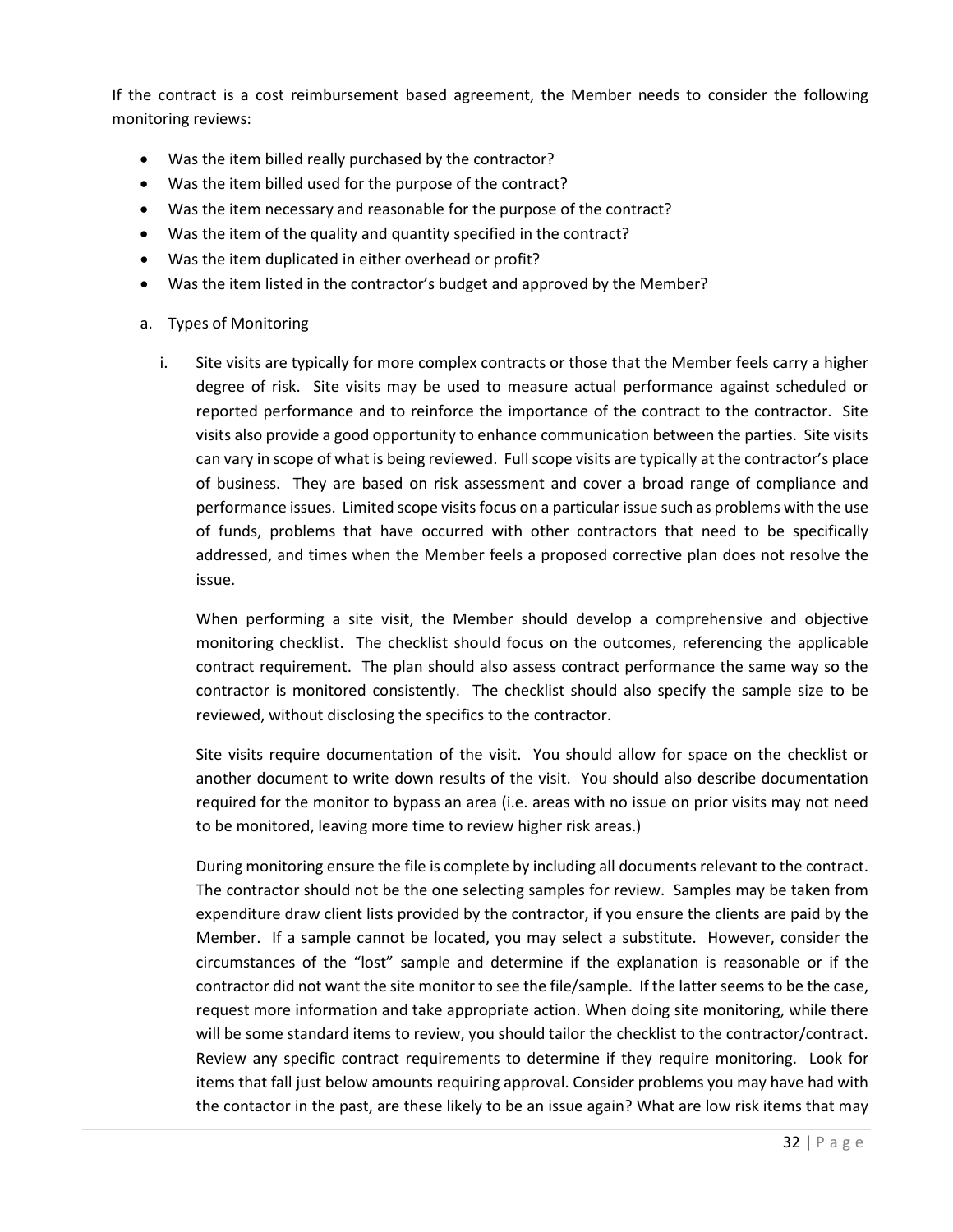not need monitoring? Has another Member conducted a review? You may be able to coordinate the reviews of shared contractors with other Members.

After the site visit, the Member should complete a site monitoring report. This will serve as a record of the monitoring work. A copy of the report should be provided to the contractor. Even when a problem is corrected in front of the site manager, the monitor is required to include the problem in the report. This serves as an indicator to follow up on future site visits to ensure the problem was corrected. If the monitor recommends changes for the next contract, this should be noted in the monitoring report.

- ii. Desk reviews are Member reviews of reports submitted by the contractor to the Member. The Member should review the reports for actual performance against contract requirements, actual expenditures vs. approved budget, and contactors performance against that of other contractors performing similar work. The Member should also compare relationships between key components of the report such as the percentage of the fees charged to the program, change in the variable cost compared to the units of service provided and reported salary expense vs the staffing plan.
- iii. Expenditure document reviews are reviews of contractor invoices and expenditure draw requests to determine if the rates and services are the same as allowed by the contract. Determine if supporting documents such as cost reports, third party receipts, and detailed client information, etc. adequately support the request for payment. If the contractor consistently provides incorrect invoices and/or supporting documentation is insufficient to support the request, then additional monitoring such as an on-site visit may be necessary.
- b. Enhanced Monitoring

Contracts may require enhanced monitoring for different reasons. Some examples may include outsourcing, construction, and high dollar value contracts. Also, if a vendor is failing to meet the obligations of their contract, it may require enhanced monitoring until the issue(s) are resolved. Enhanced monitoring may require additional reviews and reporting or a change in the type of review that is done. The purpose of enhanced monitoring is to identify potential issues and risks in the contract and either mitigate or avoid the risk completely. System Members shall take these issues into account when determining which contracts will require enhanced monitoring.

Below is a list of contracts that may require enhanced monitoring:

- Outsourcing agreements
- Construction contracts (multi-trades)
- Contracts over \$1,000,000
- Agreements that require progress payments based on performance
- Agreements that extend beyond five years
- Agreements where a vendor is failing to meet their obligations

In addition to the list above each Member may establish additional parameters or types of contracts that require enhanced monitoring.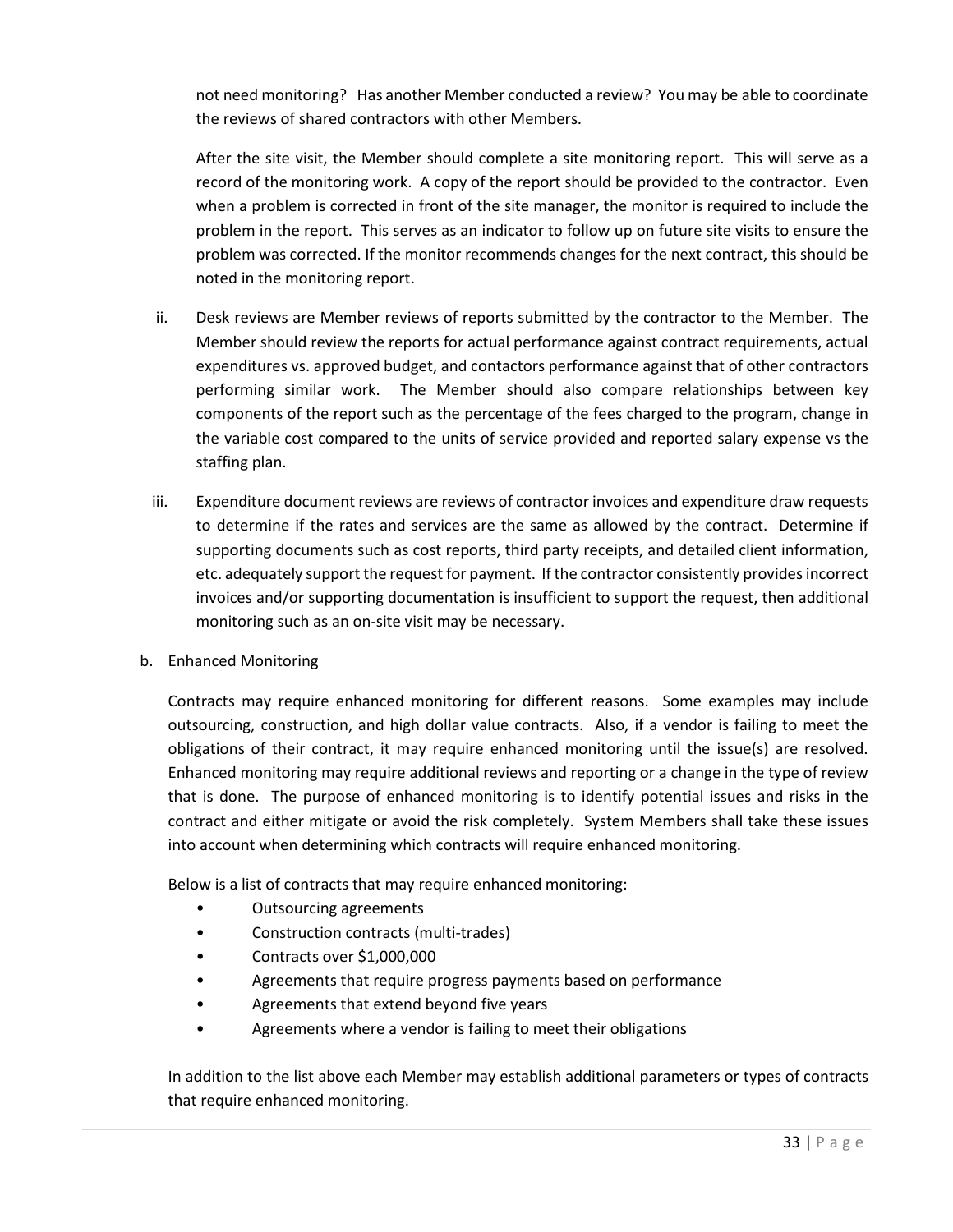For contracts requiring enhanced monitoring, the Member can use the Contract Reporting form [\(https://www.tamus.edu/business/hub-procurement/contract-administration/\)](https://www.tamus.edu/business/hub-procurement/contract-administration/) or they may develop their own process for monitoring the contract.

If appropriate or required, the A&M System CFO shall be notified and will work with the Chancellors Office and the Office of General Counsel to assure the Board of Regents is aware of all high risk contracts and any serious issues that arise during performance of the contract.

Monitoring reviews, audits and investigations should be followed up on to ensure corrective actions are taken, identify common problems that may require training and improve future contracts. The Member should design a system that includes criteria and defined follow up actions. The goal of follow up is to bring the contractor back into compliance with contract requirements. Follow-up is essential as the problem will not fix itself simply by identifying it and including it in the monitoring report. Monitoring results should also be used to improve future contracts, if there are unnecessary or insufficient restrictions; this is the time to make a note of recommended changes for future contracts.

# <span id="page-33-0"></span>**E. Payment Approval**

Costs incurred by the contractor should be in accordance with the contract rate schedule. Invoices should be reviewed by the Member to ensure the contractor's billing coincides with the contract's progress. Therefore, the contractor's progress must be measureable, cost incurred or invoices submitted are not a sufficient indicator of the contractor's progress.

If the Member believes the requested payment exceeds the contractor's progress, an explanation should be requested prior to the approval of the invoice. Payment should be withheld pending Member review. Members have the responsibility to protect their interests and under appropriate circumstances, it may be necessary to withhold contractor payments. Examples of these circumstances include a material breach of contract by the contractor, errors in the invoice, unsupported or undocumented costs, to remedy previous overpayments on the same contract and contractor's performance is non-conforming or unacceptable.

Payments must be made in accordance with Texas Prompt Payment law, which requires that correct invoices be paid within 30 days from the date the correct invoice was received or the goods received and/or services completed, whichever is later and in accordance with the Member's invoice review and payment procedures. The invoice review should ensure the contractor is billing only for goods or services received by the Member, the goods have been inspected and accepted, the invoice is correct and complies with pricing, terms and conditions of the contract and the total payments do not exceed the contract limits.

Client service contracts are unique in that the acceptance of goods or services is not an indicator that invoices should be paid. Contract managers dealing with client service contracts should ensure mechanisms exist to implement remedies with contractors for poor performance and that future payment may be withheld until performance improves. Further, if appropriate, Members shall include provisions for liquidated damages in contracts where damages are difficult to calculate or measure when failure to perform the services in compliance with the contract is at issue.

## <span id="page-33-1"></span>**F. Change Management**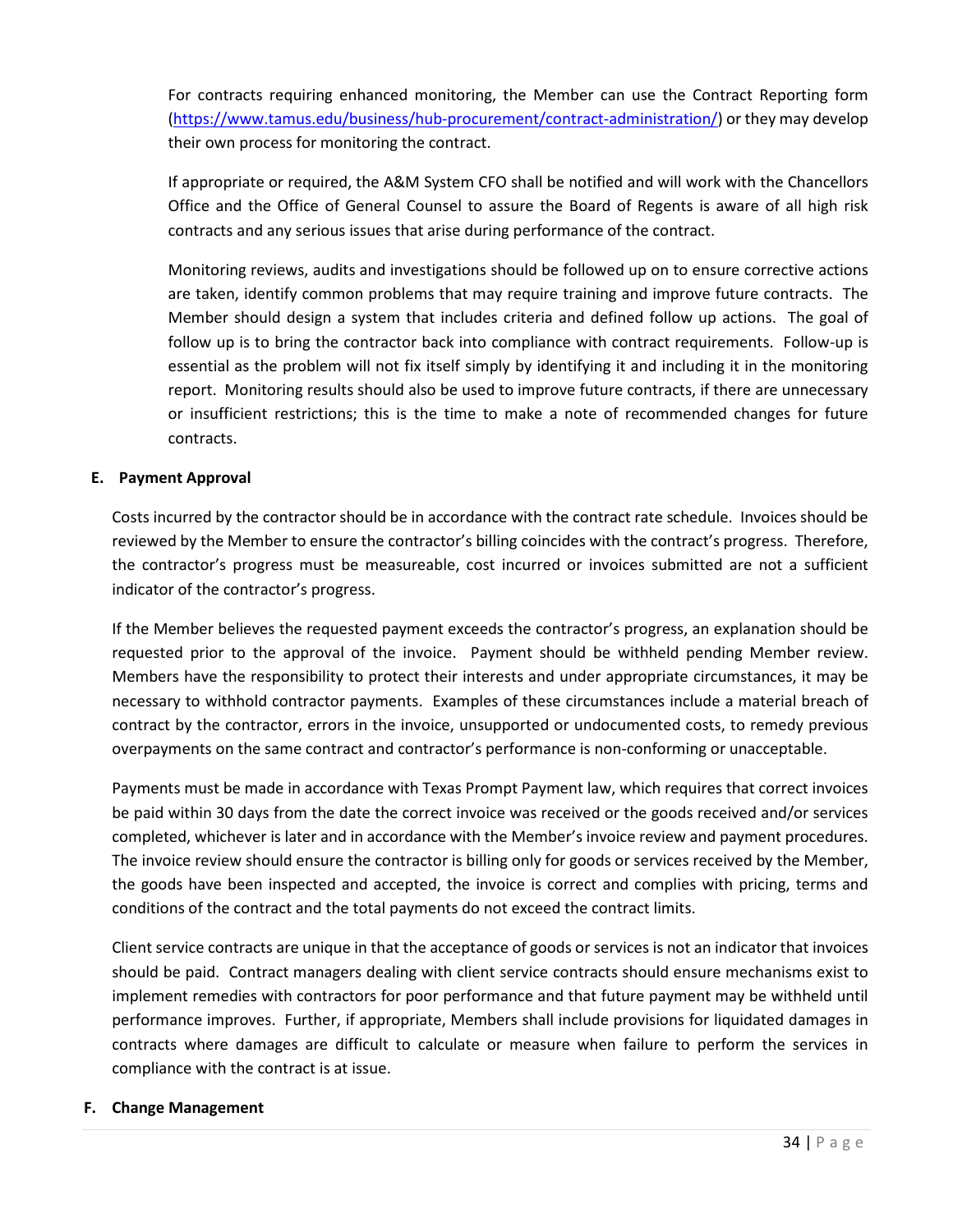Throughout the contract term it may be necessary to make changes to the contract. These changes may be minor administrative changes such as a change of address or they can be substantive changes that affect the price and delivery. There are two main ways to change a contract. A bilateral amendment is a change in which all parties to the contract agree to a necessary modification because the scope of work, term or other provision needs to be altered. The right to unilaterally modify a contract is a case where terms and conditions in the original contract set forth the situations under which the Member may exercise a right to modify the contract without the contractor's consent.

Members should have effective change management processes in place. Failure to manage and control change can result in an unintentional modification to scope, change in schedule, increase in contract cost, circumvention of management controls and diminished contractor accountability. An effective change management process includes:

- Formal, written approval of all changes prior to the change taking place. Do not verbally authorize the vendor to begin working on a change before formal process is fully analyzed, documented and approved in writing.
- Evaluation of the impact of each change to the contracting objective, the corresponding deliverable and/or products, the schedule, cost, and increase in Member overhead resulting from the change, impact to work in progress/completed work, standards, and acceptance criteria.
- If the contract contains a contingency allowance, develop a plan for how draws against this allowance will be requested and approved.
- Documentation of all changes, no matter how small, to avoid any informal undocumented change process.
- Establish a single point of contact to recommend or authorize any change. Document the change as approved or disapproved. If a change is approved, document the change and the impact to the scope of work through a contract amendment or purchase order change notice, whichever is applicable.

# Contract Changes and Contract Scope

Whether or not a contract can be changed depends on many things. If the goods or services were procured through a competitive process, the resulting contract must be consistent with what was asked for in the solicitation document. Inconsistencies can violate the competitive process requirements.

If changes need to be made, they must be within the scope, or range, of what was provided in the solicitation. A significant difference would be a material change in the scope of services, which is not allowed because it had not been originally subject to fair competition. For example, if a contract to buy 10 desks is amended to include 300 file cabinets, the change is outside of scope of the contract because vendors did not have the opportunity to compete for the sale of the file cabinets. Vendors who did not bid on the desks may have been interested in bidding on the file cabinets.

In order to determine what constitutes scope changes to advertised specifications, the significant question is whether the changes are material or substantial. Material or substantial changes are not measured by the number of changes made, but rather by whether the extent of the changes would substantially alter the original specifications. If much is revised, the changes will be treated as a new proposal and a new solicitation is needed to ensure compliance with applicable procurement rules and regulations. Not re-advertising revised specifications may deny a procurement opportunity to a qualified vendor.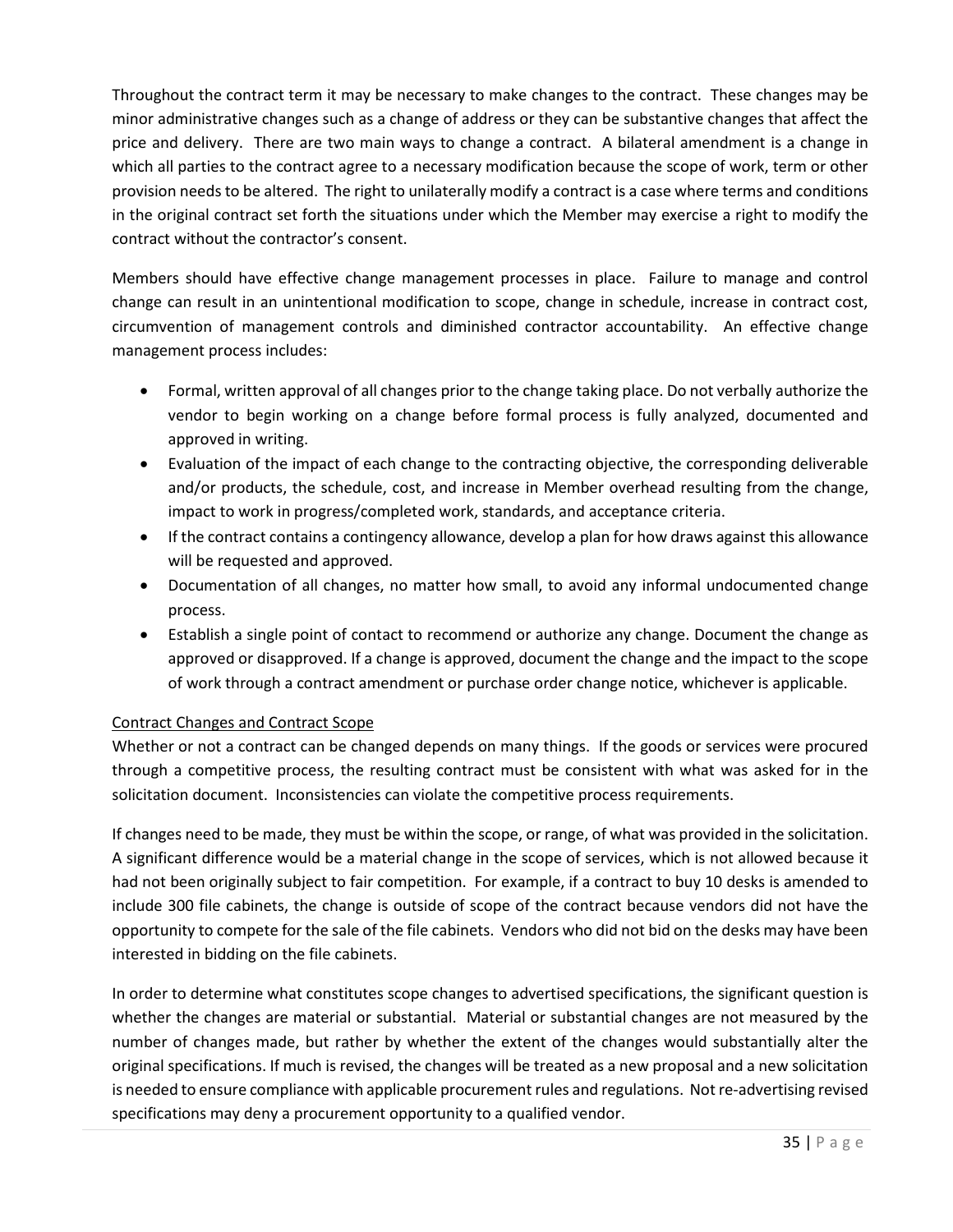As a general rule, whether a change is material or substantial is a fact question. What is fundamental is the principle that materially changing solicitation specifications after receipt of responses denies an opportunity for others to participate in the solicitation. Any contract amendments are required to be within the scope of the original contract and the competitive process underlying the original contract. It is important to remember that application of the above principles will depend upon you particular fact situation, and may not apply to specifics of a request for proposal or request for offer.

The following are types of contract changes:

a. Administrative Changes

These are changes that are within the scope of the contract and do not affect or alter the rights of the parties. These changes are typically executed via a unilateral amendment. Examples include changes in billing instructions or address, corrections to typographical errors not affecting the substance of the contract, changes as permitted by the contact language and changes in Member personnel assigned to the contract.

b. Substantive Changes

These are contractual changes that affect the rights of both parties. Such changes generally require bilateral amendments. Examples of substantive changes include change in the price of the contract, change in the delivery schedule, change in the quantity, change or nature of deliverables, change in key personnel and changes of any terms and conditions.

c. Constructive Changes

If a contractor perceives that work beyond the scope of the contract was ordered by the Member, the contractor may claim that the contract was "constructively" changed, and the contractor may be entitled to additional compensation for the changes. Generally, a constructive change will require a bilateral amendment. Constructive changes may occur when Member personnel provide suggestions to a contractor, accelerate the delivery schedule, direct the work to be performed differently, change the sequencing of the work, delay accepting or rejecting deliverables, delay reviewing invoices and approving payment and interfere with or hinder performance.

## <span id="page-35-0"></span>**G. Dispute Resolution**

Dispute resolution is addressed by statute under Texas Government Code Chapter 2260 and it covers some of the contract claims against the state. The goal of any dispute resolution process is to resolve all problems before they escalate to the next level. To avoid escalation of the problems to the next level and ensure the Member has not exacerbated potential problems, it is imperative that Member personnel respond promptly to all contractor inquires. Initial steps to be taking are:

- a. Identify the problem many times what may appear to be a problem can be resolved by providing the contractor with information or clarification.
- b. Research facts the Member should obtain all the information regarding the potential problem from all relevant sources, including the project manager and contractor.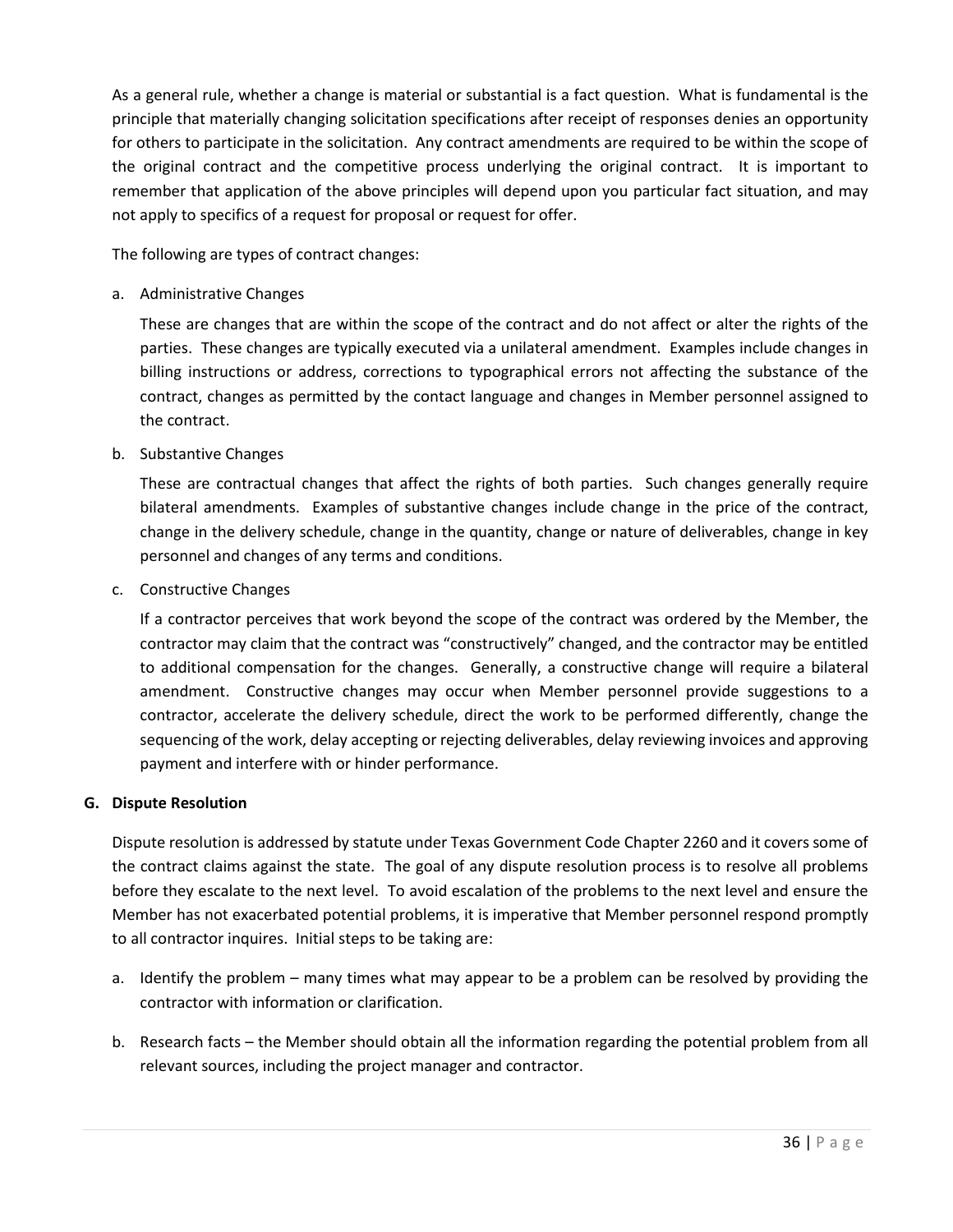- c. Evaluation the Member should review all of the facts in conjunction with the requirements and terms and conditions of the contract. The Member should then determine the appropriate course of action.
- d. Proper dispute resolution is a core skill of successful contract management. Identification of problems early in the performance period, effectively communicating and formalizing the process in writing via a cure notice procedure or less formal written procedure is essential. A contract termination is a failure by BOTH parties to a contract. Termination is the last resort that rarely needs to be done.

## <span id="page-36-0"></span>**H. Termination**

When a contract is terminated, the parties are relieved from further unperformed obligations in accordance with the agreed terms and conditions. A contract may be terminated under distinct processes: Termination for Convenience and Termination for Default.

## a. Termination for Convenience

A termination for convenience, also known as no-fault termination, allows the Member to terminate any contract, in whole or in part, at any time in its sole discretion.

- i. The Member shall provide the contractor with written notice specifying whether the Member is terminating all or part of the contract. The notice of termination shall give the effective date of termination. If the contract is being selectively terminated, the Member should specify which part(s) of the contract are being terminated.
- ii. A termination notice should be issued which includes the following:

Pursuant to Section \_\_\_\_, Termination, this contract is hereby terminated effective [date]. [Contractor name] is directed to immediately stop all work, terminate subcontracts and issue no further orders.

In accordance with this Notice of Termination, Members shall:

- 1. Keep adequate records of compliance with this notice, including the extent of completion on the date of termination.
- 2. Immediate notify all subcontractors and suppliers, if any, of this Notice of Termination.
- 3. Notify the Member Contract Administrator [Name], of any and all matters that may be adversely affected by this Termination; and
- 4. Take any other action required by [Member name] to expedite this Termination.
- iii. The contractor will generally be paid for allowable costs incurred up to the termination. The Member will not be liable for payment to the contractor related to the terminated portion of the work or any work performed or costs incurred after the effective date of termination.
- iv. Upon receipt of any invoice from the contractor for work performed prior to the Notice of Termination, the Member should thoroughly review the invoice to ensure that no excessive costs are included.
- b. Termination for Default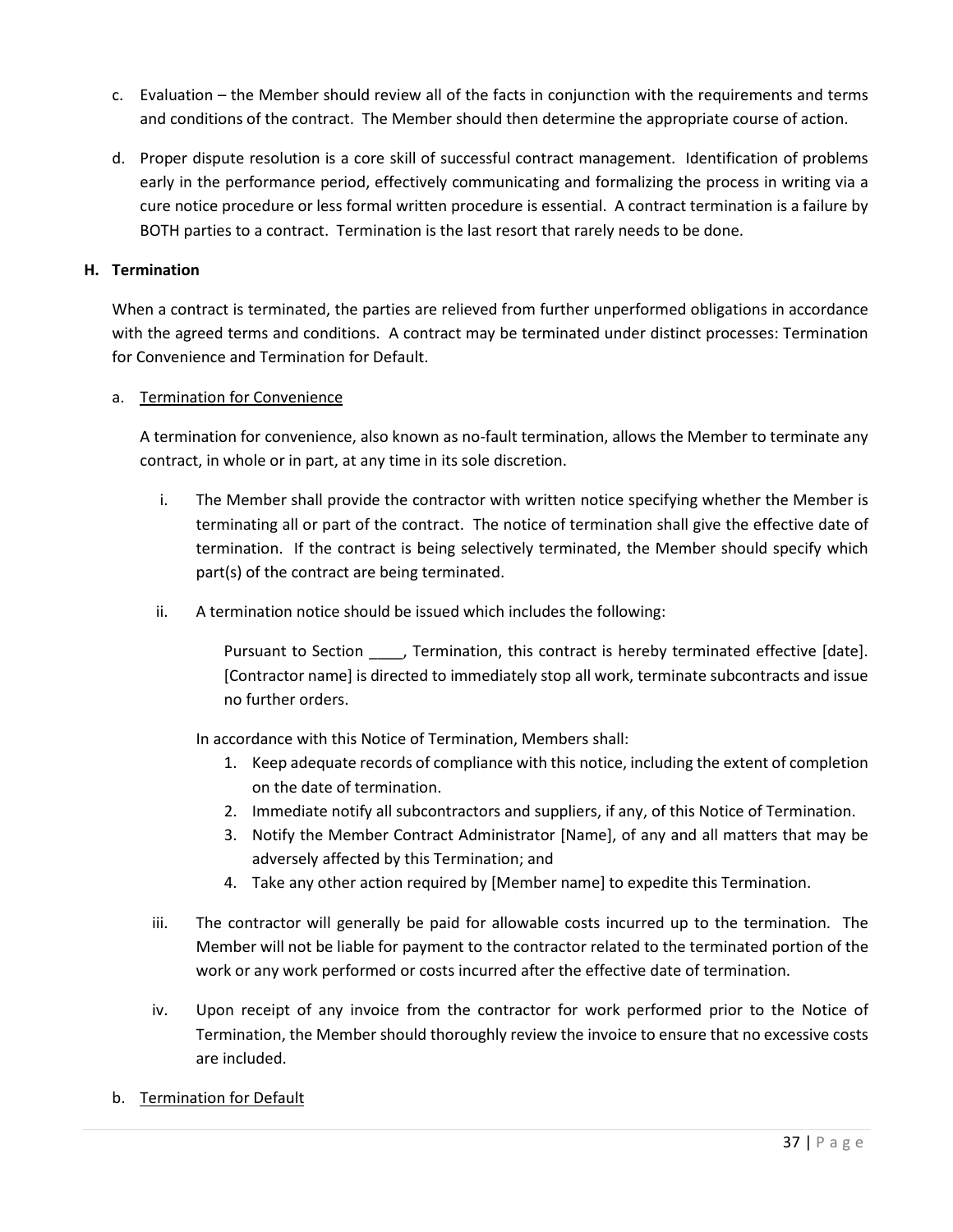A contract may be terminated for default when the Member concludes that the contractor has failed to perform, make progress, or in any way breached the contract. A Member is not required to terminate a contract even though the circumstances permit such an action. Members may determine that it is in the best interest to pursue other alternatives. Examples of such alternatives include extending the delivery or completion date, allowing the contractor to continue working or working with the contractor's surety to complete the outstanding work.

Termination for default should be used as a last resort and not as punishment. The purpose of a termination for default is essentially to protect the interests of the Member while obtaining the necessary goods or services form another source.

- i. Factors to consider prior to making a termination for default decision include:
	- 1. Has the Member done everything within reason to assist the contractor in curing any default?
	- 2. The provisions of the contract and applicable regulations.
	- 3. The specific contractual failure(s) and the explanation provided for the failure(s).
	- 4. The urgency of the need for the contracted supplies or services. The Member may need to weigh the respective benefits and/or disadvantages of allowing a delinquent contractor to continue performance or re-soliciting a new contractor.
	- 5. The availability of the supplies or services from other sources and the time required to obtain them (compared to the additional time the current contractor needs to complete the work).
	- 6. Availability of funds and/or resources to re-purchase in the event such costs cannot be recovered from the delinquent contractor. Under a termination for default, the Member is within its right to demand re-procurement costs from the defaulting contractor. Nevertheless, the contractor may not be financially capable to finance the re-purchase, or such demand my result in protracted legal action.

If a vendor is terminated for default, the contractor is liable for actual damages and costs incurred by the state unless the contract states otherwise.

- ii. Excusable Delay (Force Majeure) A contract may not be terminated for default when the failure to perform is due to excusable causes. In order to qualify as an excusable delay, the cause must be beyond the control, and without the fault or negligence of the contractor. Such excusable delays include , but are not limited to :
	- 1. Acts of God
	- 2. Acts of the agency
	- 3. Fires
	- 4. Floods
	- 5. Epidemics
	- 6. Strikes
	- 7. Freight embargos
	- 8. Unusually severe weather

If the contractor's failure to perform is due to the default of a subcontractor, in order to qualify as an excusable delay, the default must arise out of causes beyond the control and without the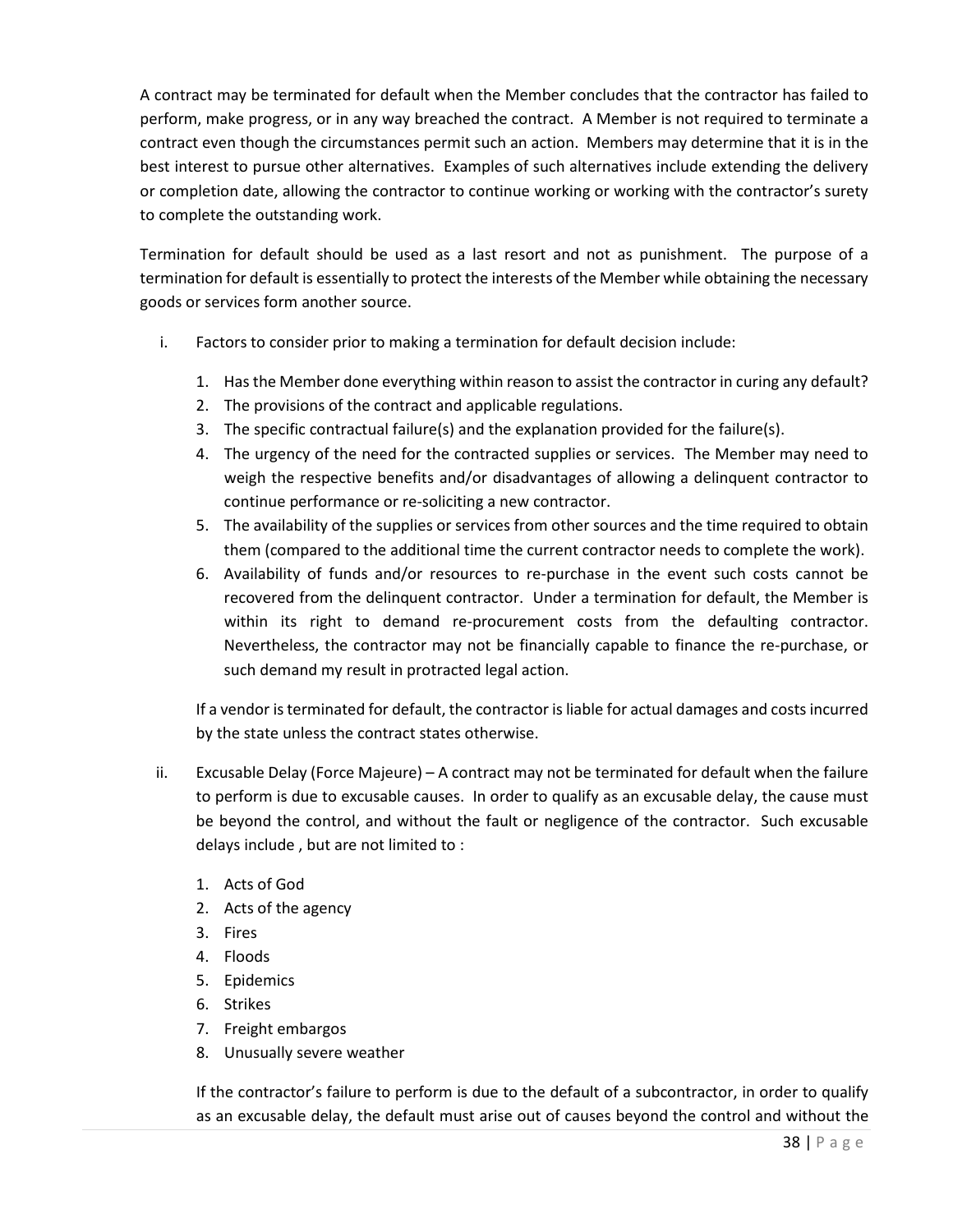fault or negligence of both the contractor and the subcontractor. Even if this requirement is met, the cause will not be excusable if the supplies or services provided by the subcontractor could have been obtained from other sources in time to meet the contract delivery schedule.

- iii. Termination for Default and Cure Notices Prior to terminating a contractor for default, a cure notice should be sent to the contractor. A cure notice is a letter provided to the contractor that provides them a period of time, usually 10 days, or whatever timeline may be outlined in the contract to correct or "cure" the deficiency or violation. Example cure notices are included in the Appendix (Section F).
- iv. Notice of Termination If the contractor fails to cure the situation or provide a satisfactory explanation as requested, the contract may be terminated. The Notice of Termination should include the following:
	- 1. The contract number and effective date of contract
	- 2. The effective date of the termination
	- 3. Reference to the clause under which the contract is being terminated
	- 4. A concise, accurate statement of the facts justifying the termination
	- 5. A statement that supplies or services being terminated may be re-procured and that the contractor will be held liable for any additional costs incurred due to the re-purchase. Before including this statement, the contract should be reviewed to determine whether the right is available under the contract.

#### <span id="page-38-0"></span>**I. Contract Close-out**

The contract close-out process is usually a simple but detailed administrative procedure. The purpose is to verify that both parties to the contract have fulfilled their contractual obligations and there are no responsibilities remaining. In addition, contract close-out is the time to assess the success of the contract and determine if there are any lessons learned for future contracting.

To initiate the close-out process, the Member should first determine that the contractor has satisfactorily performed all required contractual obligations. A contract is ready for close out when:

- a. All deliverables, including reports have been delivered and accepted by the Member. Contract managers should compare actual performance against performance measures, goals and objectives to determine whether all required work has been completed.
- b. Final payment has been made.
- c. All monitoring issues have been resolved.
- d. All property inventory and ownership issues are resolved including disposition of any equipment or licenses purchased under the contract.
- e. Final acceptance from the Project Manager has been received (if applicable).
- f. Contractor is aware of and in compliance with records retention requirements and a plan has been developed for contract file maintenance.
- g. Any deficiencies found as part of the closeout process are documented and communicated to all appropriate parties.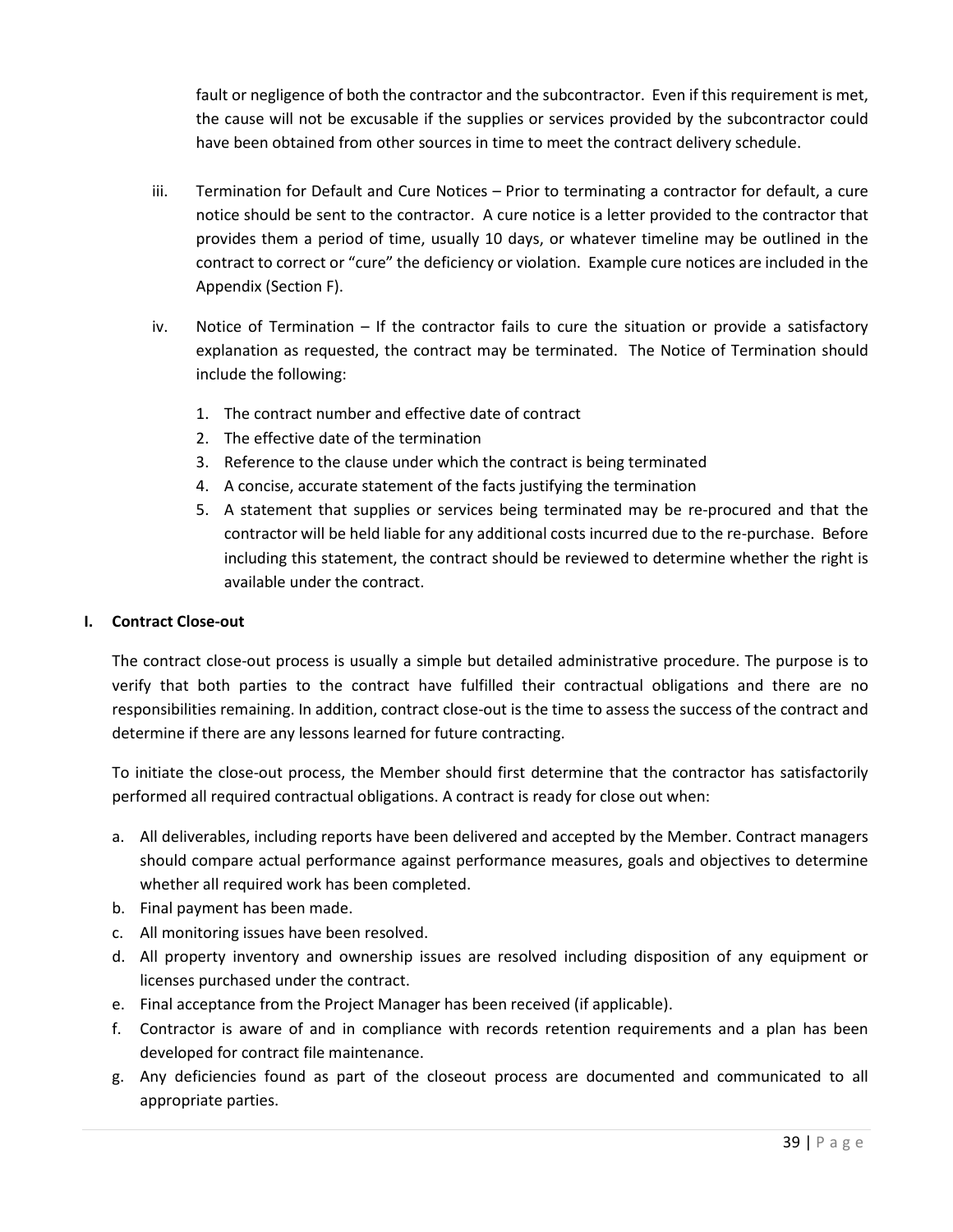A contract is completed when all goods or services have been received and accepted; all reports have been delivered and accepted; all administrative actions have been accomplished; all Member furnished equipment and material have been returned; and final payment has been made to the contractor.

# <span id="page-39-0"></span>**J. Grant Close-out**

Grants have specific contractual close out requirements. In addition to final reports and invoicing requirements there must be retention and access requirements for grant related records. These requirements can be found in the Uniform Grant Management Standards published by the Governor's Office.

Agencies will close out the grant award when it determines that all applicable administrative actions and all required work of the grant have been completed. The awarding Member should provide any necessary additional information on grant closeouts.

Grant close-out period should be not less than 45 days nor later than 90 days (120 days for Federal grants) after the expiration or termination of the grant. The grantee must submit all financial, performance, and other reports required in the grant. Upon request by the grantee, federal/state agencies may extend this timeframe. These close-out reports may include but are not limited to:

- Final performance or progress report
- Final Financial Report
- Final request for payment
- Property Inventory Report

# <span id="page-39-1"></span>**K. Contract Administration File**

Keeping one complete master contract administration file is critical. The file will provide a basis for settling claims and disputes should they arise in administrative or court actions. Throughout the life of the contract the contract administration file should contain such things as:

- a. A copy of the current contract and all modifications.
- b. A copy of all specifications, drawings or manuals incorporated into the contract by reference.
- c. A reference list of prior contracts with this specific vendor (if they offer valuable historical data).
- d. The solicitation document, the contractor's response, evaluation determination and the notice of award document.
- e. A list of contractor submittal requirements.
- f. A list of government furnished property or services.
- g. A list of all information furnished to the contractor.
- h. A copy of the pre-award conference summary (if conducted).
- i. A schedule of compliance review, internal correspondence (if applicable).
- j. A copy of all general correspondence related to the contract.
- k. The original of all contractor data or report submittals.
- l. A copy of all routine reports required by the contract such as sales reports, pricing schedules, approval request, and inspection reports.
- m. A copy of all notices to proceed, to stop work, to correct deficiencies, or change orders.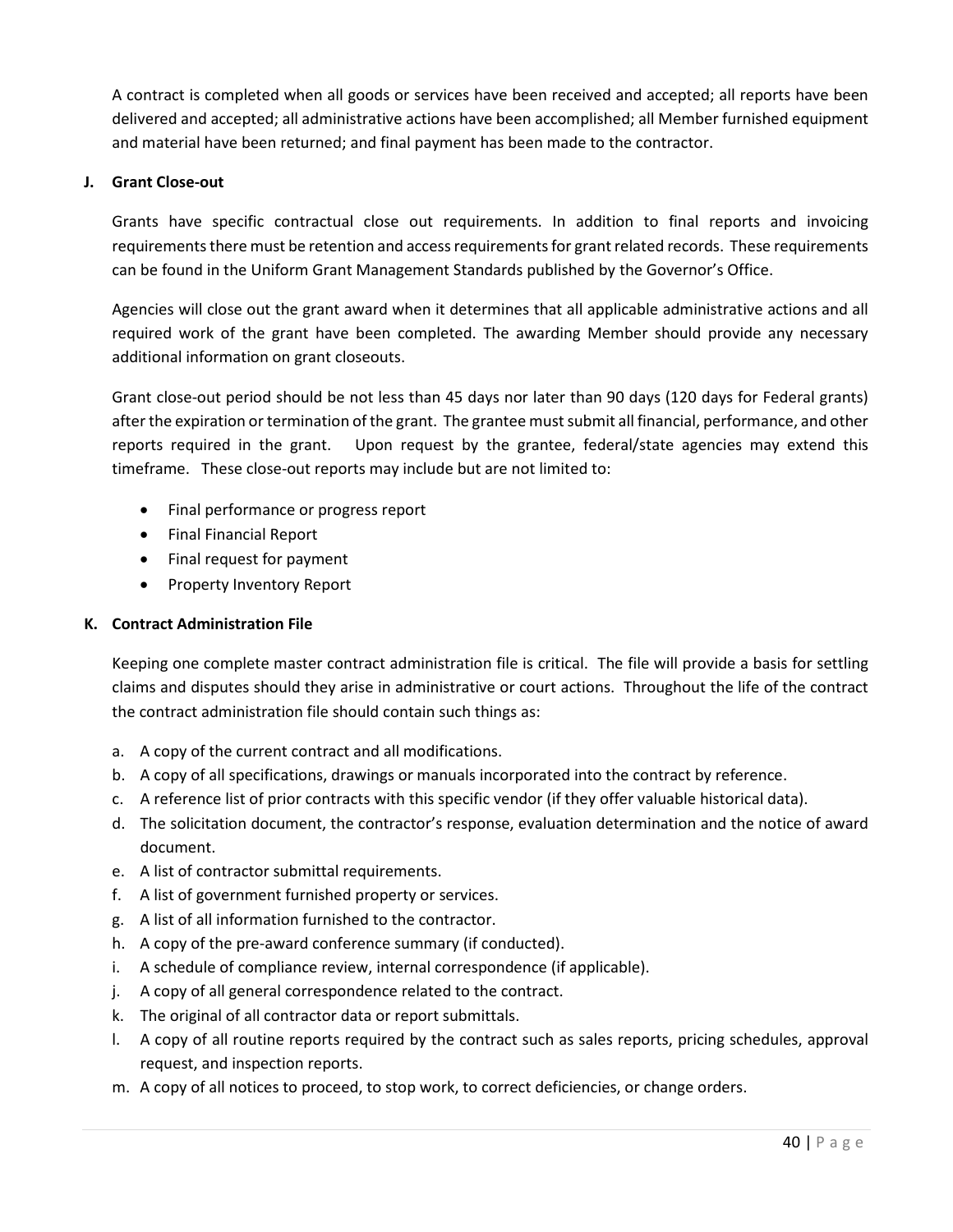- n. A copy of all letters of approval pertaining to such matters as materials, the contractor's quality control program, prospective employees, and work schedules.
- o. The records/minutes of all meetings, both internal and external (including sign-in sheets & agendas).
- p. A copy of all contractor invoices, information relative to discount provisions for prompt payment, letters pertaining to contract deductions or fee adjustments.
- q. A copy of all backup documentation for contractor payment or progress payment.
- r. Copies of any audits.

Members should maintain an original of all contracts on file in a central repository. This may be the Member's electronic document management system in lieu of hard copy files. A central repository allows contract managers to reference past or current contracts for useful information relating to a current project. Note that some documents and information may be filed in a separate system. In those instances, a note in the file shall refer to the specific location of the other documents and information.

#### <span id="page-40-0"></span>**L. Retention Policy**

The System is committed to maintain an active and continuing state records management program in compliance with federal and state law. To that end, System Regulation 61.99.01 *Retention of State Records*  lays out the procedures and responsibility for the System Records Management Program and management of the Records Retention Schedule. This Schedule lays out the requirements for maintaining all procurement and contract documents. For further information, please visi[t http://policies.tamus.edu/61-99-01.pdf,](http://policies.tamus.edu/61-99-01.pdf) or visit the System Records Management page a[t http://www.tamus.edu/legal/records-management/.](http://www.tamus.edu/legal/records-management/)

# <span id="page-40-1"></span>Section 11 – Training and Continuing Education

## <span id="page-40-2"></span>**A. Purchasing Personnel**

Member purchasing personnel must receive training according to Government Code 656.051. Training and continuing education must include:

- Training on the selection of an appropriate procurement method by project type
- Training conducted by the Department of Information Resources on purchasing technologies
- Ethics Training

Visit website<http://www.hr.sao.state.tx.us/Compensation/JobDescriptions.aspx> for SAO classifications as a reference to help identify individuals who are required to receive purchaser training. Use "Procurement" in the "Filter Descriptions" box then click the "Filter" button.

In addition, the following tasks may help identify individuals who are required to receive training:

- Develops and/or interprets rules, policies, or procedures regarding public purchasing.
- Advises Member representatives on proper interpretation and application of purchasing policies and regulations.
- Reviews and/or oversees the review of requisitions for completeness and compliance with applicable requirements prior to processing solicitation documents.
- Prepares or assists with the preparation of specifications.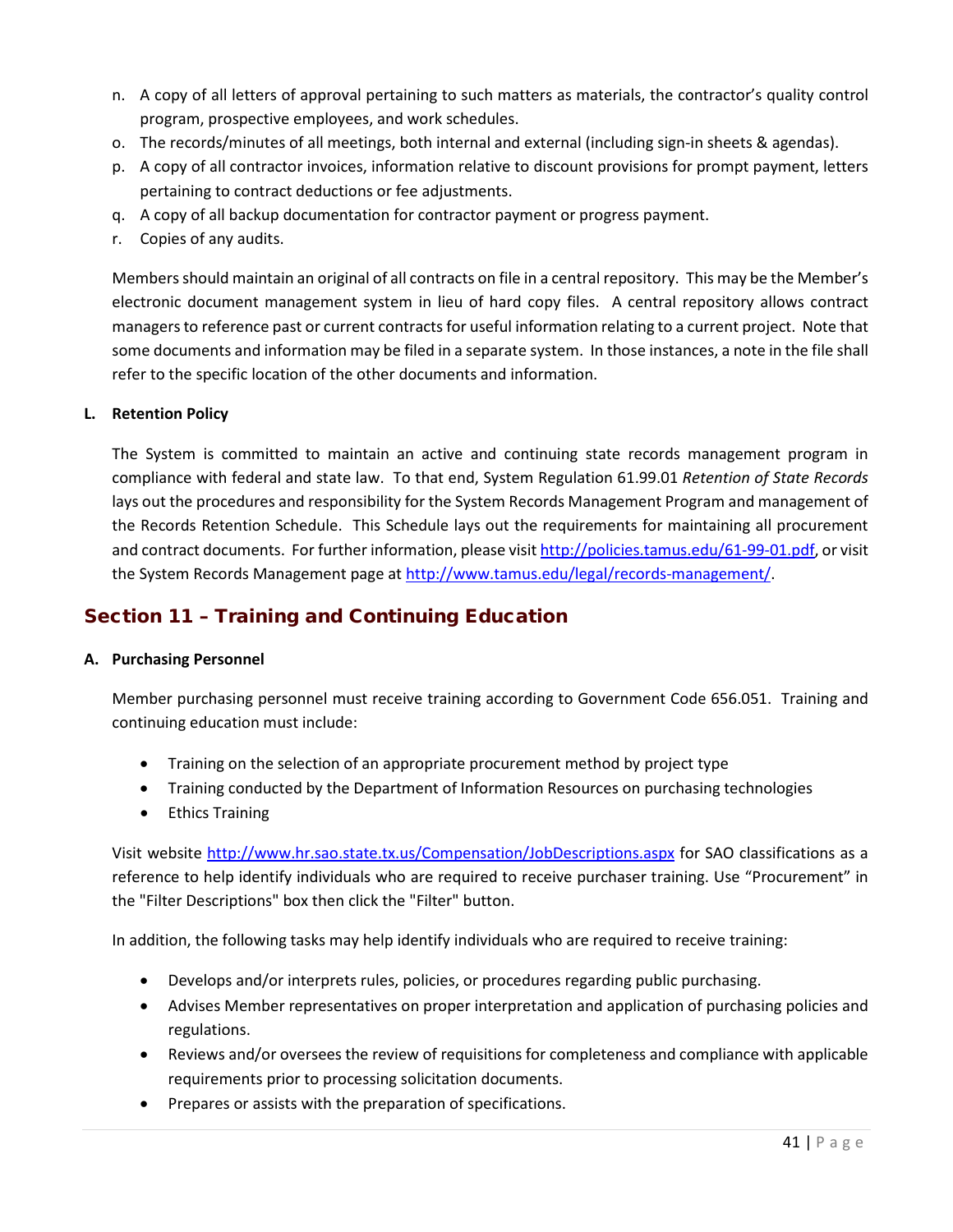- Determines the appropriate procurement method.
- Prepares and advertises solicitation documents.
- Distributes bid invitations to vendors, notifies vendors of procurement outcome (award, rejection, denied etc.)
- Identifies and/or selects potential vendors.
- Assists with reviewing tabulations and analyzing bids to determine the lowest and best responses, codes bids, and prepares or oversees the preparation of purchase orders.
- Coordinates and schedules solicitation evaluation with team Members.
- Evaluates offers and/or proposals submitted by vendors in response to solicitation documents.
- Purchases or oversees the purchasing of commodities, services, and/or equipment.
- Issues purchase orders to awarded vendors.
- Rejects items that do not meet specifications.
- Monitors legal and regulatory requirements pertaining to purchasing.
- Acts as a single point of contact for most purchases.
- Initiates and approves local and emergency purchases.
- May maintain or oversee a perpetual inventory control on warehouse items through the use of stock cards or a computer system.
- Establishes quotas, needs, and issuing schedules on commonly used items.
- Distributes solicitation addendums and updates as needed.
- Seeks ways to streamline purchasing and increase efficiencies.

Personnel who are required to receive the training described above may not participate in purchases unless the employee has received the required training or received equivalent training from a national association recognized by the Statewide Procurement Division (SPD). The equivalent training may count toward the continuing education requirements.

## <span id="page-41-0"></span>**B. Contract Management Personnel**

Gov't Code §656.052 provides information on training and certification for contract managers however this section does not apply to an institution of higher education and therefore the training and certification is not required.

Each Member may choose to require their contracting personnel to participate in the training and certification program administered by the comptroller or develop their own unique program specific to their needs.

## **C. Authorized Contract Signatory**

All System Member employees authorized to execute contracts or exercise discretion in awarding contracts must receive training in ethics, selection of appropriate procurement methods, and information resources purchasing technologies as required by TEC 51.9337.

This training shall be developed and/or approved by the Director of Purchasing (or equivalent level) and administered through TrainTraq or an alternate approved method.

# <span id="page-41-1"></span>Section 12 – Definitions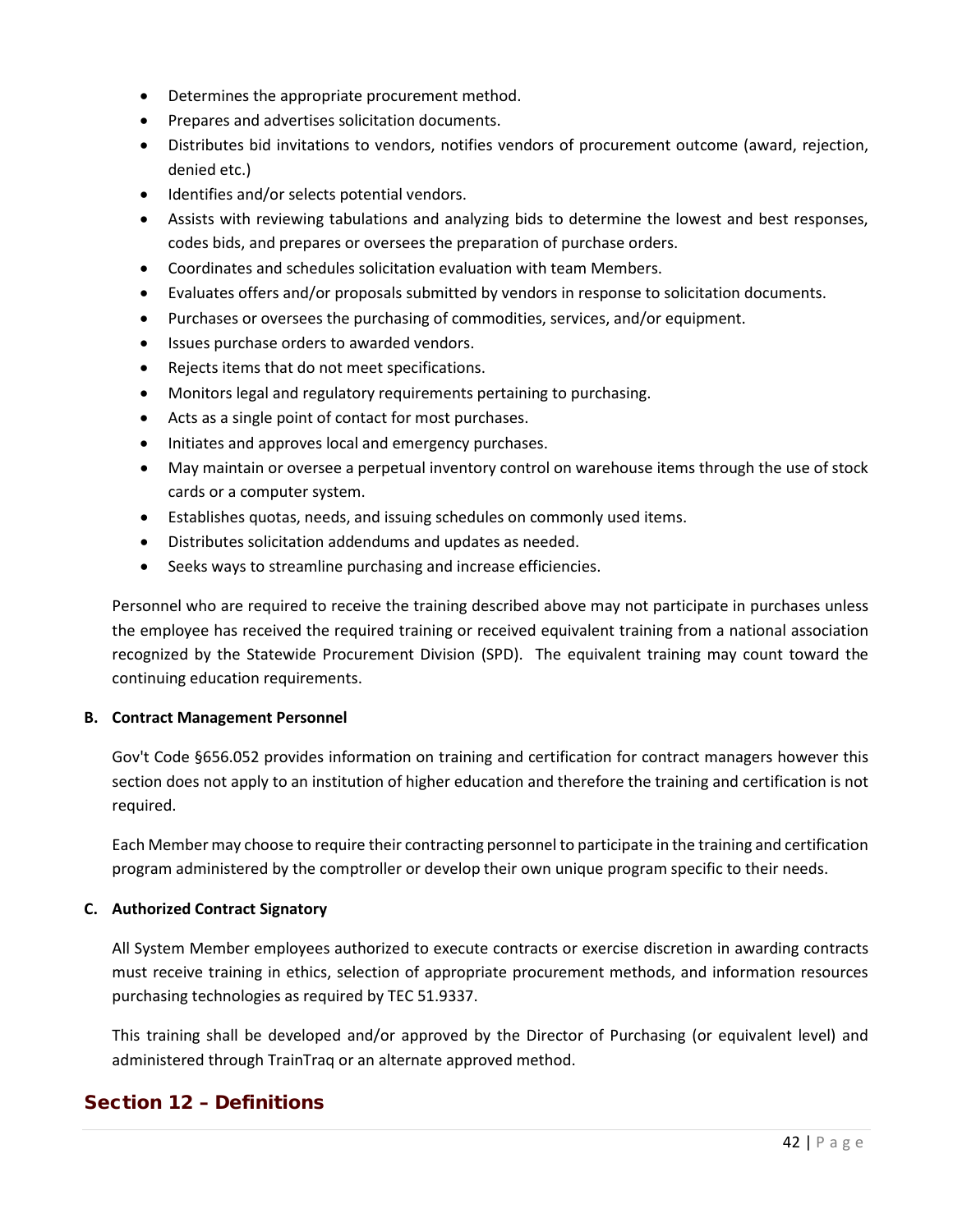**Addendum:** An addition, change, or supplement to a solicitation document issued prior to the opening date.

**Advertise:** To make a public announcement of the intention to purchase goods or services.

**Agency:** Any state department, office, institution, board or commission.

**Amended:** A status change to an RFP, IFB, RFO, RFI, RFQ or Contract that indicates a modification to that document.

**Amendment:** Written addition or change to a contract.

**Appropriation:** Legislative authorization to expend public funds for a specific purpose.

**Assignment:** Transfer of contractual rights from one party to another party.

**Best Value:** Factors to be considered in determining lowest overall cost and value in making certain purchases. Ref. Texas Education Code 51.9335 (Acquisition of Goods and Services).

**Bid:** An offer to contract with the state, submitted in response to a bid invitation. Bids are usually non- negotiable.

**Bid Deposit:** A deposit required of bidders to protect the state in the event a low bidder attempts to withdraw its bid or otherwise fails to enter into a contract with the state. Acceptable forms of bid deposits are limited to: cashier's check, certified check, or irrevocable letter of credit issued by a financial institution subject to the laws of Texas and entered on the United States Department of the Treasury's listing of approved sureties; a surety or blanket bond from a company chartered or authorized to do business in Texas.

**Bid Opening:** The public opening of bids, in which the names of the bidders responding to a bid solicitation and prices of the bidders are publicly read and recorded. See Proposal Opening.

**Bidder:** An individual or entity that submits a bid. The term includes anyone acting on behalf of the individual or other entity that submits a bid, such as agents, employees and representatives.

**Bidders List:** A list of potential contractors who have expressed an interest in doing business with the State of Texas. See Centralized Master Bidders List.

**Bond:** Note or other form of evidence of obligation issued in temporary or definitive form, including a note issued in anticipation of the issuance of a bond and renewal note.

**Change Order:** A document which is used when it becomes necessary that amends, clarifies, changes, or cancels contract issues and/or provisions.

**Centralized Master Bidders List (CMBL):** The CMBL is a list maintained by the Texas Comptroller of Public Accounts (CPA) containing the names and addresses of prospective bidders and catalog information systems vendors.

**Competitive Sealed Bidding:** Process of advertising an invitation for bids (IFB), conducting a public bid opening and awarding of a purchase order/contract to the lowest responsive, responsible bidder in accordance with state law.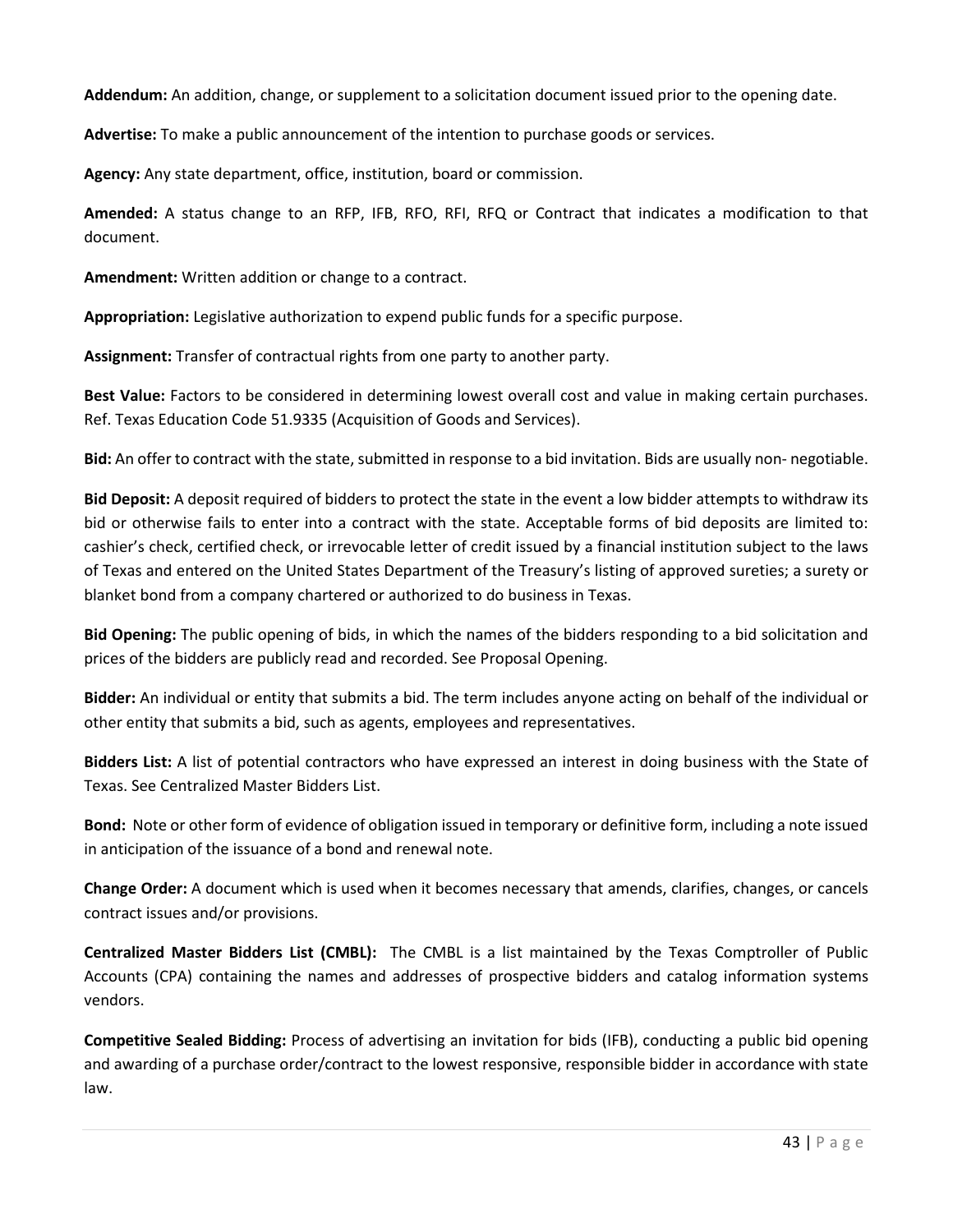**Competitive Sealed Proposals:** Process of advertising a request for proposal (RFP), the evaluation of submitted proposals and awarding of the contract.

**Consulting Services:** Practice of studying and advising a state agency in a manner not involving the traditional employer/employee relationship per Texas Government Code, Section 2254.021 (See Major Consulting Services Contract).

**Contract:** A written agreement (including a purchase order) where a contractor provides goods or services and the Member pays for such goods and services in accordance with the established price, terms and conditions.

**Contract Administration:** This generally refers to the processes that occur after a contract is signed and is explained in detail in Section 10.

**Contract Management:** This refers to the entire contracting process from planning through contract administration.

**Contract Manager:** A Contract Manager is the person responsible for coordinating the processes required for effective contract management.

**Comptroller of Public Accounts** referenced in Texas Government Code, Section 2155.078, and the Commission's rule 113.

**Contractor:** A business entity or individual that has a contract to provide goods or services to the State of Texas. Used interchangeably with the term "vendor".

**Deliverable:** A unit or increment of work required by the contract, including such items as goods, services, reports, or documents.

**Electronic State Business Daily (ESBD):** The electronic marketplace where Member bid opportunities over \$25,000 may be posted.

**Emergency:** A purchase made when unforeseen and/or a sudden unexpected occurrence creates a clear and imminent danger, requiring immediate action to prevent or mitigate the loss or impairment of life, health, property, or essential public services.

**Goods:** A transportable article of trade or commerce that can be bartered or sold. Goods do not include services or real property.

**Grant:** The term "grant" refers to an award of financial assistance, including cooperative agreements, in the form of money, equipment, supplies, or other resources paid or furnished by the state or federal government to carry out a program in accordance with the terms of the grant award and all applicable state and federal laws, rules, and regulations.

**Historically Underutilized Business (HUB):** An economically disadvantaged business as defined by Texas Administrative Cod[e 34 TAC](https://texreg.sos.state.tx.us/public/readtac$ext.TacPage?sl=R&app=9&p_dir=&p_rloc=&p_tloc=&p_ploc=&pg=1&p_tac=&ti=34&pt=1&ch=20&rl=25) §20.25.

**Independent Contractor:** A person working for an entity under contract and not an employee of the contracting entity. The contracting entity does not pay unemployment, disability, or worker's compensation insurance or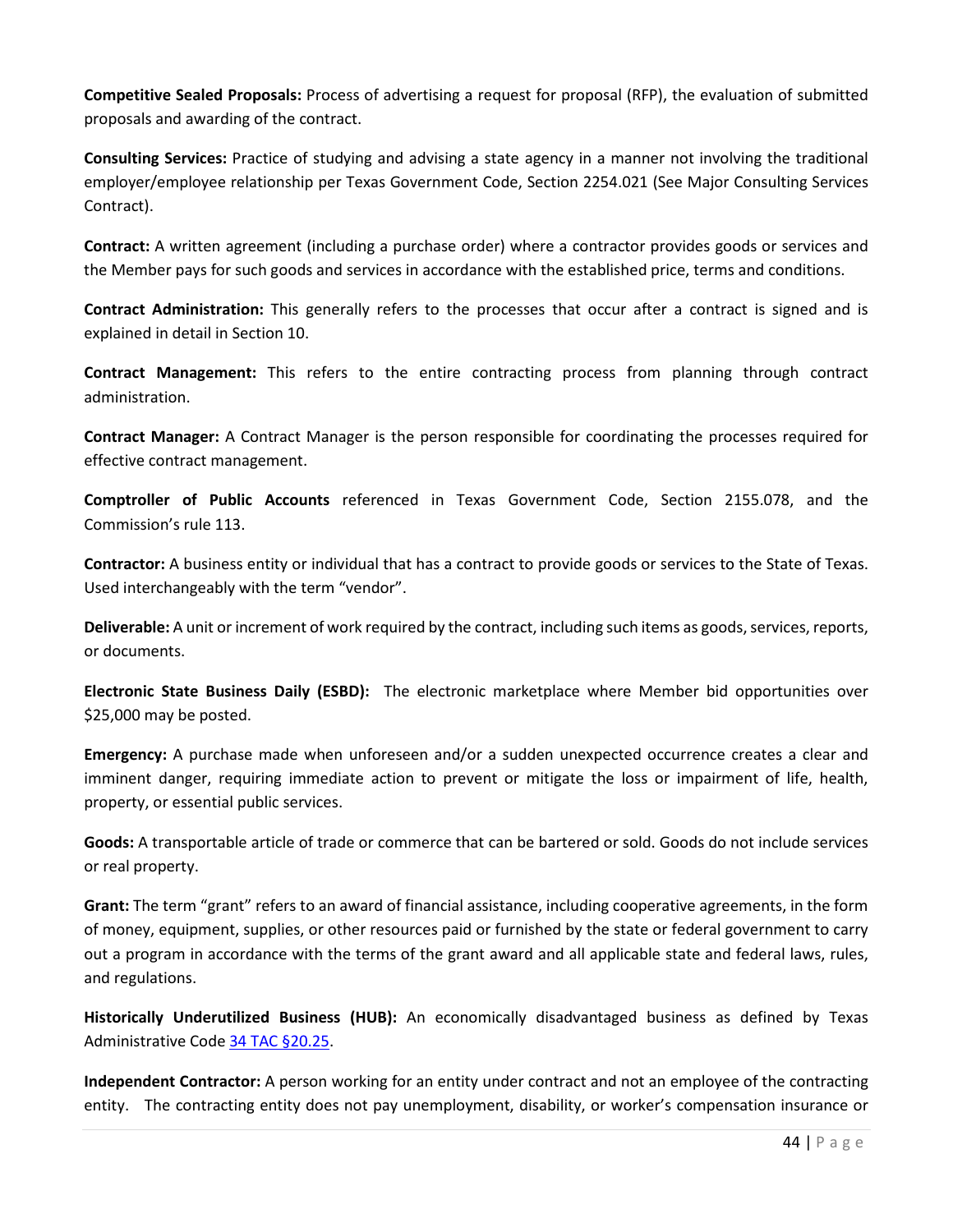withholding taxes from payments to the person. An independent contractor normally follows the contracting agency's direction on the results of the work but not on the means of accomplishing the work.

**Institution of Higher Education:** Any public technical institute, public junior college, public senior college or university, medical or dental unit, public state college, or other agency of higher education.

**Invitation for Bids (IFB):** Procurement method used when the requirements are clearly defined, negotiations are not necessary and price is the major determining factor for selection. The IFB uses the competitive sealed bid process.

**Liquidated Damages:** A specified contract provision which entitles the state to demand a set monetary amount determined to be a fair and equitable repayment to the state for loss of service due to vendor's failure to meet contract requirements.

**Member(s):** All Members of The Texas A&M University System.

**Negotiations:** A consensual bargaining process in which the parties attempt to reach agreement on a disputed or potentially disputed matter. In a contractual sense, negotiation means the "dealings conducted between two or more parties for the purpose of reaching an understanding."

**Not Eligible for Rehire:** An employee who is dismissed or resigns in lieu of dismissal as a result of a finding of serious misconduct that has been substantiated by an investigation conducted in accordance with system policy will be designated as Not Eligible for Rehire in Workday for a specified term of not less than five years.

**Opening Date:** The date and time, after submission of responses, when sealed responses are opened. Also referred to as the due date.

**Payment Bond:** A bond executed in connection with a contract which secures the payment requirements of the contractor

**Performance Bond:** A surety bond which provides assurance of a bidder's performance of a certain contract. The amount for the performance bond shall be based on the bidder's annual level of potential monetary volume in the state purchasing program. Acceptable forms of bonds are those described in the definition for "bid deposit.

**Pre-Solicitation Conference:** A meeting chaired by state agency personnel which is designed to help potential bidders/respondents understand the requirements of a solicitation; also known as a pre-bid or pre-proposal conference.

**Professional Services:** Services directly related to professional practices as defined by the Professional Services Procurement Act (Government Code, Section 2254.002) or services authorized by rule by the Department of State Health Services pursuant to Health and Safety Code, Section 12.0121. These include services within the scope of the practice of: accounting; architecture; landscape architecture; optometry; medicine; land surveying; real estate appraising; professional nursing and professional engineering. Also included is a person lawfully engaged in interior design, regardless of whether the person is registered as an interior designer. Services provided by professionals outside the scope of their profession, e.g., management consulting services provided by accounting firms, are not considered professional services.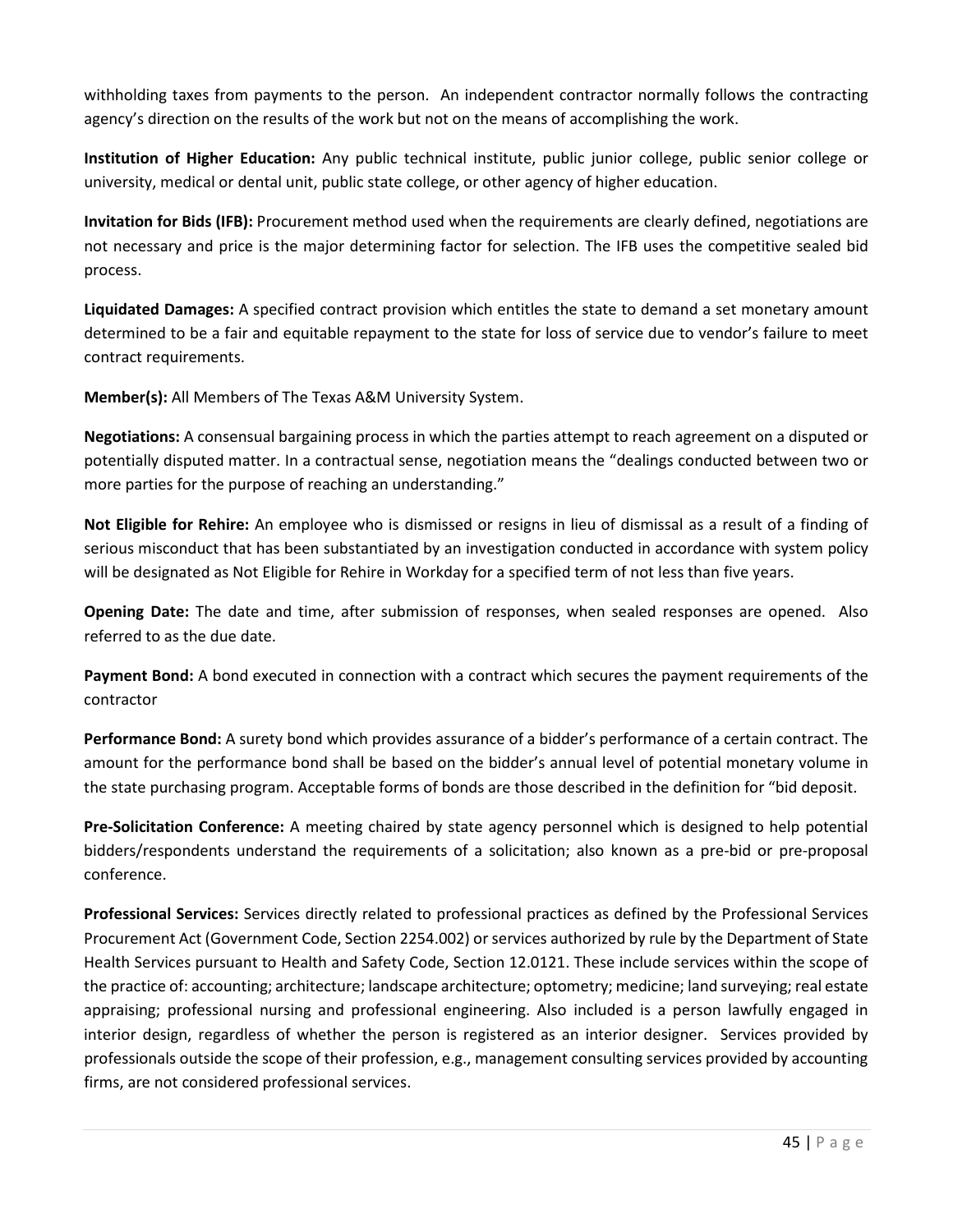**Proposal:** An executed offer submitted by a respondent in response to a Request for Proposals (RFP) and intended to be used as a basis to negotiate a contract award.

**Proposal Opening:** The public opening of proposals, in which the names of the respondents to a solicitation are publicly read and recorded. No prices are divulged at a proposal opening as these types of solicitations are subject to negotiation. See Bid Opening.

**Proprietary Purchase:** A purchase request of a product that is proprietary to one vendor/manufacturer and does not permit an equivalent product to be supplied.

**Purchasing Department:** The office designated to purchase goods and services for a state agency.

**Renewal:** When an existing contract is renewed for an additional time period in accordance with the terms and conditions of the original contract.

**Request for Information (RFI):** A general invitation to contractors requesting information for a potential future solicitation. The RFI is typically used as a research and information gathering tool for preparation of a solicitation.

**Request for Proposal (RFP):** A solicitation requesting submittal of a proposal in response to the required scope of services and usually includes some form of a cost proposal. The RFP process allows for negotiations between a proposer and the issuing agency.

**Request for Qualifications (RFQ):** A solicitation document requesting submittal of qualifications or specialized expertise in response to the scope of services required. No pricing is solicited with an RFQ.

**Request for Quote (RFQ):** An informal solicitation document requesting pricing on small dollar purchases.

**Responsive:** The respondent has complied with all material aspects of the solicitation document, including submission of all required documents.

**Respondent:** An entity submitting a response to a solicitation. (See Bidder)

**Responsible:** The respondent has the capability to fully perform and deliver in accordance with the contract requirements. The Member may include past performance, financial capabilities and business management as criteria for determining if a bidder or proposer is capable of satisfying the contract requirements.

**Service:** The furnishing of labor by a contractor which may not include the delivery of a tangible end product. In some cases, services and goods may be combined such as film processing. In these instances, agencies determine whether labor or goods is the primary factor. In the case of film processing, the labor to process the film is the primary factor, therefore film processing is considered a service.

**Sole Source Purchases**: A purchase where the specification or conditions of the proposed purchase allow only one supplier to meet the specifications.

**Solicitation:** A document requesting submittal of bids or proposals for goods or services in accordance with the advertised specifications.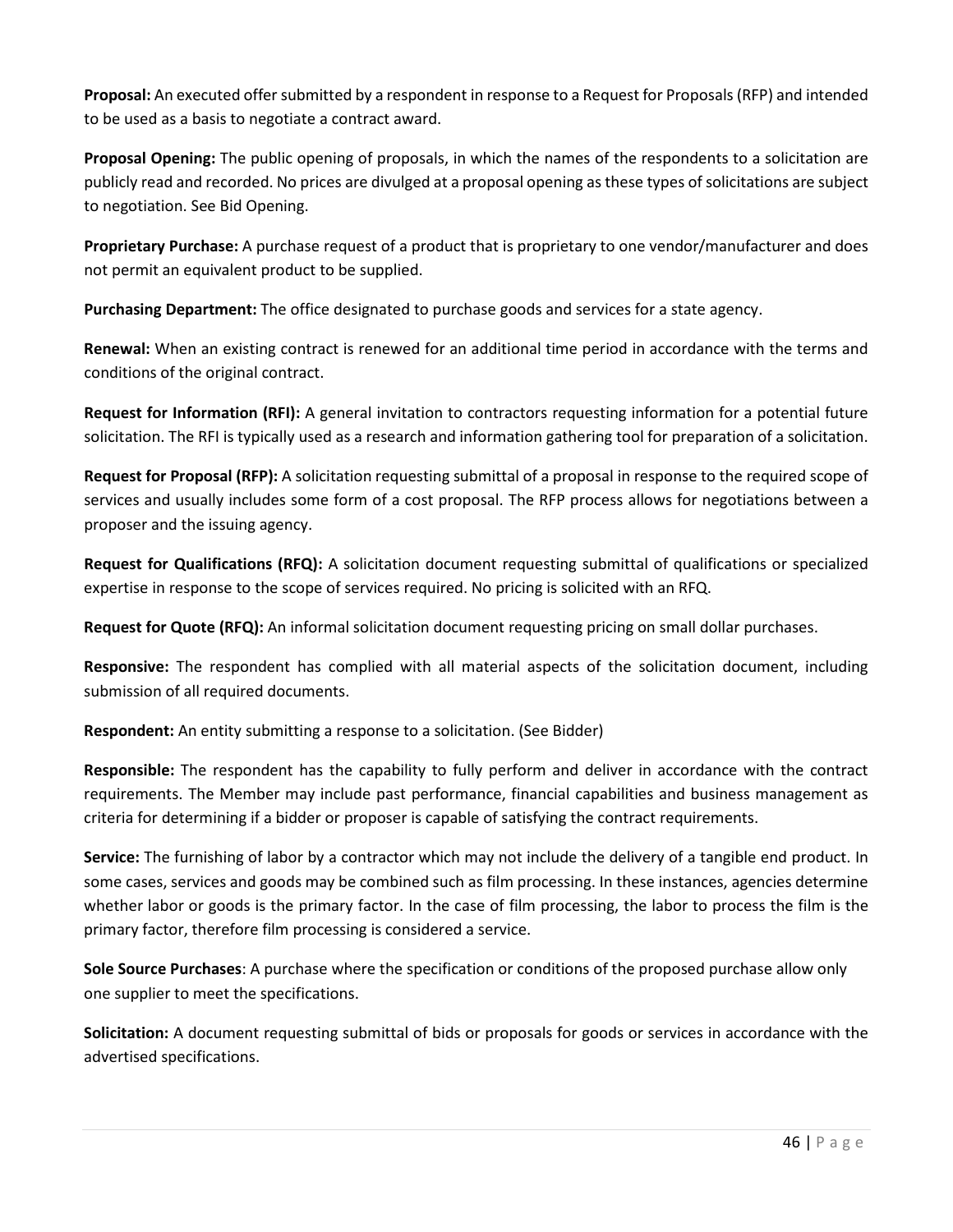**Specification:** Any description of the physical or functional characteristics or of the nature of supplies or service to be purchased. It may include a description of any requirements for inspecting, testing, or preparing supplies or services for delivery.

**State:** The State of Texas.

**Statute:** A law enacted by a legislature.

**Sub-recipient:** A non-federal entity that expends federal awards received from a pass-through entity to carry out a federal program, but does not include an individual that is a beneficiary of such a program. A sub- recipient may also be a recipient of other federal awards directly from a federal awarding Member.

**Surety:** A person or entity providing a bond to a contractor to indemnify the State against all direct and consequential damages suffered by failure of the contractor to perform the contract and to pay all lawful claims of subcontractors, materials suppliers and laborers as applicable.

**Term Contract:** A Contract that addresses the estimated requirements for a number of agencies for supplies or services that are used repeatedly or in significant quantities over a period of time. Agencies place orders directly with term contract vendors for the quantity needed.

**Vendor:** A business entity or individual that has a contract to provide goods or services to the State of Texas. Used interchangeably with the term "contractor."

# <span id="page-46-0"></span>Section 13 – Acronyms

**CMH:** Contract Management Handbook **HUB:** Historically Underutilized Business **IFB:** Invitation for Bid **LBB:** Legislative Budget Board **NEFR:** Not Eligible for Rehire **RFI:** Request for Information **RFP:** Request for Proposal **RFQ:** Request for Qualifications **OGC**: Office of General Counsel **SBA:** Small Business Administration **TAMUS**: The Texas A&M University System

# <span id="page-46-1"></span>Section 14 – Appendix

# **A. Purchasing Accountability and Risk Analysis Guidelines**

Texas Government Code 2261.256 states that each state agency shall develop and comply with a purchasing accountability and risk analysis procedure. The procedure must provide for the following three objectives: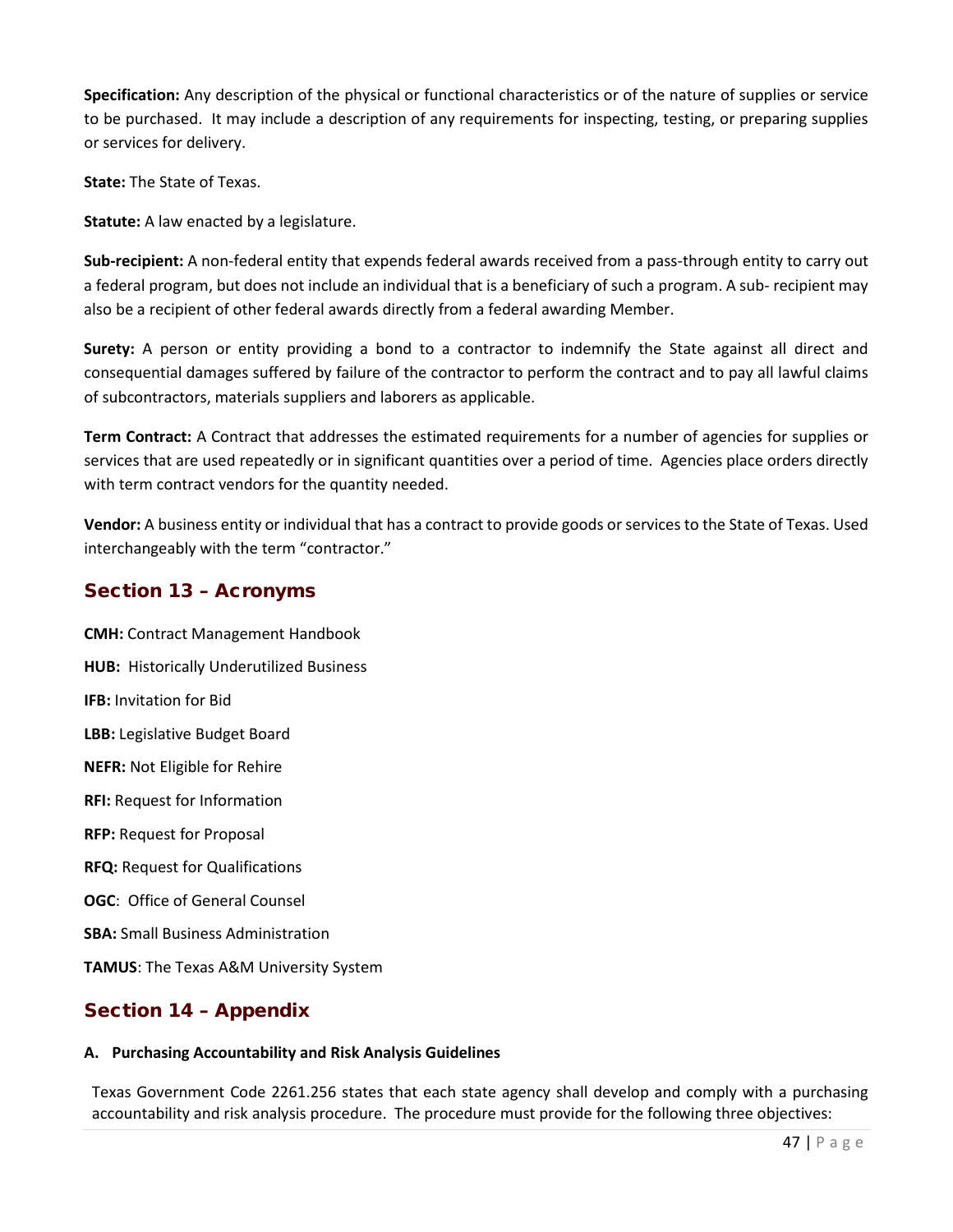Objective 1: Assess the risk of fraud, abuse, or waste in the contractor selection process, contract provisions, and payment and reimbursement rates and methods for the different types of goods and services for which The Texas A&M University System contracts.

- a. Contractor selection process. Depending on the procurement method utilized, the purchase of goods and/or services typically will be awarded to the lowest responsive bidder; however, best value criteria (see Section 6.D.c) may also be considered as allowed pursuant to Texas Education Code, 51.9335.
- b. Contract provisions. Section 9.B.c of the TAMUS Contract Management Handbook and section C of the TAMUS Contract Review Checklist outline provisions that should be included within Texas A&M University System Member contracts.
- c. Payment and reimbursement rates and methods for different types of goods and services. Payment should be consistent with the product or service delivered, and structured to fairly compensate the contractor and encourage timely performance. Payment should reflect the value of the work performed. Members can control the payment process by dividing overall payment into smaller amounts to reflect increments of work or deliverables. By doing so, you can mitigate financial risk and limit the scope of a dispute to a discrete deliverable. Section 14.D. of the TAMUS Contract Management Handbook lists example payment types used for different types of goods and services.

Objective 2: Identify contracts that require enhanced contract monitoring or the immediate attention of contract management staff. Section 6.A. of the Contract Management Handbook for more detail on Risk Assessments.

a. Enhanced contract monitoring. The purpose of enhanced monitoring is to identify potential issues and risks in the contract and either mitigate or avoid the risk completely. System Members shall take these issues into account when determining which contracts will require enhanced monitoring.

For contracts that have been identified as requiring enhanced monitoring, each Member shall complete the Contract Reporting Form (attached) or the Member may establish their own procedure for contract monitoring and to notify their respective CFO and CEO as applicable. If appropriate or required, the A&M System CFO shall be notified and will work with the Chancellors Office and the Office of General Counsel to assure the Board of Regents is aware of all high risk contracts and any serious issues that arise during performance of the contract.

Below is a list of contracts that may require enhanced monitoring:

- Outsourcing agreements
- Construction contracts (multi-trades)
- Contracts over \$1,000,000
- Agreements that require progress payments based on performance
- Agreements that extend beyond five years
- Agreements where a vendor is failing to meet their obligations

In addition to the list above each Member may establish additional parameters or types of contracts that require enhanced monitoring.

Additional information on contract monitoring can be found in Section 10.D. of the TAMUS Contract Management Handbook.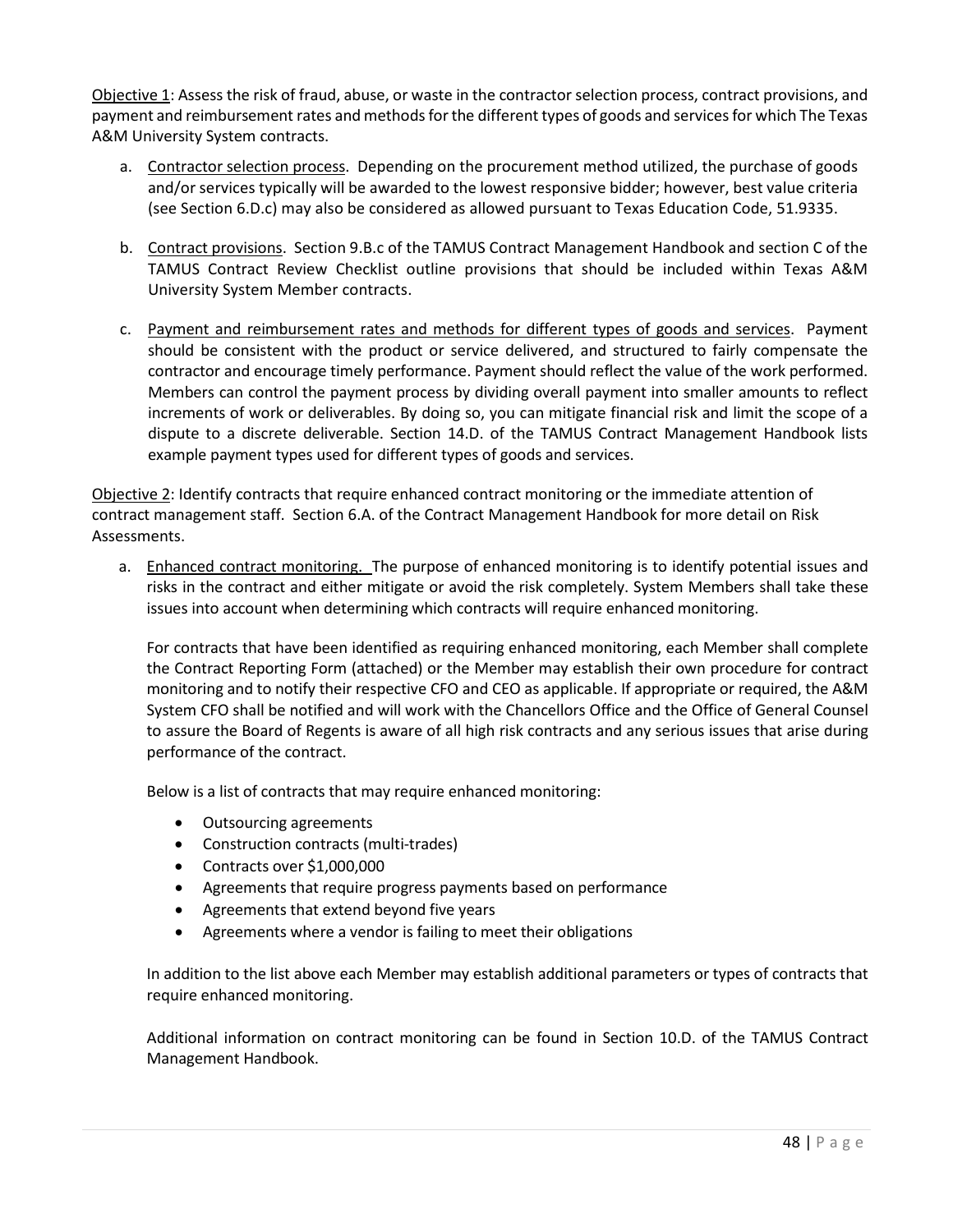b. Contract Management review. The TAMUS Contract Management Handbook, Section 10, outlines the responsibilities of the Contract Manager. This includes review of solicitation documents as well as review and approval of the terms and conditions of the proposed contract. These responsibilities apply to all contracts, including those that require enhanced monitoring.

Objective 3: Establish clear levels of purchasing accountability and staff responsibilities related to purchasing.

- a. System Office Policy 25.07 Contract Administration states that authority to enter into contracts on behalf of the system or any of its Members must be by express written authority pursuant to the policies of the board and approved contract administration rules of the system. [http://policies.tamus.edu/25-](http://policies.tamus.edu/25-07.pdf) [07.pdf](http://policies.tamus.edu/25-07.pdf)
- b. System Office Regulation 25.07.01 Contract Administration, Delegations and Reporting specifies contract administration practices and review procedures, and contract delegation and reporting requirements authorized by System Policy 25.07, Contract Administration, and the process for administering, reporting, and delegating approval authority for all contracts entered into by a Member. Each Member must prepare A Delegation of Authority for Contract Administration in the format developed and distributed by the System Office of Budgets and Accounting in conjunction with the Office of General Counsel. <http://policies.tamus.edu/25-07-01.pdf>
- c. System Office Regulation 25.07.03 Acquisition of Goods and/or Services sets out the guidelines that allows for the procurement of goods and/or services according to sound business practices and best value. Each Member shall promulgate standard operating procedures as necessary to facilitate and expedite the acquisition of goods and/or services. <http://policies.tamus.edu/25-07-03.pdf>

## **B. Risk Assessment Exercise**

<https://www.tamus.edu/business/hub-procurement/contract-administration/>

## **C. Response Tabulation**

<https://www.tamus.edu/business/hub-procurement/contract-administration/>

**D. Evaluation Example**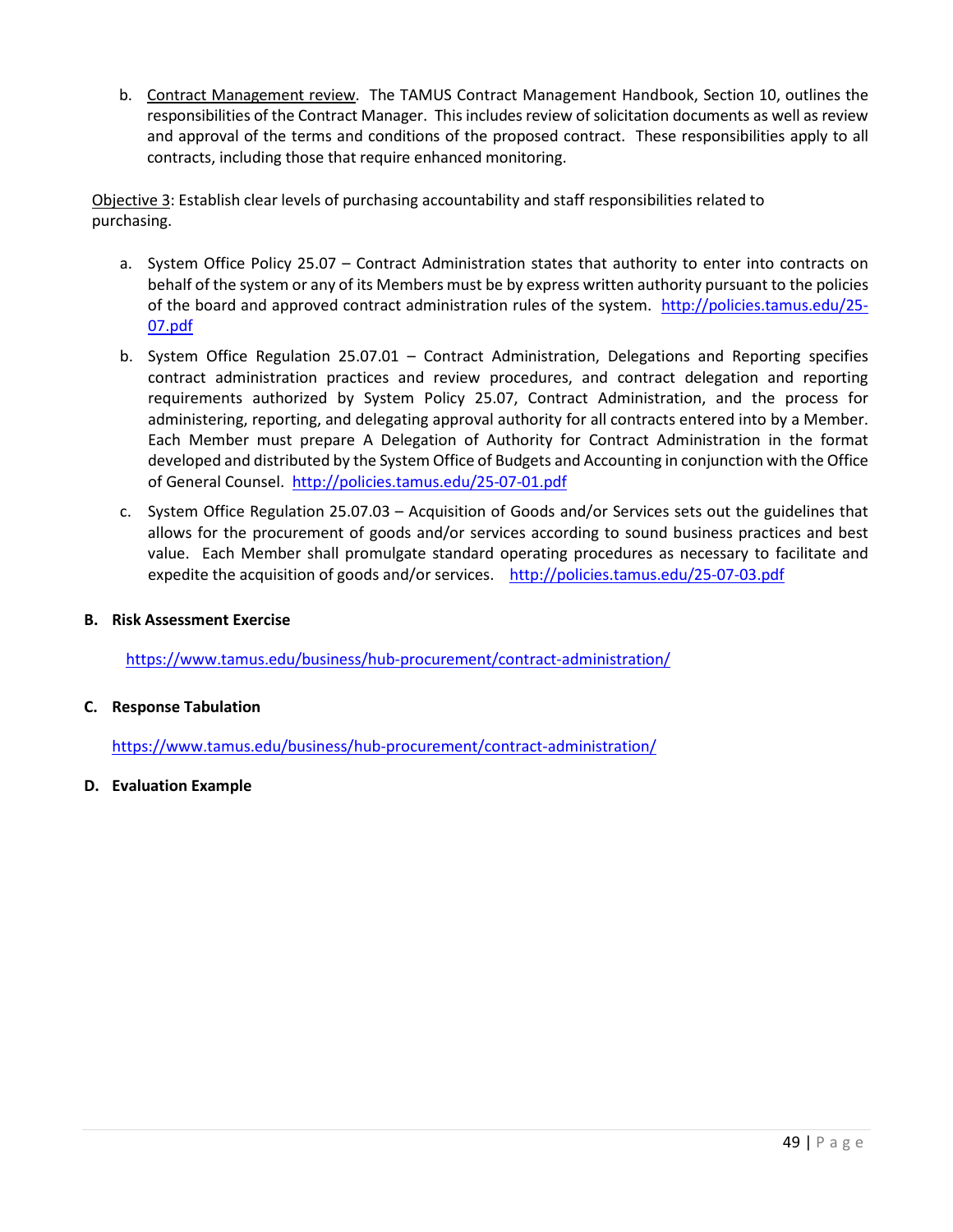#### **For each criteria rank the vendor from 1-5 with 5 being the best**

| <b>Request #</b><br>Title:                                                                      | Vendor 1     | Vendor 2     | Vendor 3 |
|-------------------------------------------------------------------------------------------------|--------------|--------------|----------|
| <b>Proposed Services</b>                                                                        | <b>Score</b> | <b>Score</b> | Score    |
| Ability to provide legal guidance                                                               | 5            |              | 4        |
| Team Lead is permanent staff member                                                             | 3            |              | 4        |
| Proposed website is sufficient for the needs of the contract                                    | 4            | 5            | 5.       |
| Respondent has adequate staff levels                                                            | 5            | 4            |          |
| Proposal shows understanding of needs                                                           | 3            | 4            | 3        |
| Respondent has training plan in place                                                           | 4            | 4            | 5        |
| <b>Proposed Services Score</b>                                                                  | 24           | 22           | 23       |
|                                                                                                 |              |              |          |
| <b>Experience &amp; Qualifications</b>                                                          | Score        | <b>Score</b> | Score    |
| Respondent has been performing service for a minimum of 5 yrs.                                  | 5            | 4            | 4        |
| Respondent has been determined to have solid finances to perform services for the contract term | 3            | 4            | 2        |
| Proposed account manager has a minimum of 3 years experience                                    | 3            | 5            | 4        |
| <b>Respondents references</b>                                                                   | 4            | 3            | 4        |
| <b>Experience &amp; Qulifications Score</b>                                                     | 15           | 16           | 14       |
| <b>Total Score</b>                                                                              | 39           | 38           | 37       |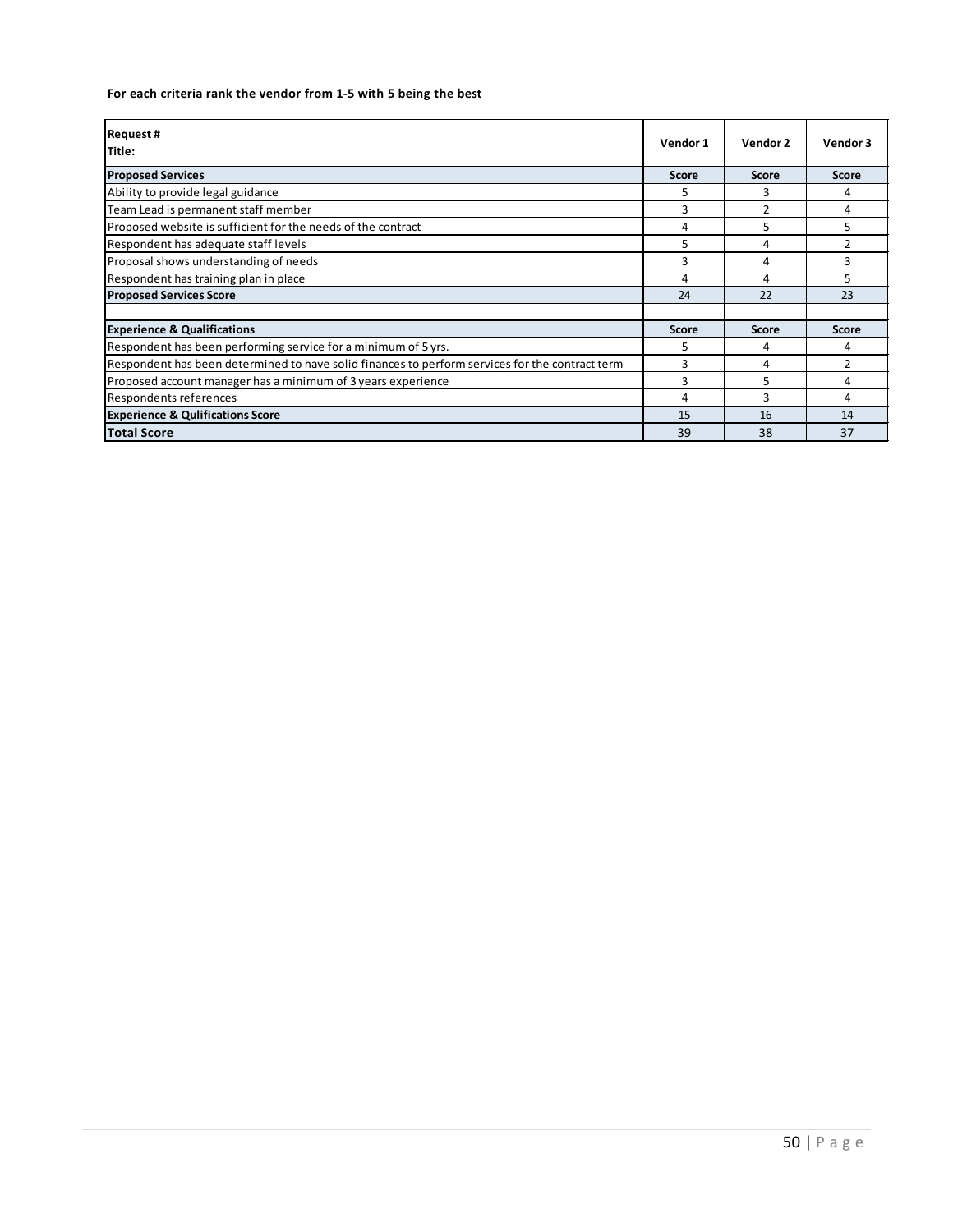# **E. Payment Types**

| <b>Payment Type</b>                                    | <b>Commonly used for:</b>                                                                                                                                                                                                                                                                                                                                     | <b>Payment based on:</b>                                                                                                                                                                                                       |
|--------------------------------------------------------|---------------------------------------------------------------------------------------------------------------------------------------------------------------------------------------------------------------------------------------------------------------------------------------------------------------------------------------------------------------|--------------------------------------------------------------------------------------------------------------------------------------------------------------------------------------------------------------------------------|
| <b>Cost Reimbursement</b>                              | Client<br>services<br>contracts,<br>usually associated with state<br>and federal grants.                                                                                                                                                                                                                                                                      | Reimbursement of allowable costs<br>in accordance with the approved<br>budget.                                                                                                                                                 |
|                                                        | <b>Example:</b> Contracts for services<br>in remote areas.                                                                                                                                                                                                                                                                                                    |                                                                                                                                                                                                                                |
| <b>Cost Plus Incentives</b>                            | Materials contracts wherein the<br>materials are unknown at the<br>time of contract award.<br>Construction<br>Example:                                                                                                                                                                                                                                        | Contractor's<br>cost<br>plus<br>a<br>percentage of cost or cost plus a<br>fixed fee. This type of payment<br>is usually discouraged as there<br>incentive<br>for<br>the<br>no<br>is                                            |
|                                                        | contracts.                                                                                                                                                                                                                                                                                                                                                    | contractor to minimize<br>the<br>cost.                                                                                                                                                                                         |
| <b>Fee For Service</b>                                 | Contracts wherein a fee can be<br>established for a unit of service.                                                                                                                                                                                                                                                                                          | A specific fee for a unit of<br>service. Payments are made for<br>each unit of service completed.                                                                                                                              |
|                                                        | <b>Example: Providing flu shots to</b><br>patients. Unit of service is one<br>flu shot.                                                                                                                                                                                                                                                                       |                                                                                                                                                                                                                                |
| <b>Firm Fixed Price</b>                                | Contracts wherein a firm fixed<br>price can be established for work<br>to be performed.<br>Requires that the statement of<br>work provide clear and<br>accurate specifications.                                                                                                                                                                               | A firm fixed price at the time<br>contract<br>awarded.<br>the<br>is<br>Contractor carries all risk as the<br>payment does<br>not change, regardless of how<br>much it costs the contractor to<br>provide the goods or services |
|                                                        | Example: Common goods and<br>services such as office supplies,<br>furniture, etc.                                                                                                                                                                                                                                                                             |                                                                                                                                                                                                                                |
| <b>Firm Fixed Price with Escalator</b>                 | Same as above and for longer<br>term contracts and or<br>contracts where the costs of<br>material and labor are subject to<br>market fluctuations.<br>Because the contract allows<br>for<br>market<br>adjustments,<br>contractors are less likely to<br>inflate<br>prices<br>to<br>protect<br>themselves against<br>possible<br>increases in operating costs. | Same as above except includes<br>provision for price escalation.<br>Escalators are typically based<br>on the Consumer Price Index.                                                                                             |
| Progress (not allowed in client<br>services contracts) | Example: Lumber, steel, paper.<br>Construction<br>contracts<br>or<br>contracts that are completed<br>in phases or stages.                                                                                                                                                                                                                                     | Payment is<br>based<br>on<br>pre-<br>deliverables.<br>established<br>Deliverables<br>must<br>be<br>measurable. See Note2                                                                                                       |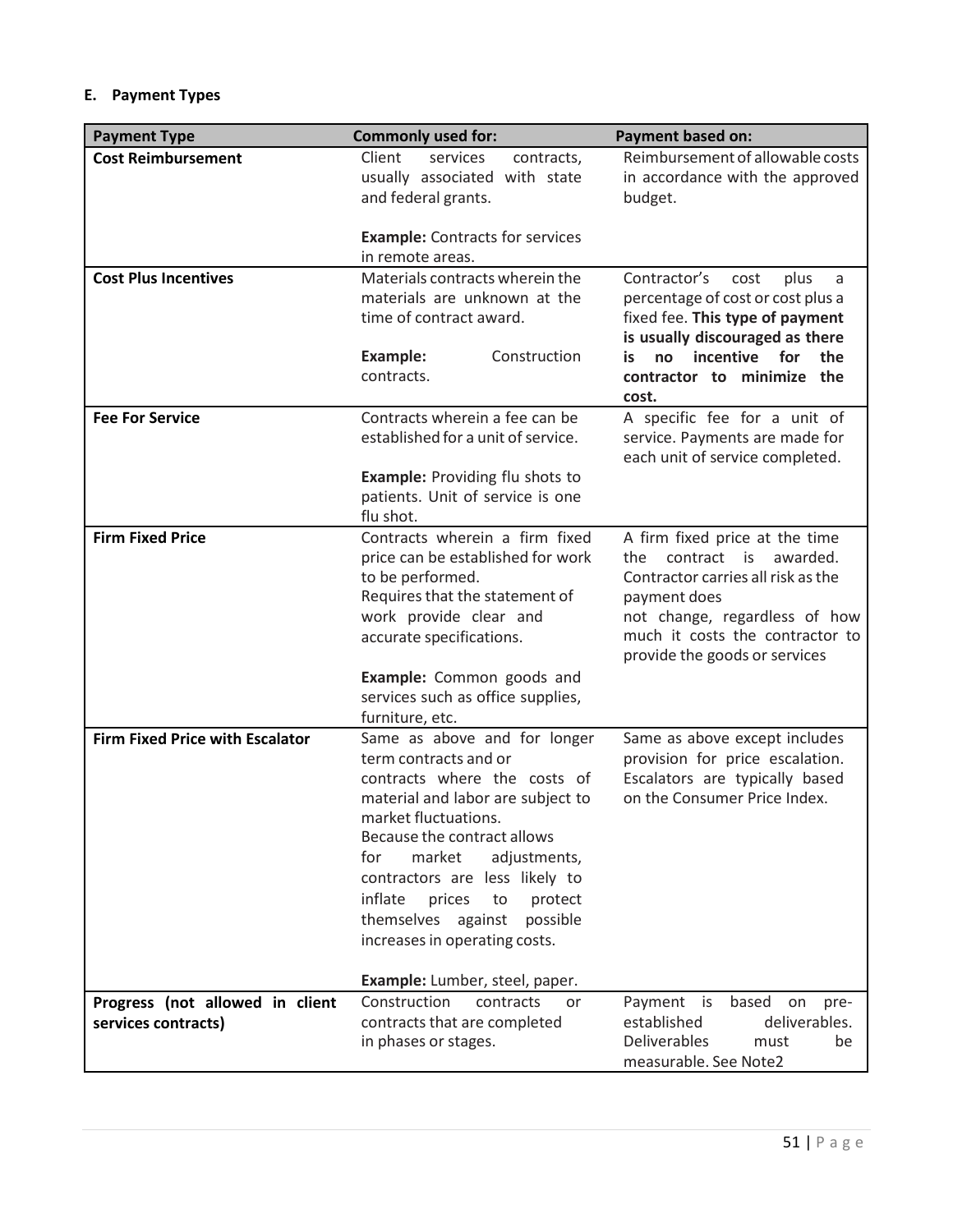| <b>Payment Type</b>      | <b>Commonly used for:</b>                                                                                                                                                                                                                                                                                                                                                                   | <b>Payment based on:</b>                                                                                                     |
|--------------------------|---------------------------------------------------------------------------------------------------------------------------------------------------------------------------------------------------------------------------------------------------------------------------------------------------------------------------------------------------------------------------------------------|------------------------------------------------------------------------------------------------------------------------------|
|                          | Example:<br>Construction,<br>Services.                                                                                                                                                                                                                                                                                                                                                      | Building,<br>Consulting                                                                                                      |
| <b>Time and Material</b> | Labor contracts wherein the<br>amount of labor or material<br>required for the work cannot<br>be forecast. Recommend other<br>payment types if possible. For<br>example – instead of paying the<br>contractor \$25 per hour for<br>labor plus the cost of the<br>materials, establish pricing for<br>common units of work such as<br>"labor and material to install a<br>120 power outlet". | Payment is based<br>the<br>on<br>number of hours worked for a<br>specific scope of work, i.e.<br>install a 120 power outlet. |
|                          | Example: Electrician, plumber,<br>carpenter, etc.                                                                                                                                                                                                                                                                                                                                           |                                                                                                                              |

## **F. Clause and Provision Samples**

- a. **Indemnification.** PROVIDER agrees to indemnify and hold harmless [Member] from any claim, damage, liability, expense or loss to the extent arising out of PROVIDER's negligent or willful errors or omissions under this Agreement.
- b. **Independent Contractor.** PROVIDER is an independent contractor, and neither PROVIDER nor any employee of PROVIDER shall be deemed to be an agent or employee of [Member]. [Member] will have no responsibility to provide transportation, insurance or other fringe benefits normally associated with employee status. PROVIDER shall observe and abide by all applicable laws and regulations, policies and procedures, including but not limited to those of [Member] relative to conduct on its premises.

## c. **Public Information Act.**

- i. PROVIDER acknowledges that A&M System is obligated to strictly comply with the Public Information Act, Chapter 552, Texas Government Code, in responding to any request for public information pertaining to this Agreement, as well as any other disclosure of information required by applicable Texas law.
- ii. Upon A&M System's written request, PROVIDER will promptly provide specified contracting information exchanged or created under this Agreement for or on behalf of A&M System.
- iii. PROVIDER acknowledges that A&M System may be required to post a copy of the fully executed Agreement on its Internet website in compliance with Section 2261.253(a)(1), Texas Government Code.
- iv. The requirements of Subchapter J, Chapter 552, Texas Government Code, may apply to this agreement and the PROVIDER agrees that the agreement can be terminated if the PROVIDER knowingly or intentionally fails to comply with a requirement of that subchapter.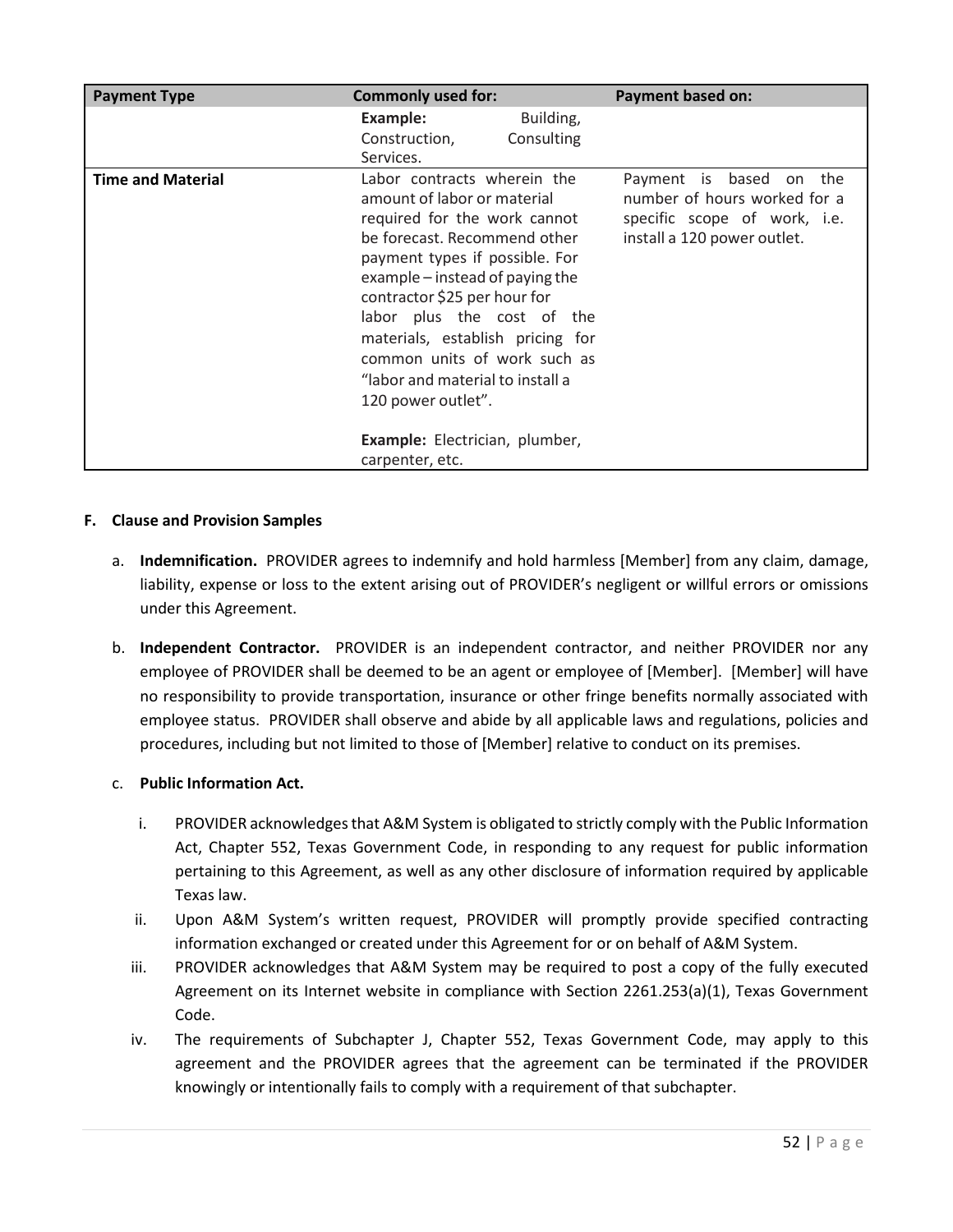- d. **Delinquent Child Support Obligations.** A child support obligor who is more than 30 days delinquent in paying child support and a business entity in which the obligor is a sole proprietor, partner, shareholder, or owner with an ownership interest of at least 25 percent is not eligible to receive payments from state funds under an agreement to provide property, materials, or services until all arrearages have been paid or the obligor is in compliance with a written repayment agreement or court order as to any existing delinquency. The Texas Family Code requires the following statement: "Under Section 231.006, Texas Family Code, the vendor or applicant certifies that the individual or business entity named in this contract, bid, or application is not ineligible to receive the specified grant, loan, or payment and acknowledges that this contract may be terminated and payment may be withheld if this certification is inaccurate."
- e. **Payment of Debt or Delinquency to the State.** Pursuant to Section 2252.903, Texas Government Code, PROVIDER agrees that any payments owing to PROVIDER under this Agreement may be applied directly toward certain debts or delinquencies that PROVIDER owes the State of Texas or any agency of the State of Texas regardless of when they arise, until such debts or delinquencies are paid in full.
- f. **Previous Employment.** PROVIDER acknowledges and understands that Section 2252.901, Texas Government Code, prohibits TAMUS from using state appropriated funds to enter into any employment contract, consulting contract, or professional services contract with any individual who has been previously employed, as an employee, by the Member within the past twelve (12) months. If PROVIDER is an individual, by signing this Agreement, PROVIDER certifies that Section 2252.901, Texas Government Code, does not prohibit the use of state appropriated funds for satisfying the payment obligations herein.
- g. **Not Eligible for Rehire.** [Respondent/Provider] is responsible to ensure that employees participating in work for any A&M System member have not been designated by the A&M System as Not Eligible for Rehire as defined in System policy [32.02, Section 4.](http://policies.tamus.edu/32-02.pdf) Non-conformance to this requirement may be grounds for termination of [this/any resultant] agreement.
- h. **Franchise Tax Certification.** If PROVIDER is a taxable entity subject to the Texas Franchise Tax (Chapter 171, Texas Tax Code), then PROVIDER certifies that it is not currently delinquent in the payment of any franchise (margin) taxes or that PROVIDER is exempt from the payment of franchise (margin) taxes.
- i. **State Auditor's Office.** PROVIDER understands that acceptance of funds under this Agreement constitutes acceptance of the authority of the Texas State Auditor's Office, or any successor agency (collectively, "Auditor"), to conduct an audit or investigation in connection with those funds pursuant to Section 51.9335(c), Texas Education Code. PROVIDER agrees to cooperate with the Auditor in the conduct of the audit or investigation, including without limitation, providing all records requested. PROVIDER will include this provision in all contracts with permitted subcontractors.
- j. **Entire Agreement.** This Agreement constitutes the sole agreement of the parties and supersedes any other oral or written understanding or agreement pertaining to the subject matter of this Agreement. This Agreement may not be amended or otherwise altered except upon the written agreement of both parties.
- k. **Severability**. If any provisions of this Agreement are rendered or declared illegal for any reason, or shall be invalid or unenforceable, such provision shall be modified or deleted in such manner so as to afford the Party for whose benefit it was intended the fullest benefit commensurate with making this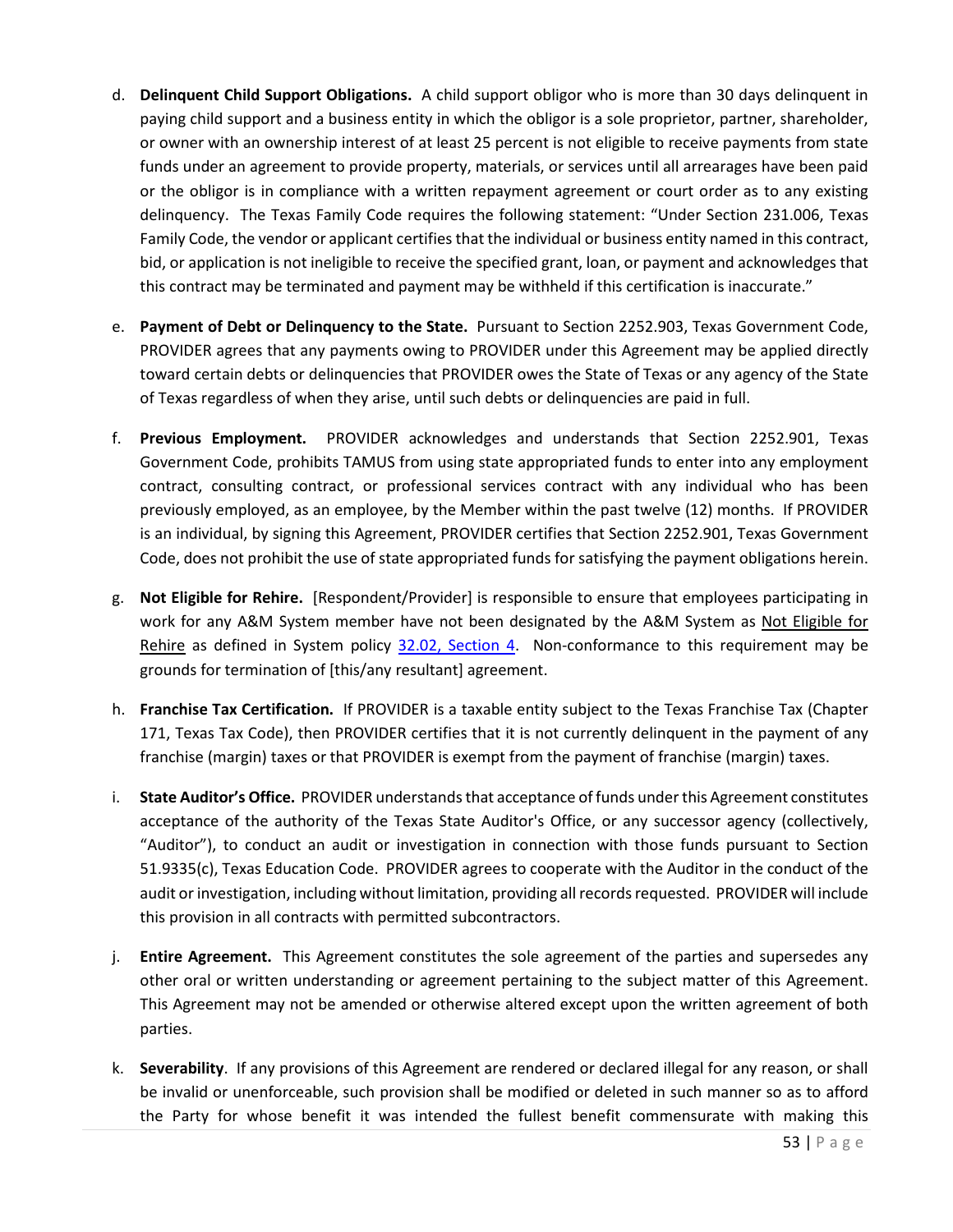Agreement, as modified, enforceable, and the remainder of this Agreement and the application of such provision to other persons or circumstances shall not be affected thereby, but shall be enforced to the greatest extent permitted by applicable law.

- l. **Conflict of Interest.** By executing and/or accepting this agreement and/or purchase order, the VENDOR and each person signing on behalf of the VENDOR certifies, and in the case of a sole proprietorship, partnership or corporation, each party thereto certifies as to its own organization, under penalty of perjury, that to the best of their knowledge and belief, no Member of TAMUS or the Board of Regents, nor any employee, or person, whose salary is payable in whole or in part by TAMUS, has a direct or indirect financial interest in the award of this agreement and/or purchase order, or in the services to which this agreement and/or purchase order relates, or in any of the profits, real or potential, thereof.
- m. **FERPA.** For purposes of the Family Educational Rights and Privacy Act (FERPA), University designates the [] as a school official with a legitimate educational interest in any educational records (as defined in FERPA) in Data to the extent the [] requires access to those records to fulfill its obligations under this Agreement. The [] shall comply with FERPA as to any such educational records.
- n. **Headings.** Headings appear solely for convenience of reference. Such headings are not part of this Agreement and shall not be used to construe it.
- o. **Non-Assignment.** PROVIDER shall neither assign its rights nor delegate its duties under this Agreement without the prior written consent of [Member].
- p. **HUB Subcontracting Plan**. If a subcontractor will be used to provide any commodity or service as part of the scope on a specific assignment, the PROVIDER will be required to make a good faith effort and complete the state of Texas HSP found at [http://www.tamus.edu/business/facilities-planning](http://www.tamus.edu/business/facilities-planning-construction/forms-guidelines-wage-rates/)[construction/forms-guidelines-wage-rates/.](http://www.tamus.edu/business/facilities-planning-construction/forms-guidelines-wage-rates/) If there are pre-existing agreements in place with companies who will be hired as subcontractors, the PROVIDER will show those companies as subcontractors on the HSP and provide an explanation as to why solicitations were not done, e.g. contractual requirements. If no pre-existing agreements with companies who will be hired as subcontractors exist, then the PROVIDER will be expected to make a good faith effort according to the HSP instructions.

In the event that you determine you will be using a subcontractor, please contact [Member HUB contact] from the [Member name]'s HUB Program at [HUB contact phone and e-mail address] for assistance in determining available HUB subcontractors and proper completion of the HSP.

- q. **Force Majeure.** Neither party is required to perform any term, condition, or covenant of this Agreement, if performance is prevented or delayed by a natural occurrence, a fire, an act of God, an act of terrorism, or other similar occurrence, the cause of which is not reasonably within the control of such party and which by due diligence it is unable to prevent or overcome.
- r. **Loss of Funding.** Performance by [Member] under this Agreement may be dependent upon the appropriation and allotment of funds by the Texas State Legislature (the "Legislature"). If the Legislature fails to appropriate or allot the necessary funds, [Member] will issue written notice to PROVIDER and [Member] may terminate this Agreement without further duty or obligation hereunder. PROVIDER acknowledges that appropriation of funds is beyond the control of [Member].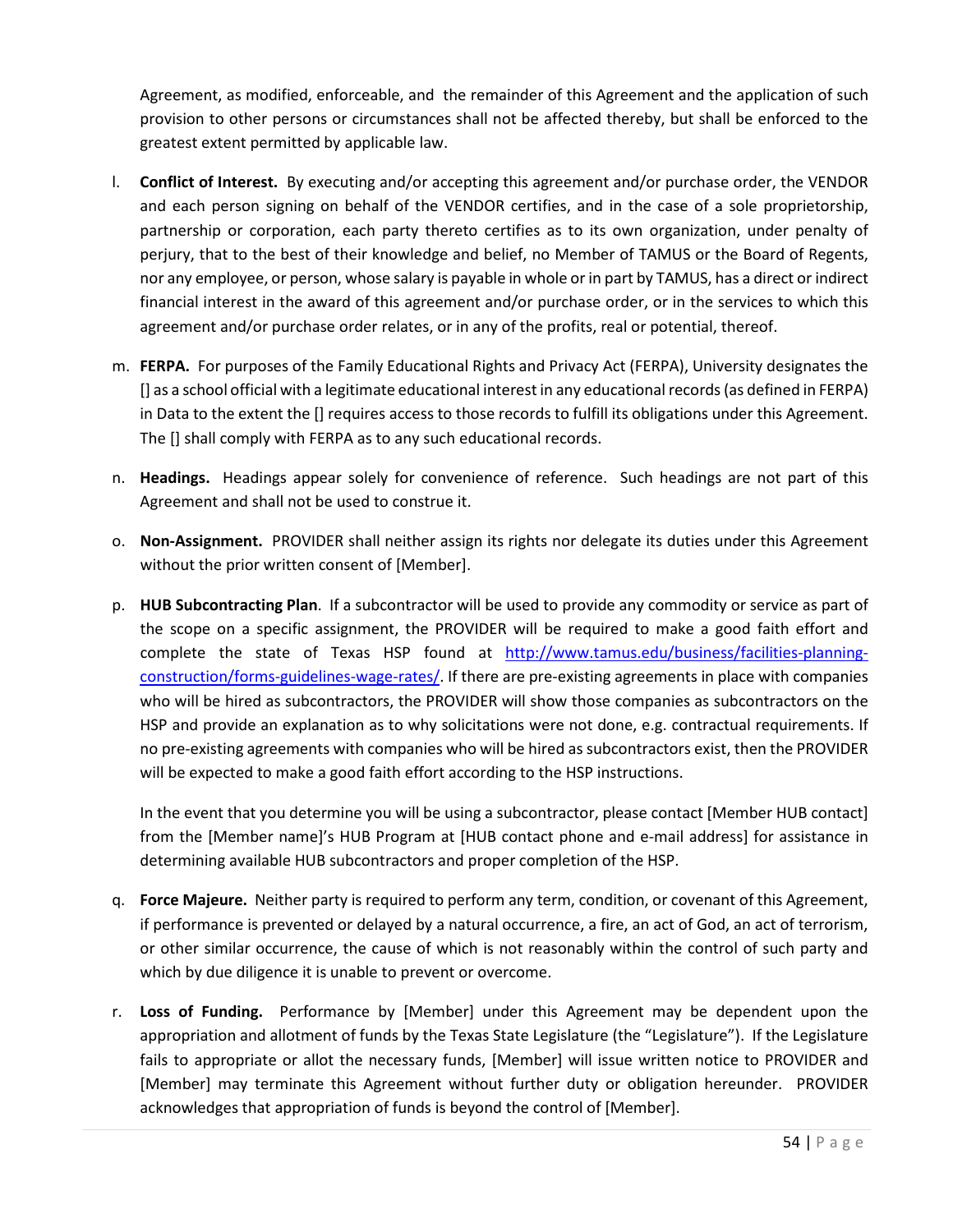- s. **Governing Law.** The validity of this Agreement and all matters pertaining to this Agreement, including but not limited to, matters of performance, non-performance, breach, remedies, procedures, rights, duties, and interpretation or construction, shall be governed and determined by the Constitution and the laws of the State of Texas.
- t. **Venue**. Pursuant to Section 85.18, Texas Education Code, venue for any suit filed against [Member] shall be in the county in which the primary office of the chief executive officer of [Member] is located, which is [Member County], Texas.
- u. **Non-Waiver.** PROVIDER expressly acknowledges that [Member] is an agency of the State of Texas and nothing in this Agreement will be construed as a waiver or relinquishment by [Member] of its right to claim such exemptions, privileges, and immunities as may be provided by law.
- v. **Prohibition on Contracts with Companies Boycotting Israel.** To the extent that Texas Government Code, Chapter 2271 applies to this Agreement, PROVIDER certifies that (a) it does not currently boycott Israel; and (b) it will not boycott Israel during the term of this Agreement. PROVIDER acknowledges this Agreement may be terminated and payment withheld if this certification is inaccurate.
- w. **Certification Regarding Business with Certain Countries and Organizations.** Pursuant to Subchapter F, Chapter 2252, Texas Government Code, PROVIDER certifies it is not engaged in business with Iran, Sudan, or a foreign terrorist organization. PROVIDER acknowledges this Purchase Order may be terminated if this certification is inaccurate.
- x. **Prohibition on Contracts Related to Persons Involved in Human Trafficking.** Under Section 2155.0061, Government Code, the vendor certifies that the individual or business entity named in this contract is not ineligible to receive the specified contract and acknowledges that this contract may be terminated and payment withheld if this certification is inaccurate.
- y. **Records Retention.** PROVIDER will preserve all contracting information, as defined under Texas Government Code, Section 552.003 (7), related to the Agreement for the duration of the Agreement and for seven years after the conclusion of the Agreement.
- z. **Notices**. Any notice required or permitted under this Agreement must be in writing, and shall be deemed to be delivered (whether actually received or not) when deposited with the United States Postal Service, postage prepaid, certified mail, return receipt requested, and addressed to the intended recipient at the address set out below. Notice may also be given by regular mail, personal delivery, courier delivery, facsimile transmission, email or other commercially reasonably means and will be effective when actually received. [Member] and PROVIDER can change their respective notice address by sending to the other party a notice of the new address. Notices should be addressed as follows:

[Member]: [Member] [Member Address] [Member City, State Zip] Attention: Phone: Fax: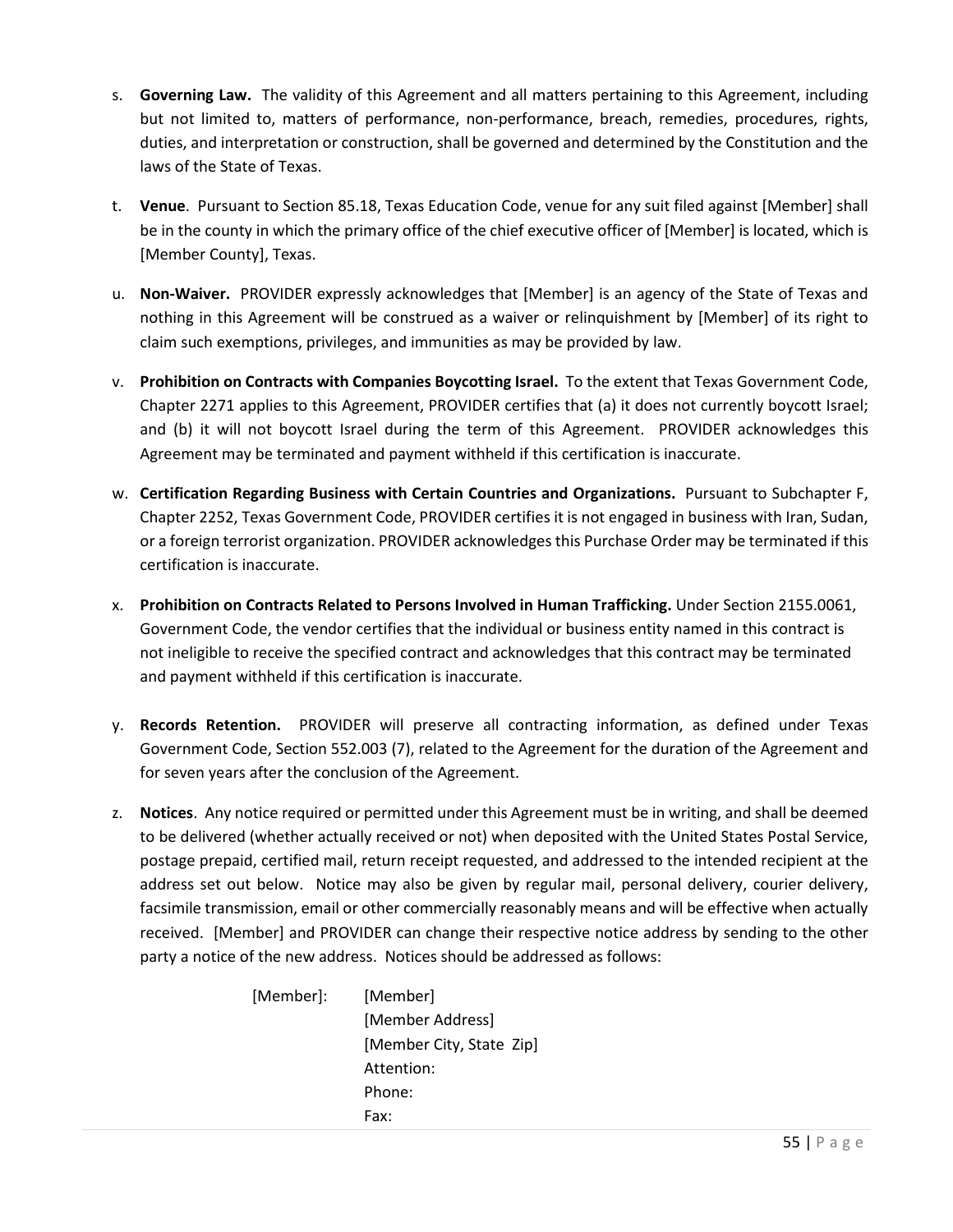E-mail:

PROVIDER: Vendor name Address City, State Zip Attention: Phone: Email:

# **G. Cure Notices**

- a. [Contractor name] is notified that the [Member name] considers [specify failures] a condition that is endangering performance of the contract. Therefore, unless this condition is cured within 10 days from the date of this letter, the [Member name] may terminate for default under the terms and conditions of the Termination clause of this contract.
- b. Since [contractor name] has failed to perform the above referenced contract within the time required by its terms, the Member is considering terminating the contract under the provisions for default. Pending a final decision in this matter, it will be necessary to determine whether your failure to perform arose from causes beyond your control and without fault or negligence on your part. Accordingly, you are the given the opportunity to present, in writing, any facts bearing on the questions to [Member point of contact] within 10 days from the date of this notice. Your failure to present any excuses within this time may be considered as an admission that none exist.

Any assistance given to you on this contract or any acceptance by [Member name] of delinquent goods or services will be solely for the purpose of mitigating damages, and it is not the intention of [Member name] to condone any delinquency or to waive any rights the [Member name] has under the contract.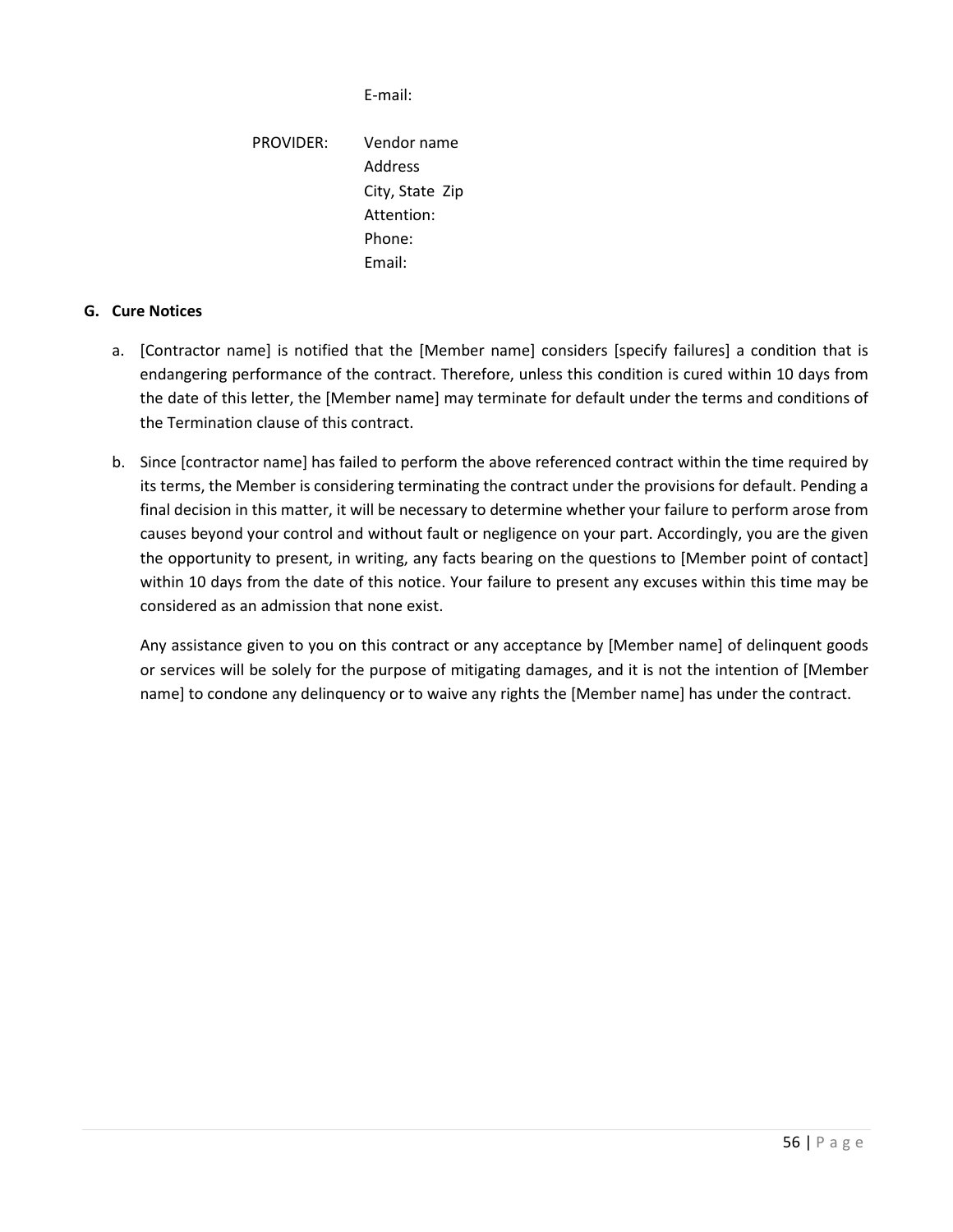#### **H. TEC Form 1295 Request Letter**

#### **Contractor Requirement for** Submission of TEC Form 1295 **Certificate of Interested Parties**

Effective January 1, 2016, a contracting business entity must submit a disclosure of interested parties on a form prescribed by the Texas Ethic Commission(TEC) for any contract (including an amendment, extension, or renewal) that has a value of at least one million dollars. A "contracting business entity" includes a sole proprietorship, partnership, corporation, limited liability company, nonprofit entity, foreign company, or other legally-recognized business.

#### Procedure

The TEC rules prescribe the following procedure for complying with the statute:

- 1. The contracting business entity must complete TEC Form 1295, Certificate of Interested Parties, using the TEC's electronic filing application. Upon submission of the form, the application will provide the entity with a copy of the form that includes a unique certification number.
- 2. The entity must submit a signed and notarized copy of the form to (member information) with the contract signed by the entity. The contract will be signed and issued once the entity provides the form to the member.

If issuing a purchase order vs a contract use the follow no. 2.

- 2. The entity must submit a signed and notarized copy of the form to the member prior to issuance of the purchase order.
- 3. The TEC will match the certification number entered by the member with the form submitted by the entity and post the entity's form to the TEC website for public review within seven business days.

The TEC electronic filing application, is located @ https://www.ethics.state.tx.us/whatsnew/elf info form1295.htm

The ID number will be (provide your PO number or Contact Number)

TEC has instructional videos on registering and on how to create a certificate. If you have any questions, please contact the TEC 512-463-5800.

Send electronic copy to: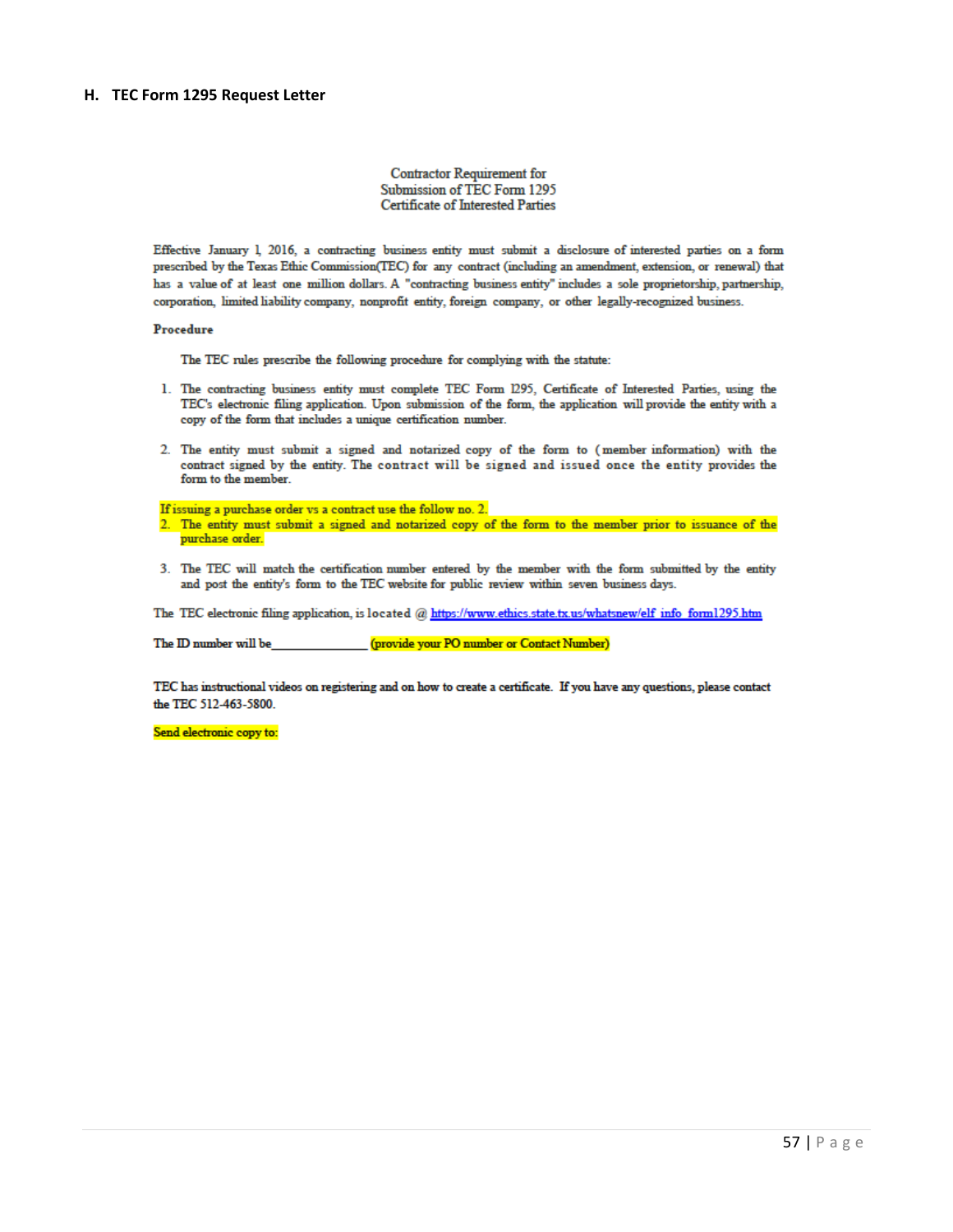|   | <b>CERTIFICATE OF INTERESTED PARTIES</b>                                                                                                                                                                                       |                                                              |                         |                                                          | <b>FORM 1295</b>          |
|---|--------------------------------------------------------------------------------------------------------------------------------------------------------------------------------------------------------------------------------|--------------------------------------------------------------|-------------------------|----------------------------------------------------------|---------------------------|
|   |                                                                                                                                                                                                                                |                                                              |                         |                                                          | $1$ of $1$                |
|   | Complete Nos. 1 - 4 and 6 if there are interested parties.<br>Complete Nos. 1, 2, 3, 5, and 6 if there are no interested parties.                                                                                              |                                                              |                         | <b>OFFICE USE ONLY</b><br><b>CERTIFICATION OF FILING</b> |                           |
| 1 | Name of business entity filing form, and the city, state and country of the business entity's place<br>of business.                                                                                                            |                                                              |                         | <b>Certificate Number:</b>                               |                           |
|   | 2 Name of governmental entity or state agency that is a party to the contract for which the form is                                                                                                                            |                                                              |                         | <b>Date Filed:</b>                                       |                           |
|   | being filed.                                                                                                                                                                                                                   |                                                              |                         | Date Acknowledged:                                       |                           |
| 3 | Provide the identification number used by the governmental entity or state agency to track or identify the contract, and provide a<br>description of the services, goods, or other property to be provided under the contract. |                                                              |                         |                                                          |                           |
| 4 |                                                                                                                                                                                                                                |                                                              |                         |                                                          | <b>Nature of interest</b> |
|   | <b>Name of Interested Party</b>                                                                                                                                                                                                | City, State, Country (place of business)                     |                         |                                                          | (check applicable)        |
|   |                                                                                                                                                                                                                                |                                                              |                         | Controlling                                              | <b>Intermediary</b>       |
|   |                                                                                                                                                                                                                                |                                                              |                         |                                                          |                           |
|   |                                                                                                                                                                                                                                |                                                              |                         |                                                          |                           |
|   |                                                                                                                                                                                                                                |                                                              |                         |                                                          |                           |
|   |                                                                                                                                                                                                                                |                                                              |                         |                                                          |                           |
|   |                                                                                                                                                                                                                                |                                                              |                         |                                                          |                           |
|   |                                                                                                                                                                                                                                |                                                              |                         |                                                          |                           |
|   |                                                                                                                                                                                                                                |                                                              |                         |                                                          |                           |
|   |                                                                                                                                                                                                                                |                                                              |                         |                                                          |                           |
|   | 5 Check only if there is NO Interested Party.                                                                                                                                                                                  |                                                              |                         |                                                          |                           |
|   | <b>6 UNSWORN DECLARATION</b>                                                                                                                                                                                                   |                                                              |                         |                                                          |                           |
|   | My name is                                                                                                                                                                                                                     |                                                              | and my date of birth is |                                                          |                           |
|   | My address is<br>(street)                                                                                                                                                                                                      | (city)                                                       | (state)                 | (zip code)                                               | (country)                 |
|   | I declare under penalty of perjury that the foregoing is true and correct.                                                                                                                                                     |                                                              |                         |                                                          |                           |
|   | Executed in                                                                                                                                                                                                                    | County, State of _________________, on the ______ day of     |                         | (month)                                                  | (year)                    |
|   |                                                                                                                                                                                                                                | Signature of authorized agent of contracting business entity | (Declarant)             |                                                          |                           |
|   | Forms provided by Texas Ethics Commission                                                                                                                                                                                      | www.ethics.state.tx.us                                       |                         |                                                          | <b>Version V1.0.5523</b>  |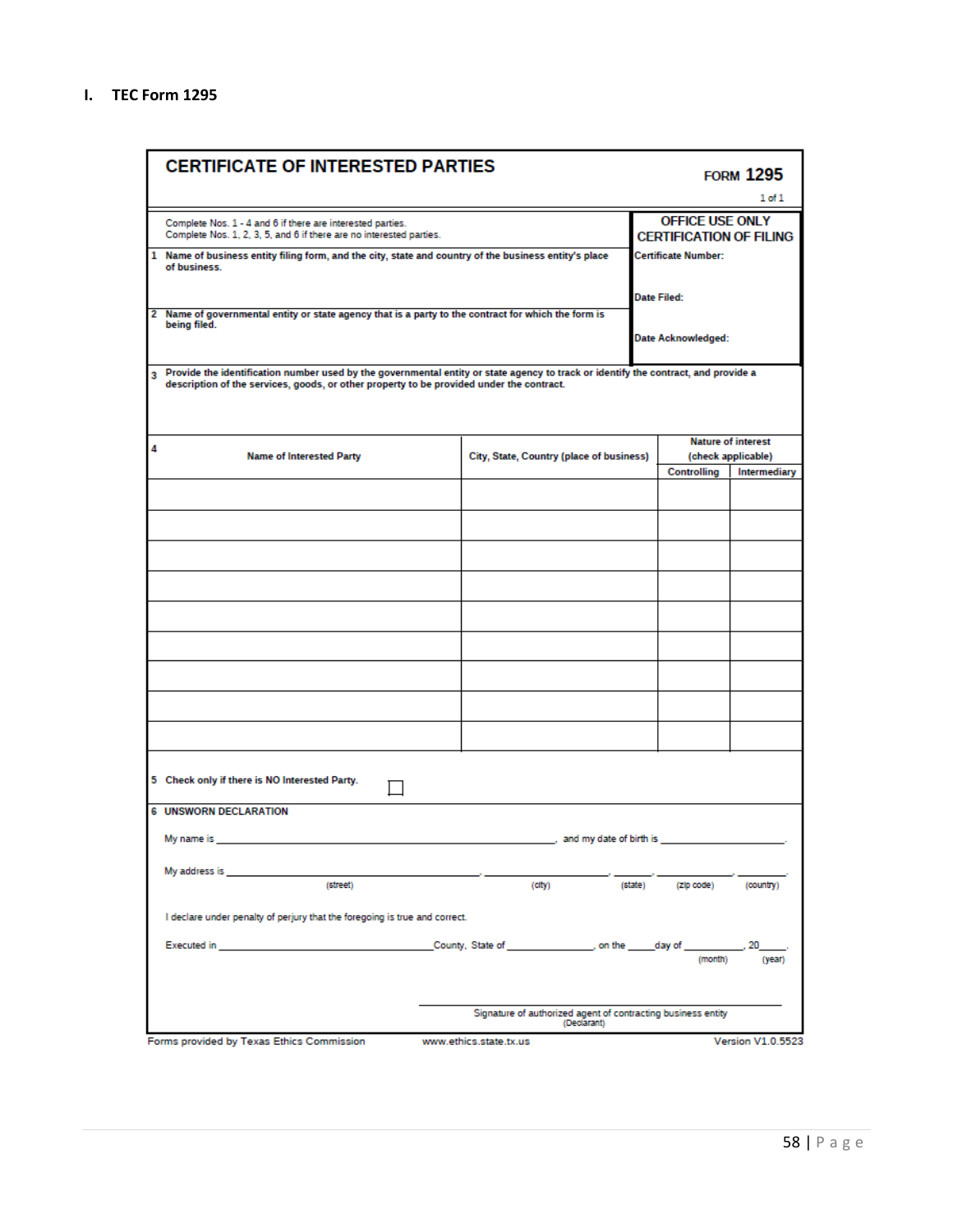## **J. Execution of Offer**



**In compliance with this RFP, and subject to all the conditions herein, the undersigned offers and agrees to furnish any or all commodities or services at the prices quoted.**

#### **A.1 Respondent Affirmation**

NOTE TO RESPONDENTS: SUBMIT ENTIRE SECTION WITH RESPONSE.

This execution of offer must be completed, signed, and returned with the respondent's proposal. Failure to complete, sign and return this execution of offer with the proposal may result in rejection of the proposal.

Signing a false statement may void the submitted proposal or any agreements or other contractual arrangements, which may result from the submission of respondent's proposal. A false certification shall be deemed a material breach of contract and, at owner's option, may result in termination of any resulting contract or purchase order.

#### Addenda Acknowledgment

Receipt is hereby acknowledged of the following addenda to this RFP by entering yes or no in space provided and indicating date acquired. Enter "N/A" if none received.

| No. 1 | Date |
|-------|------|
| No. 2 | Date |

#### **A.2 Signature**

By signing below, the Respondent hereby certifies as follows, and acknowledges that such certifications will be included in any resulting contract:

- (i) the Response and all statements and information prepared and submitted in response to this RFP are current, complete, true and correct;
- (ii) it is not given, nor intends to give at any time hereafter, any economic opportunity, future employment, gift, loan, gratuity, special discount trip, favor or service to a public servant in connection with the submitted response or any subsequent proposal. Failure to sign below, or signing a false statement, may void the response or any resulting contracts at A&M System' option, and the RESPONDENT may be removed from all future proposal lists at this state agency;
- (iii) the individual signing this document and the documents made part of the RFP is authorized to sign such documents on behalf of the RESPONDENT and to bind the Respondent under any contract which may result from the submission of the Response;
- (iv) no relationship, whether as a relative, business associate, by capital funding agreement or by any other such kinship exists between RESPONDENT and an employee of A&M System;
- (v) Respondent has not been an employee of A&M System within the immediate twelve (12) months prior to the RFP response;
- (vi) no compensation has been received for participation in the preparation of this RFP (ref. Section 2155.004 Texas Government Code);